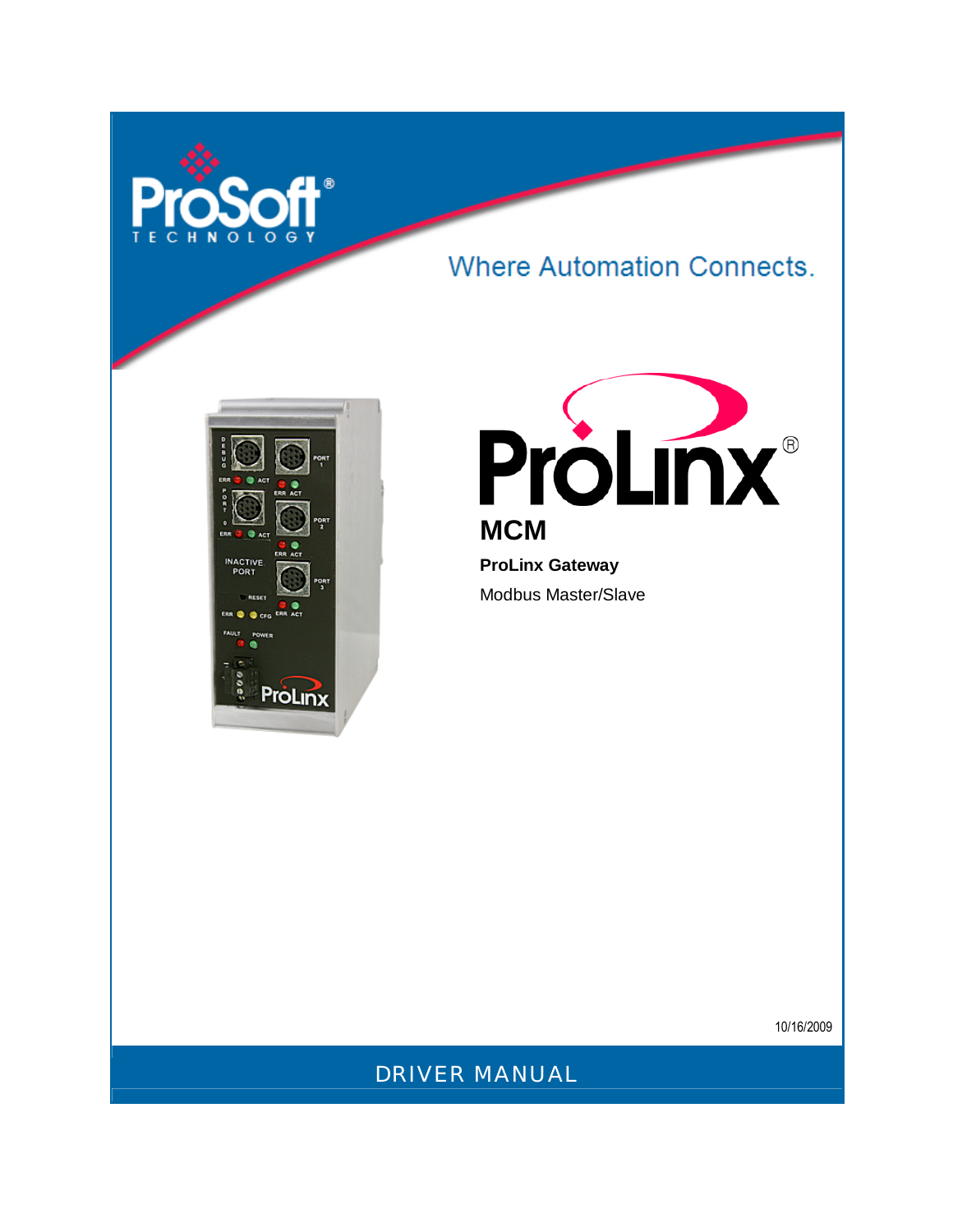#### **Important Installation Instructions**

Power, Input, and Output (I/O) wiring must be in accordance with Class I, Division 2 wiring methods, Article 501- 4 (b) of the National Electrical Code, NFPA 70 for installation in the U.S., or as specified in Section 18-1J2 of the Canadian Electrical Code for installations in Canada, and in accordance with the authority having jurisdiction. The following warnings must be heeded:

- **A** WARNING EXPLOSION HAZARD SUBSTITUTION OF COMPONENTS MAY IMPAIR SUITABILITY FOR CLASS I, DIV. 2;
- **B** WARNING EXPLOSION HAZARD WHEN IN HAZARDOUS LOCATIONS, TURN OFF POWER BEFORE REPLACING OR WIRING MODULES
- **C** WARNING EXPLOSION HAZARD DO NOT DISCONNECT EQUIPMENT UNLESS POWER HAS BEEN SWITCHED OFF OR THE AREA IS KNOWN TO BE NONHAZARDOUS.
- **D** THIS DEVICE SHALL BE POWERED BY CLASS 2 OUTPUTS ONLY.

# *All ProLinx® Products*

WARNING – EXPLOSION HAZARD – DO NOT DISCONNECT EQUIPMENT UNLESS POWER HAS BEEN SWITCHED OFF OR THE AREA IS KNOWN TO BE NON-HAZARDOUS.

AVERTISSEMENT – RISQUE D'EXPLOSION – AVANT DE DÉCONNECTER L'EQUIPMENT, COUPER LE COURANT OU S'ASSURER QUE L'EMPLACEMENT EST DÉSIGNÉ NON DANGEREUX.

#### **Markings**

| UL/cUL                                                               | ISA 12.12.01 Class I, Div 2 Groups A, B, C, D |  |  |
|----------------------------------------------------------------------|-----------------------------------------------|--|--|
| cUL                                                                  | C22.2 No. 213-M1987                           |  |  |
|                                                                      |                                               |  |  |
| 243333                                                               | 183151                                        |  |  |
| CL I Div 2 GPs A, B, C, D                                            |                                               |  |  |
| Temp Code T5                                                         |                                               |  |  |
| $II$ 3 G                                                             |                                               |  |  |
| Ex $nA$ nL IIC T5 X                                                  |                                               |  |  |
| $0^{\circ}$ C $\leq$ Ta $\leq$ 60 $^{\circ}$ C                       |                                               |  |  |
| II – Equipment intended for above ground use (not for use in mines). |                                               |  |  |
| 3 – Category 3 equipment, investigated for normal operation only.    |                                               |  |  |
| G - Equipment protected against explosive gasses.                    |                                               |  |  |

## *ProLinx Gateways with Ethernet Ports*

Series C ProLinx™ Gateways with Ethernet ports do **NOT** include the HTML Web Server. The HTML Web Server must be ordered as an option. This option requires a factory-installed hardware addition. The HTML Web Server now supports:

- 8 MB file storage for HTML files and associated graphics files (previously limited to 384K)
- 32K maximum HTML page size (previously limited to 16K)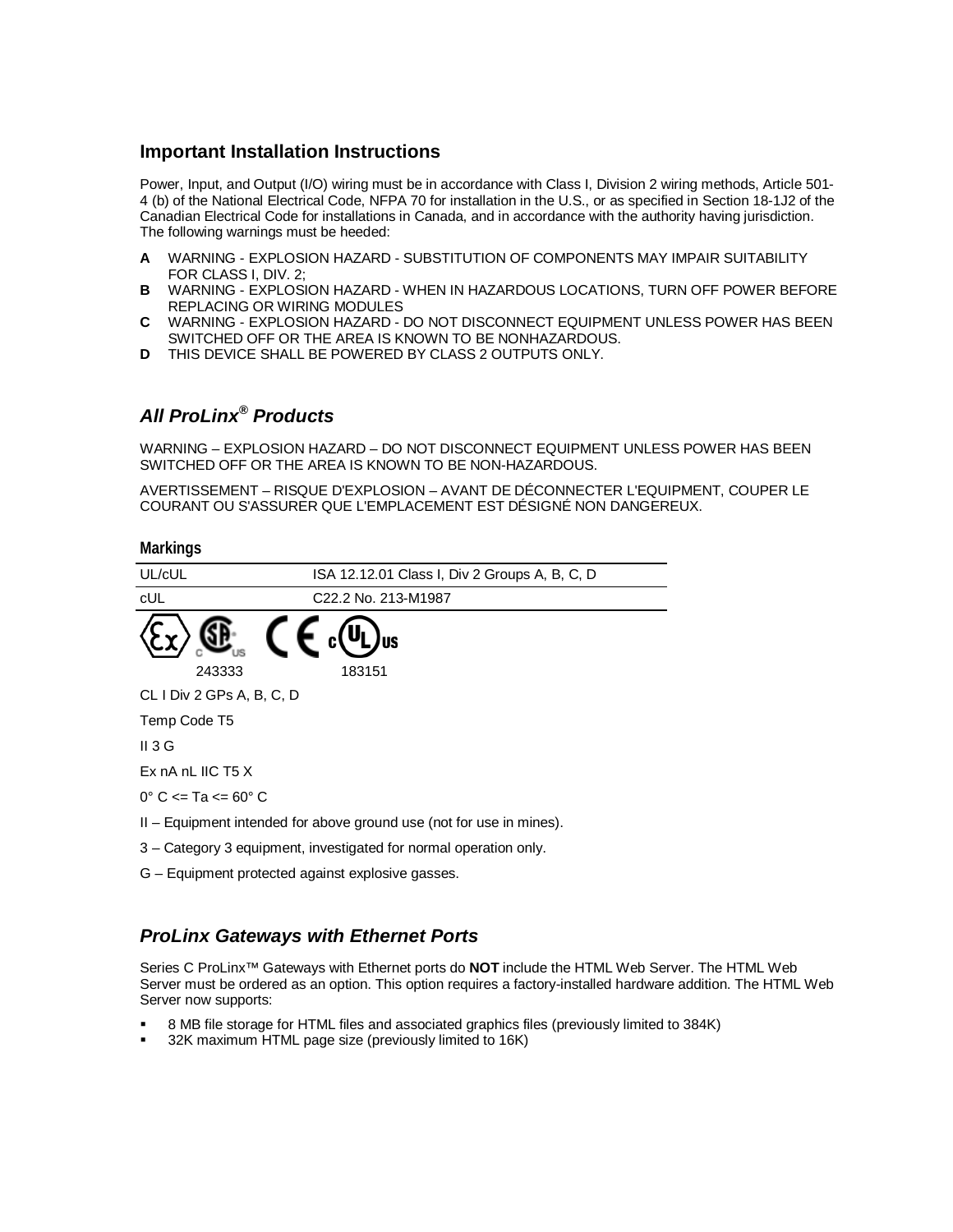#### *To upgrade a previously purchased Series C model:*

Contact your ProSoft Technology distributor to order the upgrade and obtain a Returned Merchandise Authorization (RMA) to return the unit to ProSoft Technology.

#### *To Order a ProLinx Plus gateway with the -WEB option:*

Add **-WEB** to the standard ProLinx part number. For example, **5201-MNET-MCM-WEB**.

#### **Your Feedback Please**

We always want you to feel that you made the right decision to use our products. If you have suggestions, comments, compliments or complaints about the product, documentation, or support, please write or call us.

#### **ProSoft Technology**

5201 Truxtun Ave., 3rd Floor Bakersfield, CA 93309 +1 (661) 716-5100 +1 (661) 716-5101 (Fax) www.prosoft-technology.com support@prosoft-technology.com

Copyright © ProSoft Technology, Inc. 2009. All Rights Reserved.

MCM Driver Manual 10/16/2009

ProSoft Technology ®, ProLinx ®, inRAx ®, ProTalk®, and RadioLinx ® are Registered Trademarks of ProSoft Technology, Inc. All other brand or product names are or may be trademarks of, and are used to identify products and services of, their respective owners.

## **ProSoft Technology® Product Documentation**

In an effort to conserve paper, ProSoft Technology no longer includes printed manuals with our product shipments. User Manuals, Datasheets, Sample Ladder Files, and Configuration Files are provided on the enclosed CD-ROM, and are available at no charge from our web site: www.prosoft-technology.com

Printed documentation is available for purchase. Contact ProSoft Technology for pricing and availability.

North America: +1.661.716.5100

Asia Pacific: +603.7724.2080

Europe, Middle East, Africa: +33 (0) 5.3436.87.20

Latin America: +1.281.298.9109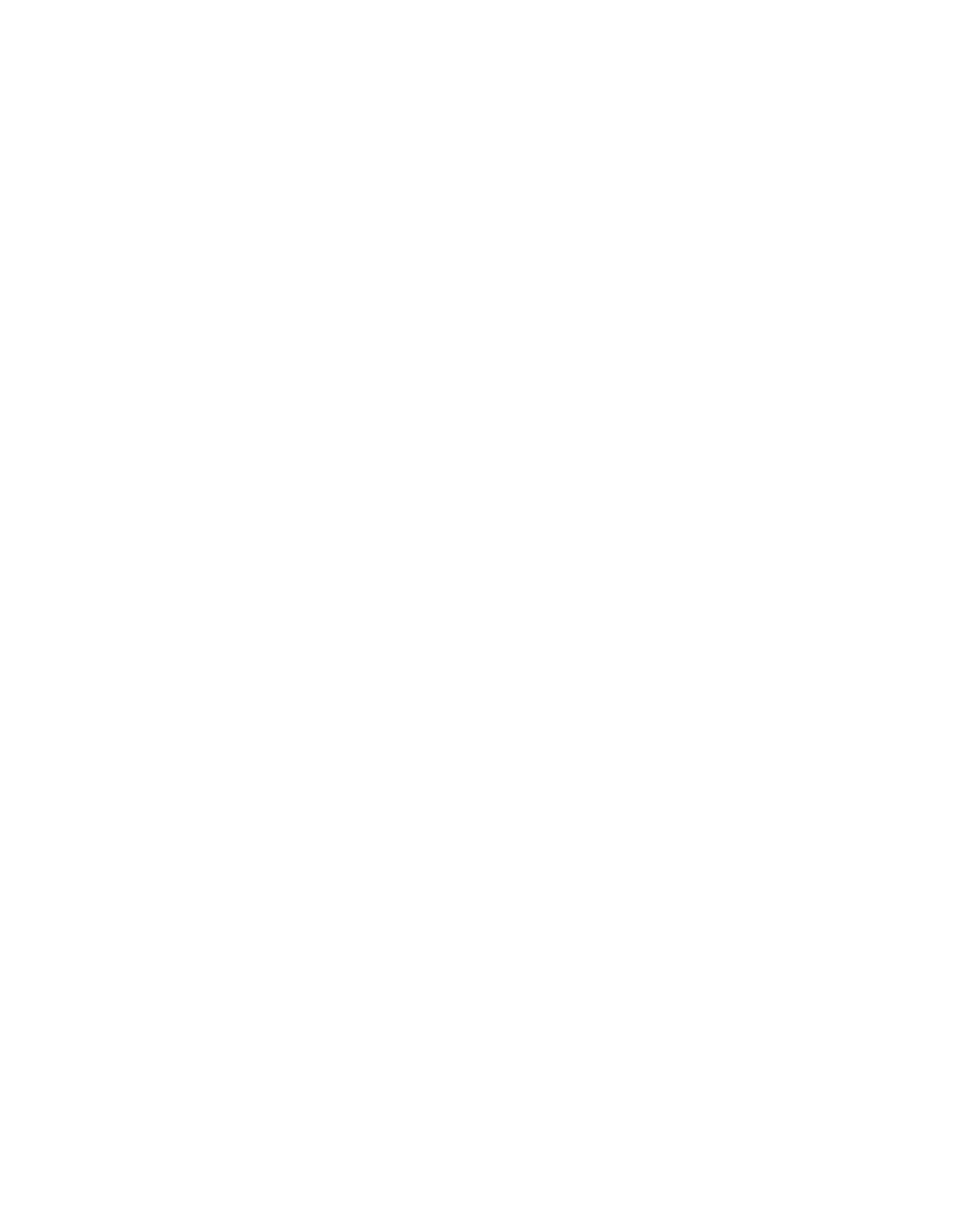# **Contents**

| 1              | <b>Start Here</b>          |                                                                                                                                                         | 7  |
|----------------|----------------------------|---------------------------------------------------------------------------------------------------------------------------------------------------------|----|
|                | 1.1                        |                                                                                                                                                         |    |
|                | 1.2                        |                                                                                                                                                         |    |
|                | 1.3<br>1.4                 |                                                                                                                                                         |    |
|                | 1.5                        |                                                                                                                                                         |    |
|                | 1.6                        |                                                                                                                                                         |    |
| $\mathbf{2}$   | <b>Functional Overview</b> |                                                                                                                                                         | 11 |
|                |                            |                                                                                                                                                         |    |
|                | 2.1<br>2.2                 |                                                                                                                                                         |    |
|                | 2.3                        |                                                                                                                                                         |    |
|                | 2.4                        |                                                                                                                                                         |    |
| 3              |                            | <b>MCM Protocol Configuration</b>                                                                                                                       | 17 |
|                | 3.1                        |                                                                                                                                                         |    |
|                | 3.2                        |                                                                                                                                                         |    |
|                |                            |                                                                                                                                                         |    |
| 4              |                            | <b>Serial Port Modbus Error and Status Data</b>                                                                                                         | 33 |
|                | 4.1                        |                                                                                                                                                         |    |
|                | 4.2                        |                                                                                                                                                         |    |
|                | 4.3                        |                                                                                                                                                         |    |
|                |                            |                                                                                                                                                         |    |
| 5              |                            | <b>Communication Port Cables</b>                                                                                                                        | 41 |
|                |                            |                                                                                                                                                         |    |
|                | 5.1<br>5.2                 | Port 0, 1, 2, 3: RS-232 - Null Modem (DTE with Hardware Handshaking)  42<br>Port 0, 1, 2, 3: RS-232 - Null Modem (DTE without Hardware Handshaking)  42 |    |
|                | 5.3                        |                                                                                                                                                         |    |
|                | 5.4                        |                                                                                                                                                         |    |
|                | 5.5                        |                                                                                                                                                         |    |
| 6              | <b>LED Indicators</b>      |                                                                                                                                                         | 45 |
|                | 6.1                        |                                                                                                                                                         |    |
|                | 6.2                        |                                                                                                                                                         |    |
| $\overline{7}$ |                            | Modbus Port Expander (4102/5102-MBS3-MBM)                                                                                                               | 47 |
|                | 7.1                        |                                                                                                                                                         |    |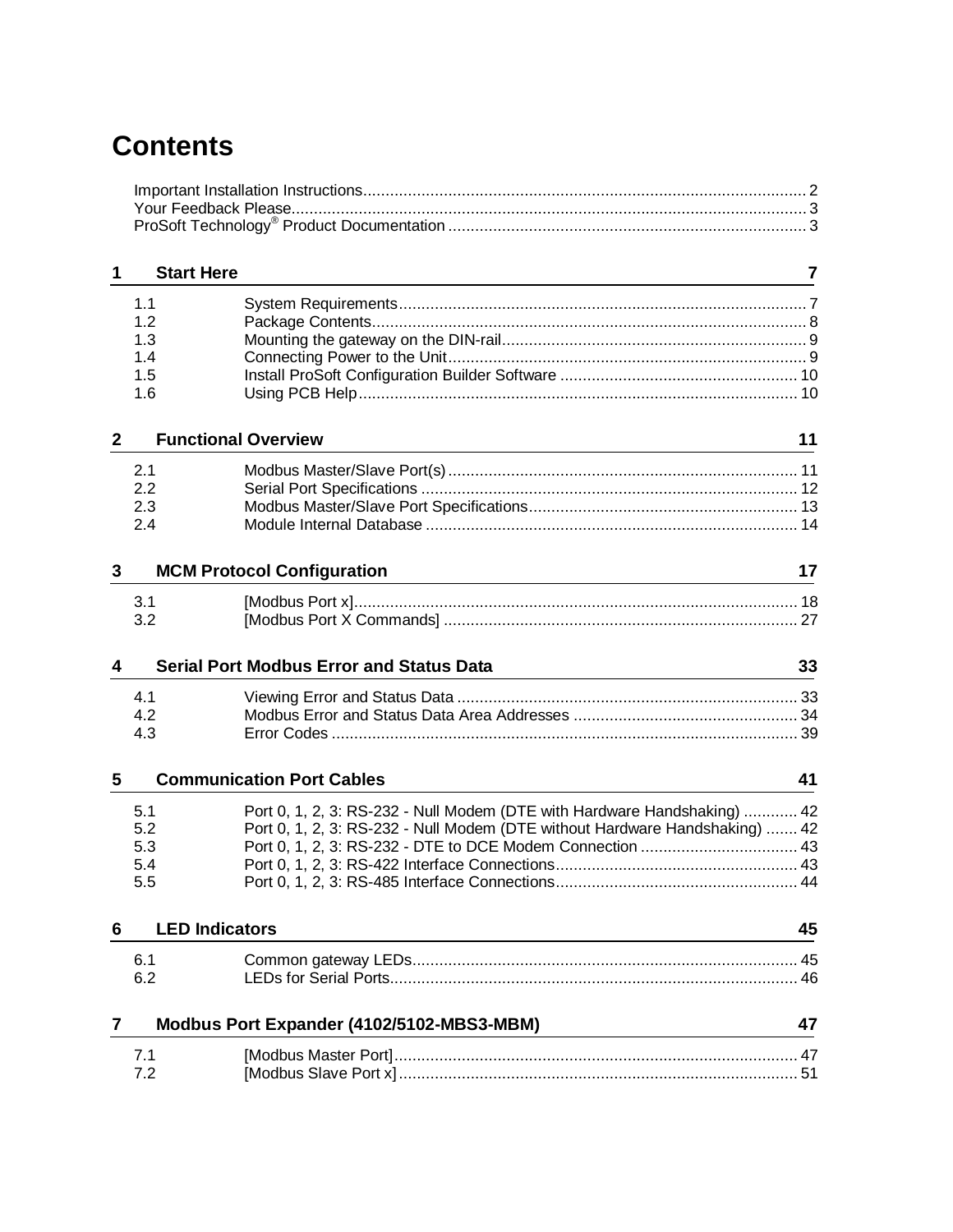| 8 |       | <b>Reference</b>                       |    |
|---|-------|----------------------------------------|----|
|   | 8.1   |                                        |    |
|   | 8.2   |                                        |    |
| 9 |       | <b>Support, Service &amp; Warranty</b> |    |
|   | 9.1   |                                        |    |
|   | 9.2   |                                        |    |
|   | 9.3   |                                        |    |
|   | Index |                                        | 79 |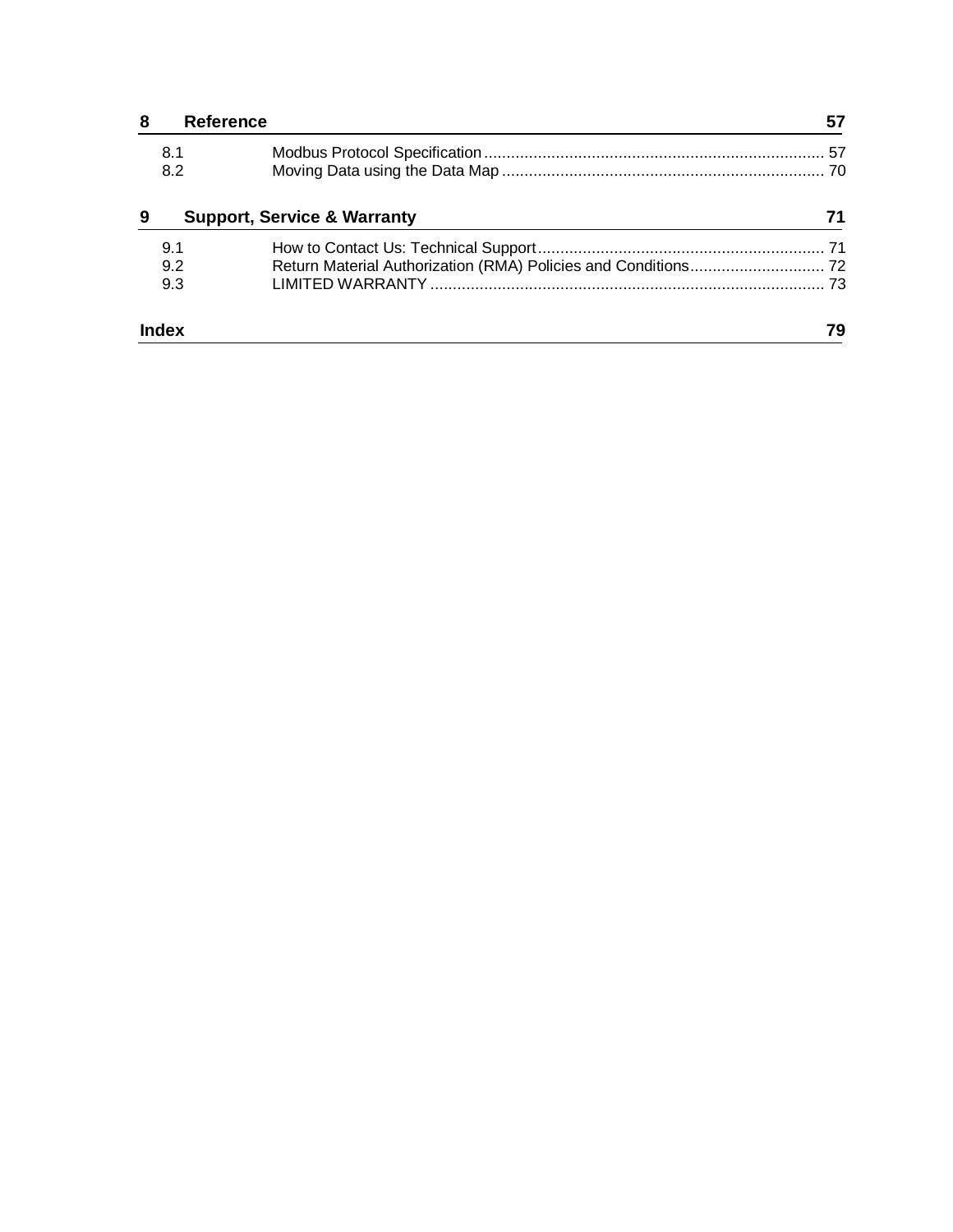# **1 Start Here**

## *In This Chapter*

## **1.1 System Requirements**

The configuration software for the MCM gateway requires the following minimum hardware and software components:

- Pentium<sup>®</sup> II 450 MHz minimum. Pentium III 733 MHz (or better) recommended
- **Supported operating systems:** 
	- o Microsoft Windows Vista
	- o Microsoft Windows XP Professional with Service Pack 1 or 2
	- o Microsoft Windows 2000 Professional with Service Pack 1, 2, or 3
	- o Microsoft Windows Server 2003
- 128 Mbytes of RAM minimum, 256 Mbytes of RAM recommended
- **100 Mbytes of free hard disk space (or more based on application** requirements)
- 256-color VGA graphics adapter, 800 x 600 minimum resolution (True Color  $1024 \times 768$  recommended)
- **CD-ROM drive**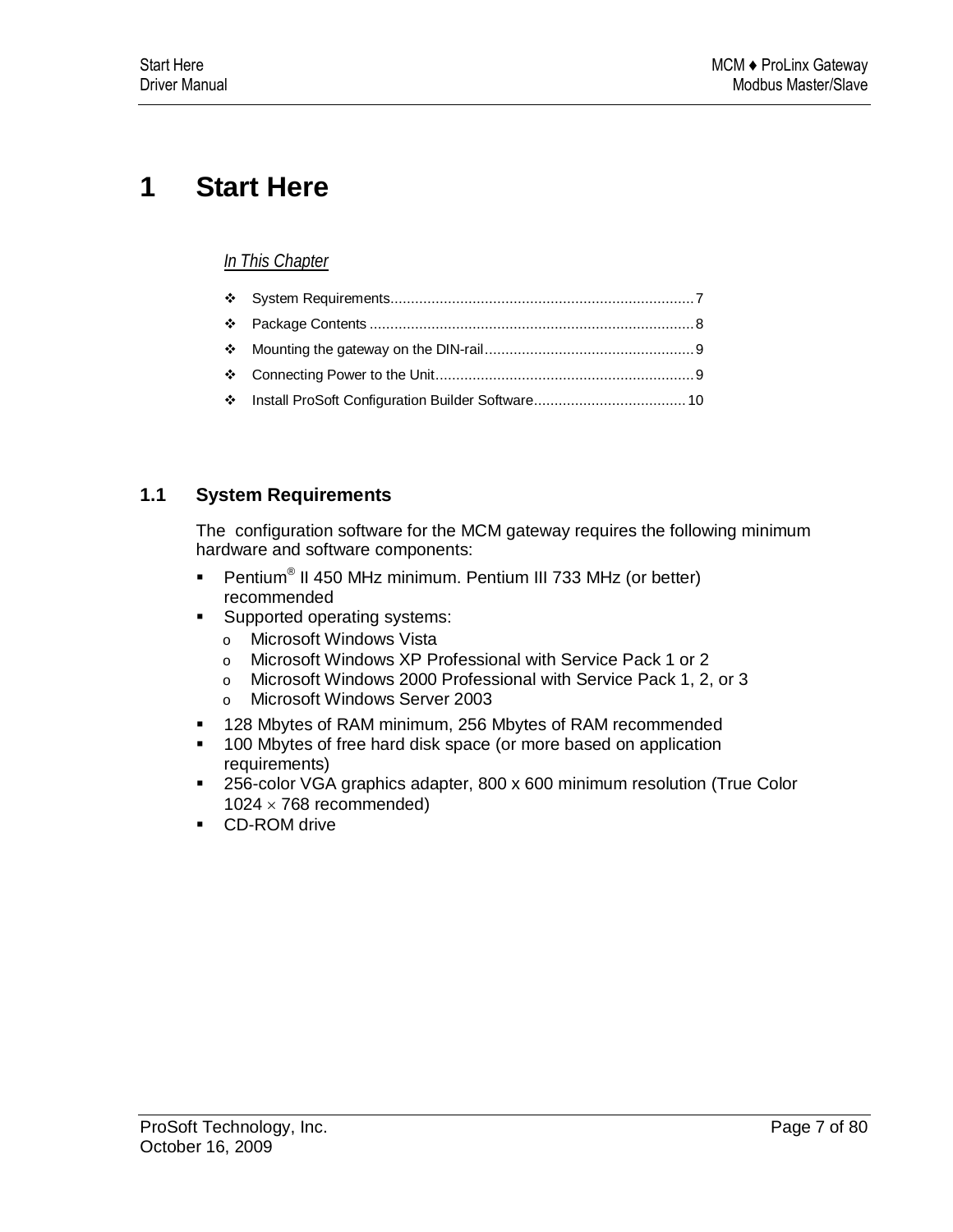## **1.2 Package Contents**

The following components are included with your MCM gateway, and are all required for installation and configuration.

**Important:** Before beginning the installation, please verify that all of the following items are present.

| Qty.   | <b>Part Name</b>        | <b>Part Number</b>             | <b>Part Description</b>                                                                                                                                          |
|--------|-------------------------|--------------------------------|------------------------------------------------------------------------------------------------------------------------------------------------------------------|
|        | <b>MCM</b><br>gateway   | $PLX-####$                     | ProLinx communication gateway gateway                                                                                                                            |
|        | Cable                   | Cable #15, RS232<br>Null Modem | For RS232 Connection from a PC to the CFG Port<br>of the gateway                                                                                                 |
| Varies | Cable                   | to DB9 Male<br>Adapter         | Cable #9, Mini-DIN8 For DB9 Connection to gateway's Port. One DIN to<br>DB-9M cable included per configurable serial port,<br>plus one for gateway configuration |
| Varies | Adapter                 | 1454-9F                        | Adapters, DB9 Female to Screw Terminal. For<br>RS422 or RS485 Connections to each serial<br>application port of the gateway                                      |
|        | ProSoft<br>Solutions CD |                                | Contains sample programs, utilities and<br>documentation for the MCM gateway.                                                                                    |

If any of these components are missing, please contact ProSoft Technology Support for replacements.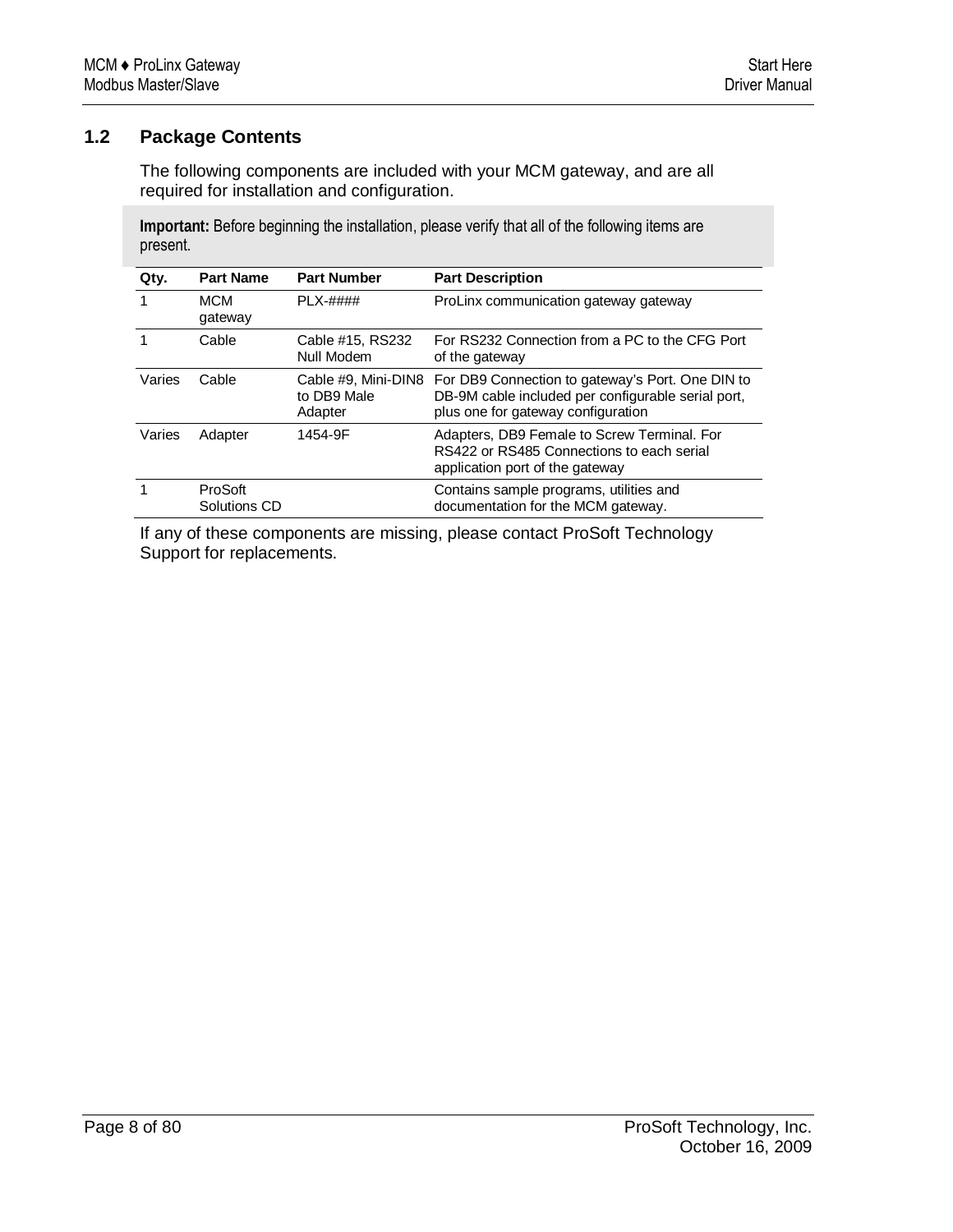## **1.3 Mounting the gateway on the DIN-rail**



ProLinx 5000/6000 Series gateway

## **1.4 Connecting Power to the Unit**



**WARNING:** Ensure that you do not reverse polarity when applying power to the gateway. This will cause damage to the gateway's power supply.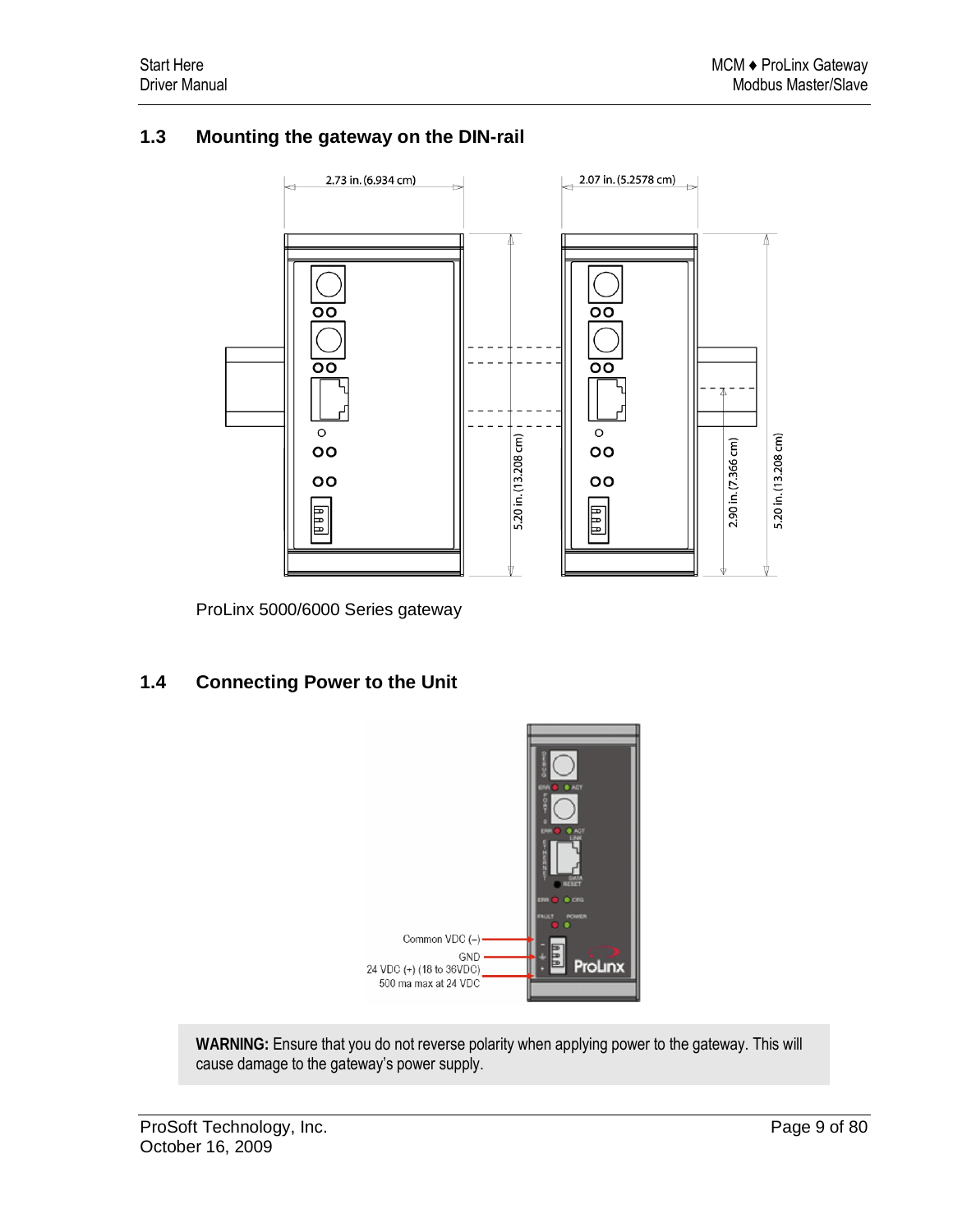## **1.5 Install ProSoft Configuration Builder Software**

You must install the ProSoft Configuration Builder (PCB) software in order to configure the gateway. You can always get the newest version of ProSoft Configuration Builder from the ProSoft Technology web site.

#### *To install ProSoft Configuration Builder from the ProSoft Web Site*

- **1** Open your web browser and navigate to *http://www.prosofttechnology.com/pcb*
- **2** Click the **DOWNLOAD HERE** link to download the latest version of ProSoft Configuration Builder.
- **3** Choose **"SAVE"** or **"SAVE FILE"** when prompted.
- **4** Save the file to your Windows Desktop, so that you can find it easily when you have finished downloading.
- **5** When the download is complete, locate and open the file, and then follow the instructions on your screen to install the program.

If you do not have access to the Internet, you can install ProSoft Configuration Builder from the ProSoft Solutions CD-ROM, included in the package with your gateway.

#### *To install ProSoft Configuration Builder from the Product CD-ROM*

- **1** Insert the ProSoft Solutions Product CD-ROM into the CD-ROM drive of your PC. Wait for the startup screen to appear.
- **2** On the startup screen, click **PRODUCT DOCUMENTATION**. This action opens a Windows Explorer file tree window.
- **3** Click to open the **UTILITIES** folder. This folder contains all of the applications and files you will need to set up and configure your gateway.
- **4** Double-click the **SETUPCONFIGURATIONTOOL** folder, double-click the **"PCB\_\*.EXE"** file and follow the instructions on your screen to install the software on your PC. The information represented by the "**\***" character in the file name is the PCB version number and, therefore, subject to change as new versions of PCB are released.

**Note:** Many of the configuration and maintenance procedures use files and other utilities on the CD-ROM. You may wish to copy the files from the Utilities folder on the CD-ROM to a convenient location on your hard drive.

## **1.6 Using PCB Help**

Most of the information needed to help you use is provided in a Help System that is always available whenever you are running . The Help System does not require an Internet connection.

To view the help pages, start , open the **HELP** menu, and then choose **CONTENTS.**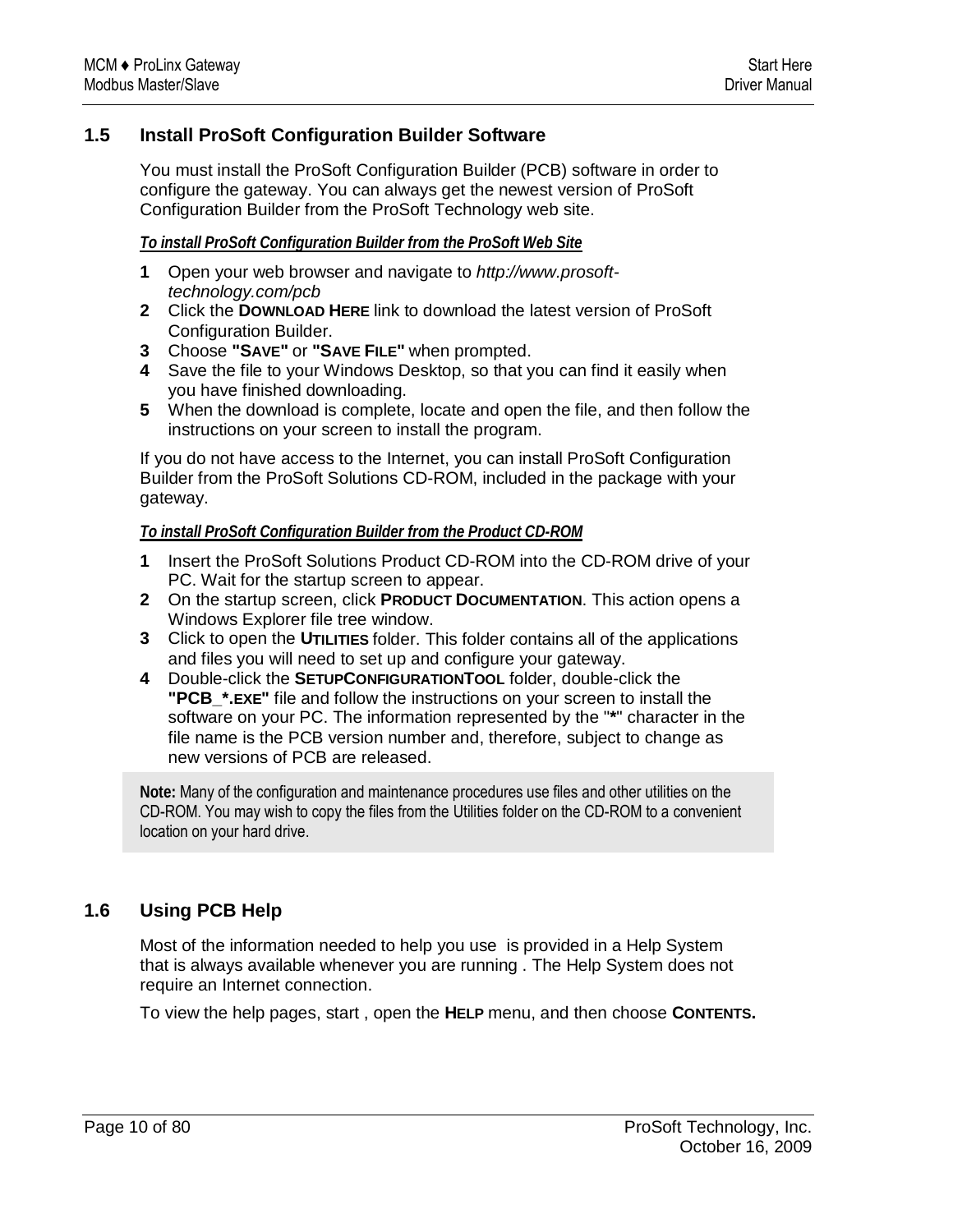# **2 Functional Overview**

## *In This Chapter*

The Modbus Master/Slave protocol driver may exist in a single port (MCM) or a multiple port (MCM4) implementation. In either case, each port can be independently configured as a Master or Slave port to interface, as required, with other Modbus devices.

## **2.1 Modbus Master/Slave Port(s)**

The Modbus Master ports can be used to continuously interface with Modbus slave devices over a serial communication interface (RS-232, RS-422 or RS-485). Each Master port may have up to 100 user defined commands which determine the Modbus read/write messages issued to each slave attached to the port.

In addition, the gateway can be configured to poll slave devices that are not responding to commands at a lower priority (slow-poll mode). If a slave device has failed to respond to a command after a user-defined number of retries, the driver will recognize the slave is experiencing a communication failure. In this case, if you have set a non-zero value in the Error Delay Count parameter in the Master port configuration, then, as the driver comes to a command on the Master Command List that should be sent to the failing slave, instead of sending the command, the driver will skip the command and decrement the error delay counter value by one.

When the number of commands have been skipped is equal to the value set in the Error Delay Count parameter, the error delay counter will have been decremented go zero and the driver will send next command for that node in the command list. If the slave responds properly to this command, the driver will resume normal polling of this slave. If the new command fails, the driver will continue to recognize the slave is experiencing communication problems and repeat the process of skipping commands and decrementing the error delay counter before trying to send another command to that slave. This has the effect of putting the slave in a low-priority, slow-poll mode until it begins to communicate normally again.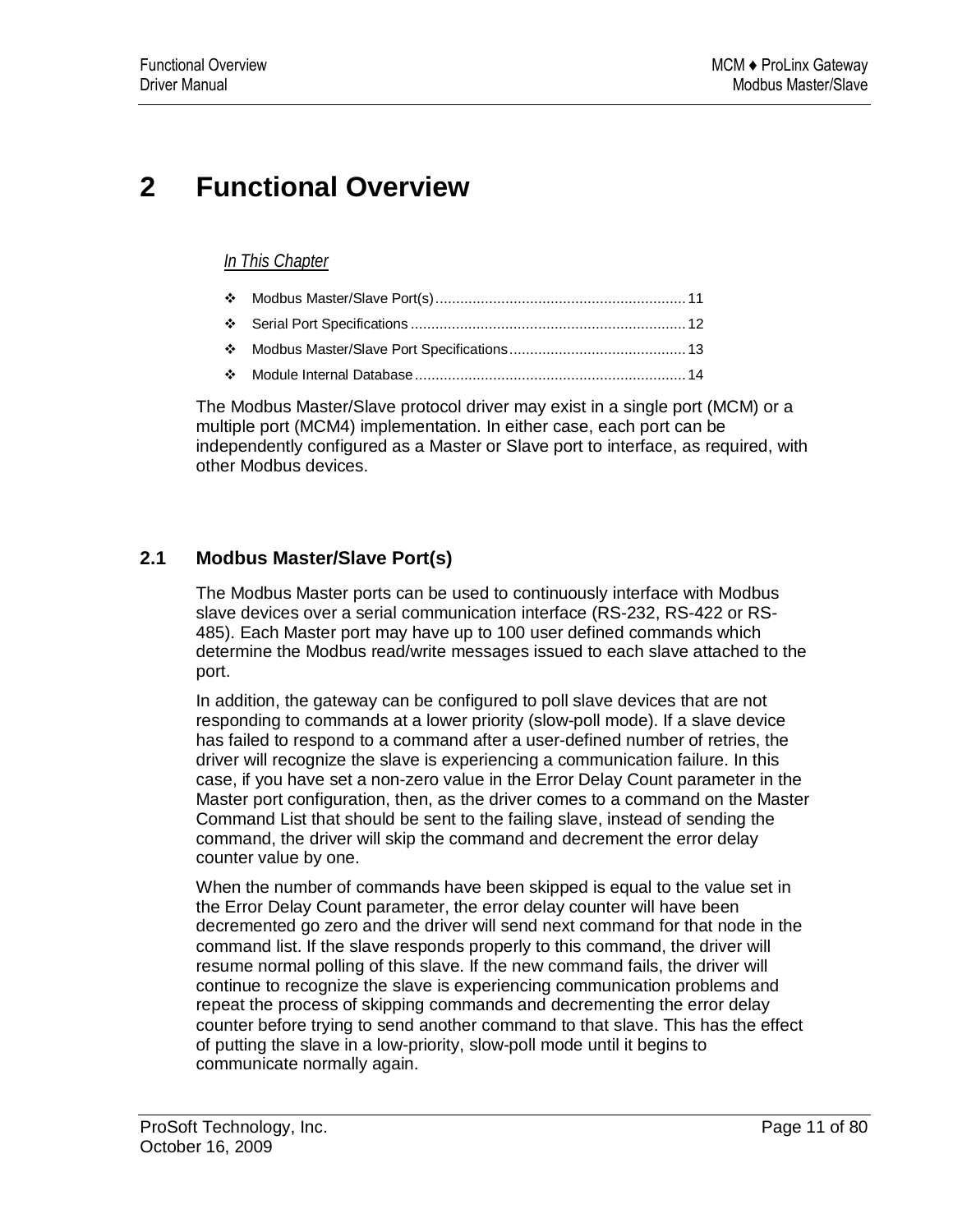## **2.2 Serial Port Specifications**



|                        | power isolation.                                                                       |
|------------------------|----------------------------------------------------------------------------------------|
| Serial Port Protection | RS-485/422 port interface lines TVS diode protected<br>at +/- 27V standoff voltage.    |
|                        | RS-232 port interface lines fault protected to +/- 36V<br>power on, +/- 40V power off. |

**Note:** On all ProLinx gateways, data from the application port on the main board, serial Port 0, is not buffered. Packets go directly to and from the serial chipset to the processor. This has the potential to cause the serial communications to become erratic at baud rates above 38,400 baud. ProLinx gateways with 4 serial ports have a separate serial interface board for serial Ports 1, 2, and 3. These serial ports are buffered and can handle communications up to 115,200 baud.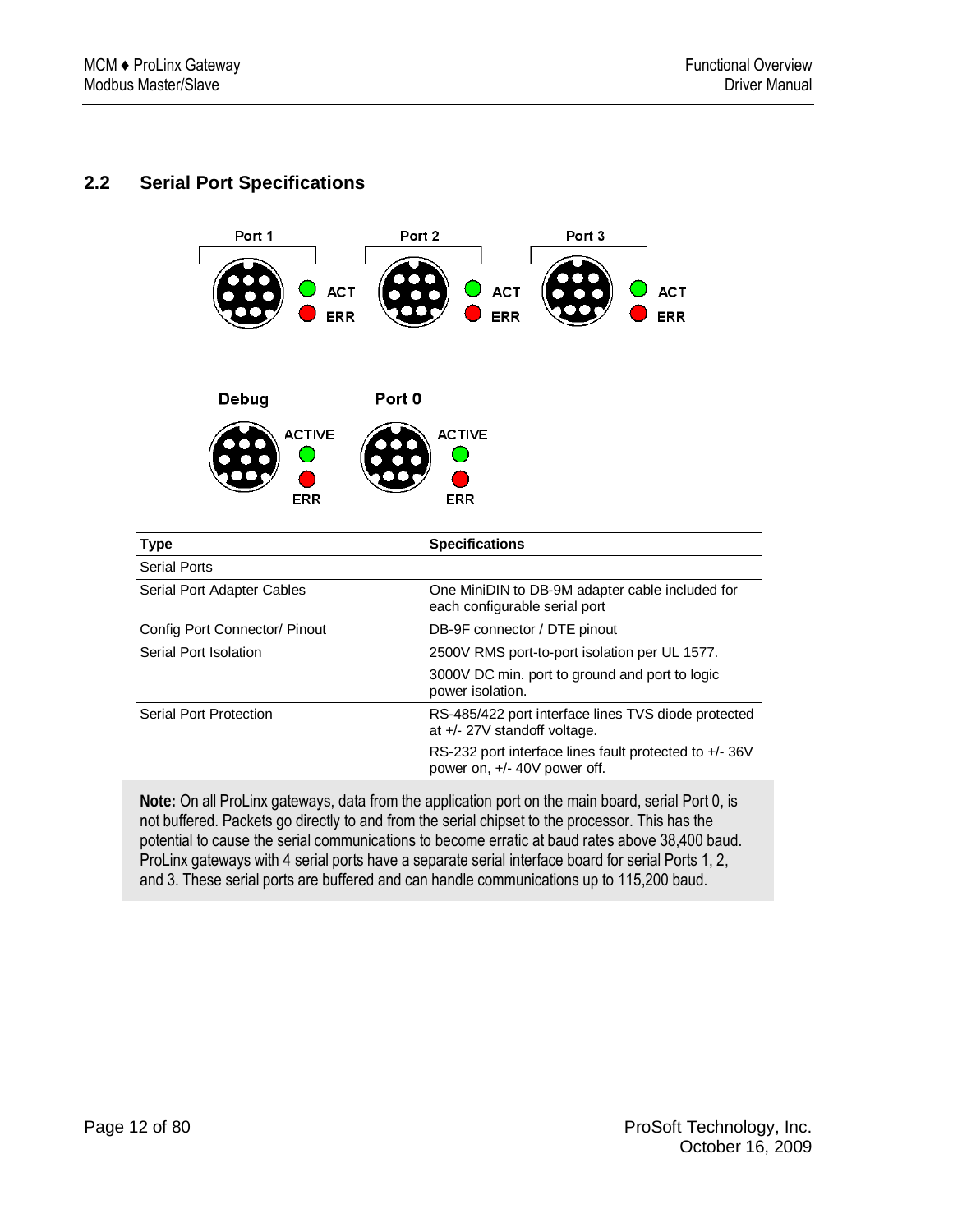| Type                         | <b>Specifications</b>                                                                                                                                                              |
|------------------------------|------------------------------------------------------------------------------------------------------------------------------------------------------------------------------------|
| <b>General Parameters</b>    |                                                                                                                                                                                    |
| Internal Database            | Up to 4000 registers (words) available.                                                                                                                                            |
| Communication parameters     | Port 0: Baud Rate: 110 to 115K baud possible                                                                                                                                       |
|                              | 110 to 38.4K baud recommended for all applications.<br>Higher baud rates are recommended only for use<br>with very slow Modbus polling rates (e.g. 1command<br>or less per second) |
|                              | Port 1, 2, 3: Baud Rate: 110 to 115K baud                                                                                                                                          |
|                              | Stop Bits: 1 or 2                                                                                                                                                                  |
|                              | Data Size: 5 to 8 bits                                                                                                                                                             |
|                              | Parity: None, Even, Odd, Mark, Space                                                                                                                                               |
|                              | RTS Timing delays: 0 to 65535 milliseconds                                                                                                                                         |
| <b>Modbus Modes</b>          | RTU mode (binary) with CRC-16                                                                                                                                                      |
|                              | ASCII mode with LRC error checking                                                                                                                                                 |
| <b>Floating Point Data</b>   | Floating point data movement supported, including<br>configurable support for Enron implementation                                                                                 |
| <b>Modbus Function Codes</b> | 1: Read Coil Status                                                                                                                                                                |
|                              | 2: Read Input Status                                                                                                                                                               |
|                              | 3: Read Holding Registers                                                                                                                                                          |
|                              | 4: Read Input Registers                                                                                                                                                            |
|                              | 5: Force (Write) Single Coil                                                                                                                                                       |
|                              | 6: Preset (Write) Single Register                                                                                                                                                  |
|                              | 15: Force(Write) Multiple Coils                                                                                                                                                    |
|                              | 16: Force (Write) Multiple Register                                                                                                                                                |
| <b>Modbus Master</b>         |                                                                                                                                                                                    |
| Command List                 | Up to 100 command per Master port, each fully<br>configurable for function, slave address, register<br>to/from addressing and word/bit count                                       |
| <b>Status Data</b>           | Error codes available on an individual command<br>basis. In addition, a slave status list is maintained<br>per active Modbus Master port.                                          |
| Polling of command list      | Configurable polling of command list, including<br>continuous and on change of data                                                                                                |
| <b>Modbus Slave</b>          |                                                                                                                                                                                    |
| Node address                 | 1 to 247 (software selectable)                                                                                                                                                     |
| <b>Status Data</b>           | Error codes, counters and port status available per<br>configured slave port starting at memory register<br>4400.                                                                  |

## **2.3 Modbus Master/Slave Port Specifications**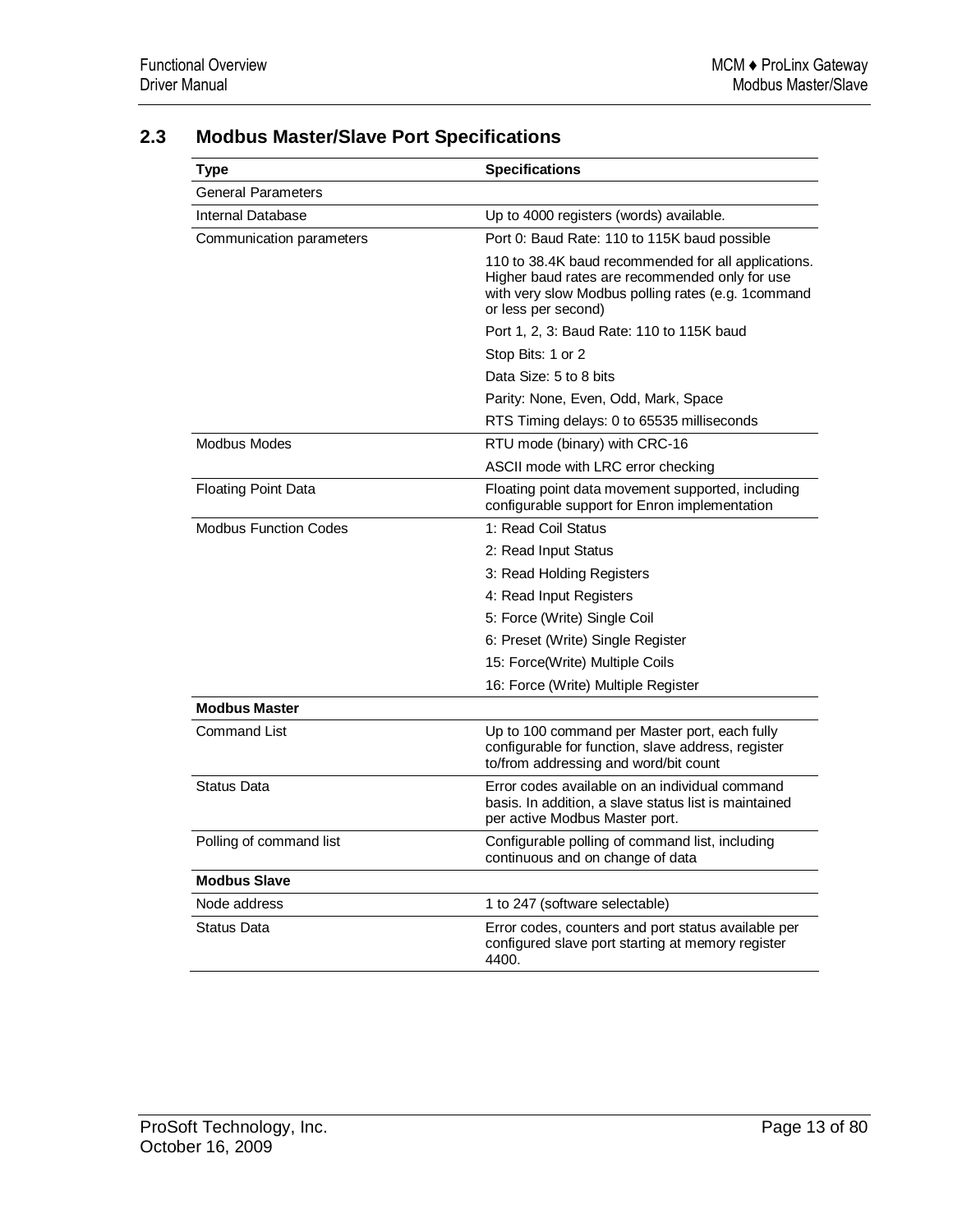## **2.4 Module Internal Database**

The internal gateway database is central to the functionality of the gateway. This database is shared between all the ports on the gateway This permits data from devices on one communication network port to be viewed and controlled by devices on another port or network.



The Master driver uses the database in two ways:

- A read command issued to a slave device by the Master driver will return the slave data into the internal database.
- A write command issued to a slave device by the Master driver uses the data in the internal database as the source data to send to the slave.

The slave driver allows external Master devices to access the database, reading data from the database or writing data to the database. External Modbus Master devices can monitor and control data in this database through any port configured as a slave.

Status and error data from the slave and Master ports generated by the gateway can be mapped into the internal database, where it can be retrieved by either protocol driver.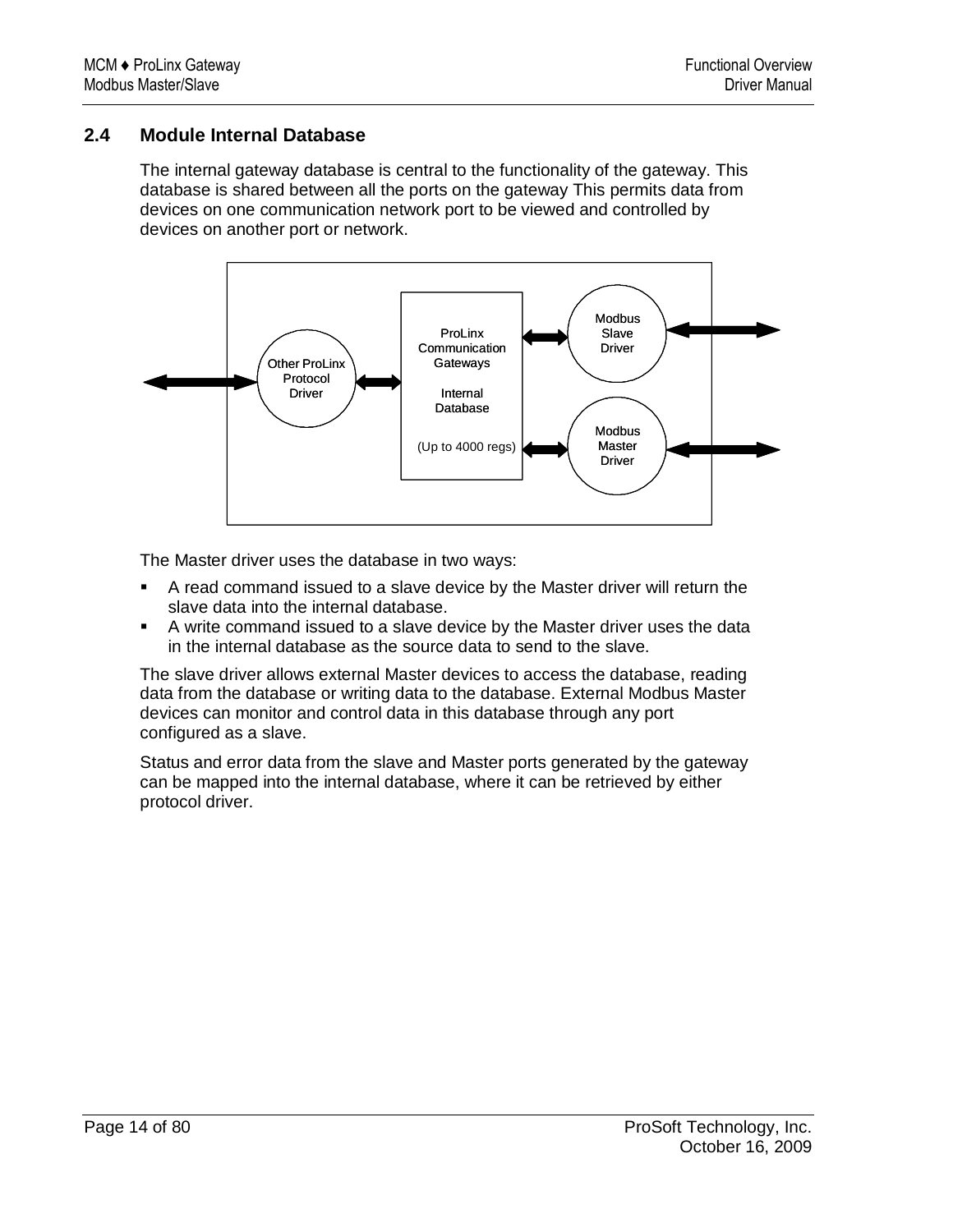## *2.4.1 Modbus Port Access to Database*

The Modbus slave support in the gateway permits remote Master applications (that is, HMI software, Quantum processors, and so on) to read from and write to the gateway's database.

When configured as a slave, the internal database of the MCM gateway is used as the source for read requests and the destination for write requests from remote Masters. Access to the database is controlled by the command type received in the incoming message from the remote Master. The following table defines the relationship of the gateway's internal database to the addresses required in the incoming Modbus TCP/IP requests:

| Database Address | <b>Modbus Address</b>                                          |
|------------------|----------------------------------------------------------------|
|                  | 40001 (five-digit addressing) or 400001 (six-digit addressing) |
| 1000             | 41001 or 410001                                                |
| 2000             | 42001 or 420001                                                |
| 3000             | 43001 or 430001                                                |
| 3999             | 44000 or 440000                                                |

The following virtual addresses are not part of the normal gateway user database and are not valid addresses for standard data. However, these addresses may be used for incoming commands that are requesting 32-bit floating-point data. To use addresses in this upper range requires you to:

- **1** Set the **Float Flag** (page 19) to **YES**
- **2** Set the **Float Start** (page 19) to a database address in the range below
- **3** Set the **Float Offset** (page 20) to a database address in the gateway user memory area shown above.

Remember that, once you do this, all data in addresses above the **Float Offset** address will be treated as 32-bit floating-point data and require two gateway memory registers per Modbus address.

| Database Address | <b>Modbus Address</b>                                          |
|------------------|----------------------------------------------------------------|
| 4000             | 44001 (five-digit addressing) or 440001 (six-digit addressing) |
| 5000             | 45001 or 450001                                                |
| 6000             | 46001or 460001                                                 |
| 7000             | 47001 or 470001                                                |
| 8000             | 48001 or 480001                                                |
| 9000             | 49001or 490001                                                 |
| 9999             | 50000 or 500000                                                |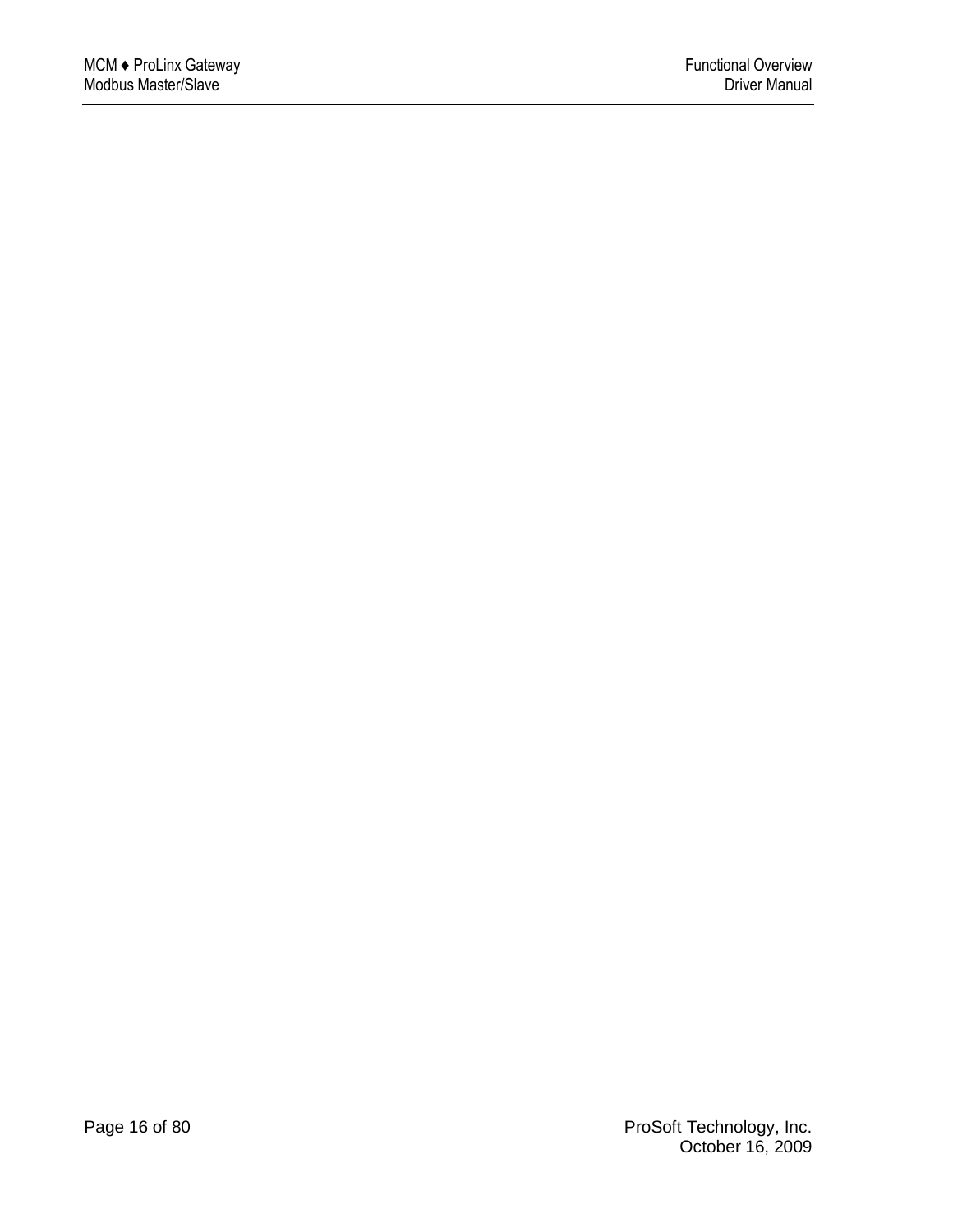# **3 MCM Protocol Configuration**

#### *In This Chapter*

- [Modbus Port x] ................................................................................. 18
- [Modbus Port X Commands] .............................................................. 27

#This is an example of a Master port using Modbus RTU protocol [Modbus Port 0] # Settings required by both Master and Slave Enabled : Yes #Port enable flag Y=Yes, N=No RS Interface : 0 #0=RS-232, 1=RS-485, 2=RS-422 Type : Master #Port type M=Master, S=Slave Float Flag : No #Use floating data type Y=Yes, N=No Float Start : 7000 #Register offset in message for floats Float Offset : 2000 #Internal Address for floats Protocol : RTU #Modbus Protocol R=RTU, A=ASCII Baud Rate  $\qquad \qquad : \qquad 384$  #Baud rate for port Parity : None #N=None, O=Odd, E=Even Data Bits : 8 #5 to 8 data bits for messages Stop Bits : 1 #1 or 2 stop bits for messages RTS On : 0 #Delay after RTS set before msg sent (mSec) RTS Off : 1 #Delay after message before RTS dropped(mSec) Minimum Response Delay : 2 #Number of mSec to delay before respose Use CTS Line : No #Monitor CTS modem line (Y/N) Response Timeout : 1000 #mSec for response timeout of command Retry Count : 2 #retry count for failed requests # Settings required for Slave Driver Internal Slave ID : 1 #Modbus Node address for this port on network Bit Input Offset : 0 #Internal DB offset to bit input data Word Input Offset : 0 #Internal DB offset to word input data Output Offset : 0 #Internal DB offset to bit output data Holding Register Offset : 0 #Internal DB offset to holding reg data Use Guard Band Timer : N #Use packet gap timeout for messages Guard Band Timeout : 0 #0=Use default for baudrate, or set timeout # Settings required for Master Driver Minimum Command Delay : 0 #mSec delay between commands Error Delay Counter : 100 #0-65535 Command cycle count if error Command Control Reg : -1 #DB start reg for Cmd Control (-1=disable) [Modbus Port 0 Commands] # Internal Poll Reg Swap Node Modbus MB Address # Enable Address Interval Count Code Address Func in Device START  $\begin{array}{ccccccccccc}\n0 & 0 & 10 & 0 & 1 & 3 & 0 \\
0 & 0 & 10 & 0 & 1 & 4 & 10\n\end{array}$  $\begin{array}{ccc} 1 & & & 0 \\ 1 & & & 10 \end{array}$ END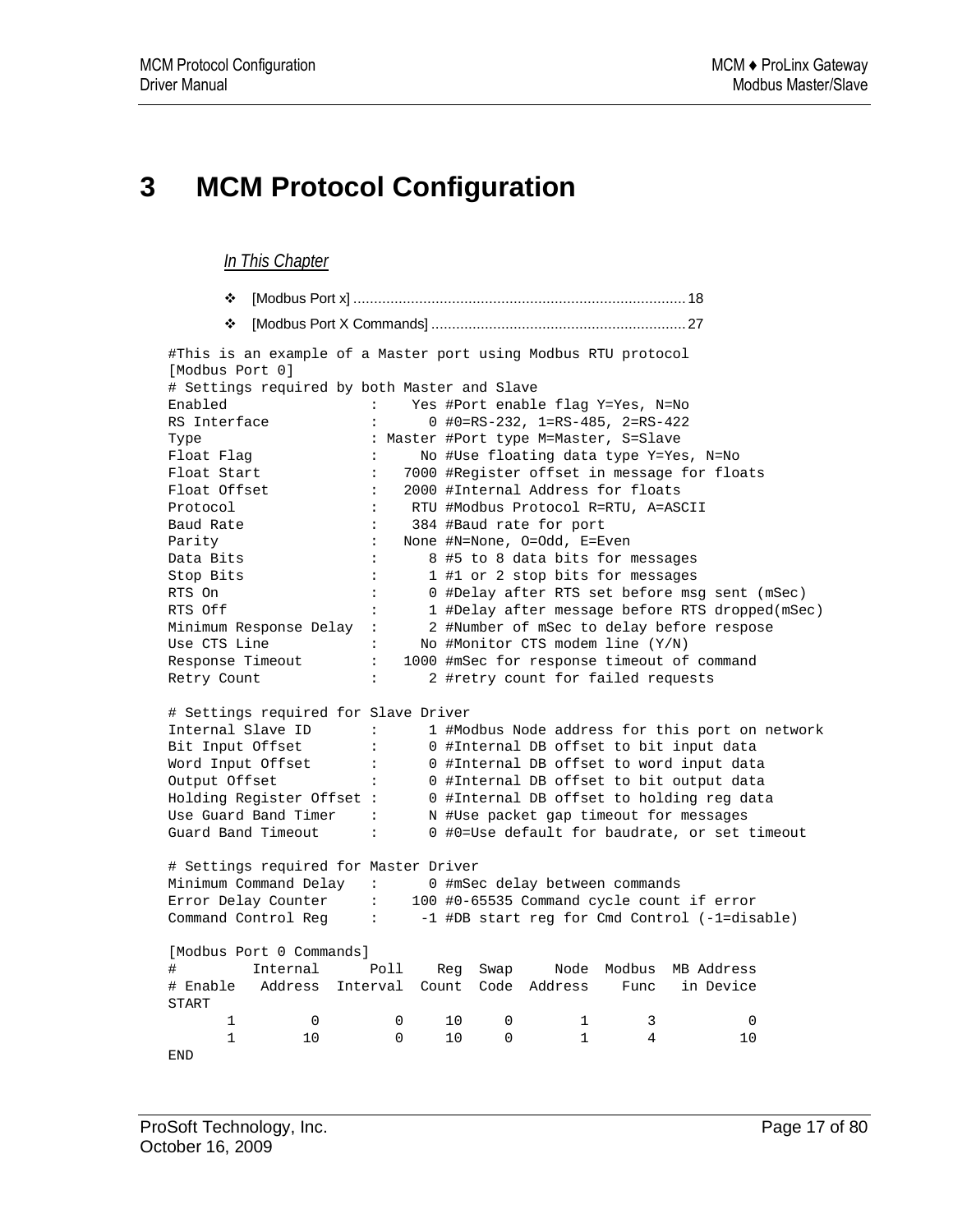## **3.1 [Modbus Port x]**

The [Modbus Port x] sections of the **CFG** file, where x stands for 0, 1, 2, or 3, set the Modbus Master and slave port communication parameters and define the protocol-specific settings.

## *3.1.1 Enabled*

## **YES** or **NO**

This flag specifies if the port on the gateway will be utilized. If the parameter is set to **NO**, the port will not be used. If the parameter is set to **YES**, the port will be used.

## *3.1.2 RS Interface*

- $0 = RS-232$
- $1 = RS-485$
- **2** = **RS-422**

This parameter is used when Ports 1, 2, and 3 are present to configure the electrical interface for these ports.

RS Interface selections for Port 0 are done with a jumper (electrical shunt) on the back of the gateway.

## *3.1.3 Type*

## **MASTER** or **SLAVE**

This parameter defines if the port will emulate a Master or slave device. Choose a value of **MASTER** to make the port function as a Modbus Master. Choose **SLAVE** to make the port function as a Modbus slave.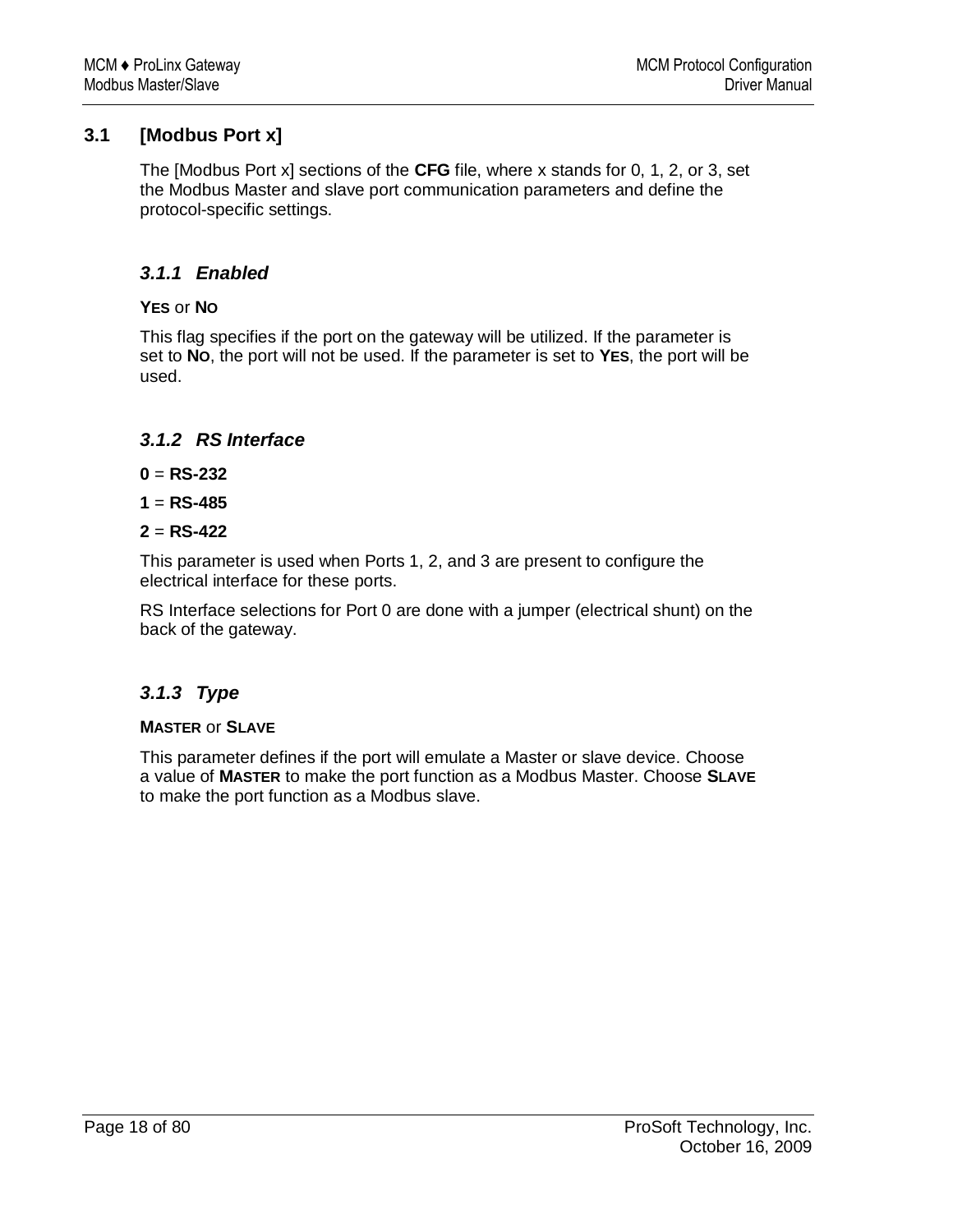## *3.1.4 Float Flag*

Yes or No

This flag specifies how the Slave driver will respond to Function Code 3, 6, and 16 commands (read and write Holding Registers) from a remote Master when it is moving 32-bit floating-point data.

If the remote Master expects to receive or will send one, complete, 32-bit floating-point value for each count of one (1), then set this parameter to **YES**, especially if the Master must read or write from Modbus addresses above gateway address 3999 (virtual Modbus address 44000 or 440000). When set to **YES**, the Slave driver will return values from two, consecutive, 16-bit internal memory registers (32 total bits) for each count in the read command or receive 32-bits per count from the Master for write commands. Example: Count = 10, Slave driver will send 20, 16-bit registers for 10 total 32-bit floating-point values.

If, however, the remote Master sends a count of two (2) for each 32-bit floatingpoint value it expects to receive or send, or, if you do not plan to use floatingpoint data in your application, then set this parameter to **NO,** which is the default setting.

You will also need to set the *Float Start* and *Float Offset* parameters to appropriate values whenever the *Float Flag* parameter is set to **YES**.

## *3.1.5 Float Start*

#### **0 TO 65535**

Whenever the *Float Flag* parameter is set to **YES**, this parameter determines the lowest Modbus Address received in commands from a remote Master to consider as requests to read or write floating-point data. All commands with address values greater than or equal to this value will be considered floating-point data requests. All commands with address values less than this value will be considered normal 16-bit register data requests.

This parameter is used only if the *Float Flag* is set to **YES**. For example, if a value of 7000 is entered, all commands received with addresses of 47001 (or 407001) and above will be considered as requests for floating-point data and 32-bits of data will be returned for each count of one in the command.

You will also need to set the *Float Offset* parameter to an appropriate value whenever the *Float Flag* parameter is set to **YES**.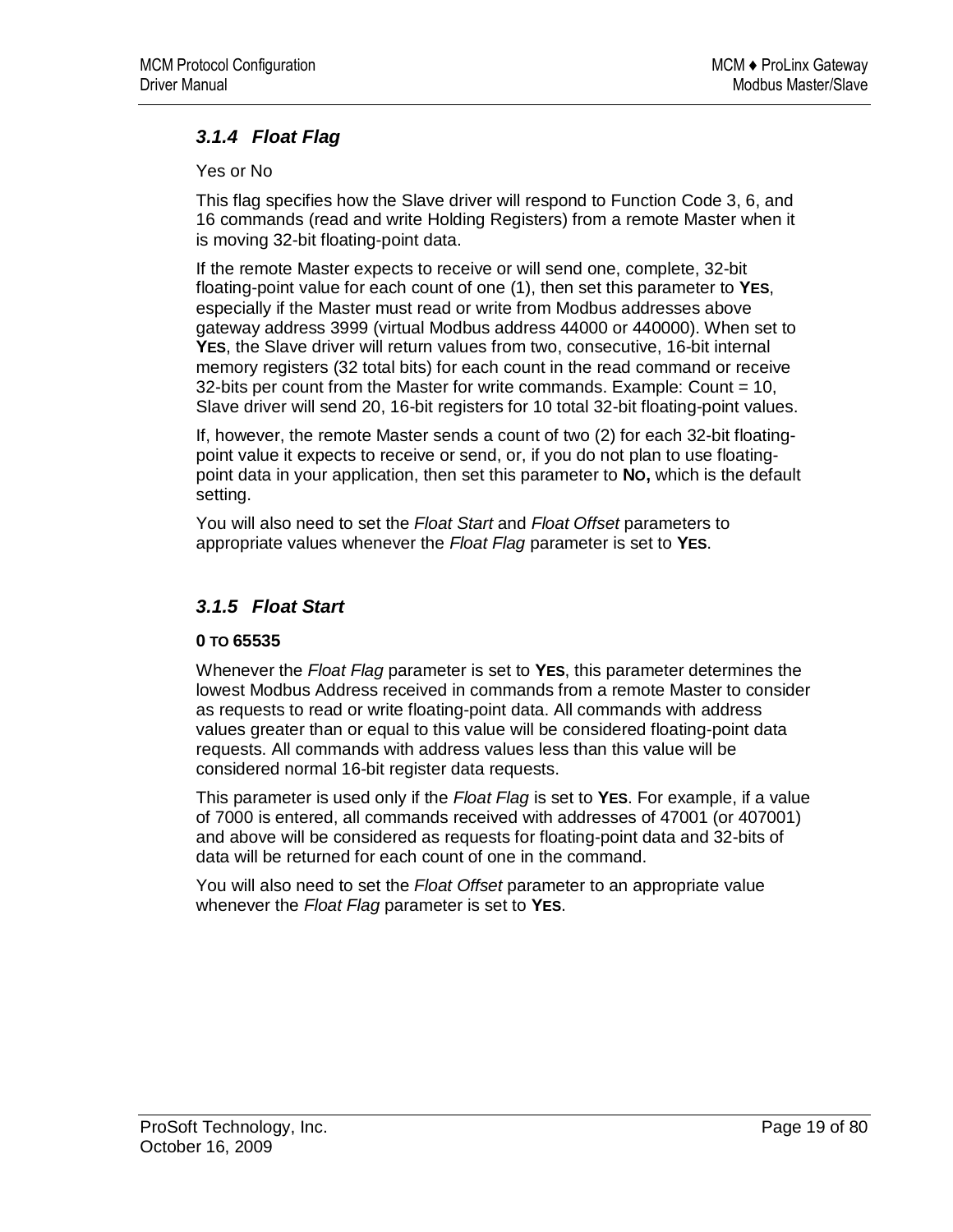## *3.1.6 Float Offset*

#### **0 TO 3998**

This parameter defines the starting register for floating-point data in the internal gateway database. This parameter is used only if the *Float Flag* is set to **YES**.

For example, if the *Float Offset* value is set to 3000 and the *Float Start* parameter is set to 7000, the data returned as floating-point data for register 47001 (or 407001) will actually come from internal gateway registers 3000 and 3001. If the requested address was 47002 (407002), the data will be returned from internal registers 3002 and 3003. If the requested address was 47101 (407101), the data will be returned from internal registers 3200 and 3201; and so on.

## *3.1.7 Protocol*

#### **RTU**

#### **ASCII**

This parameter specifies the Modbus protocol version to be used on the port. Valid Protocols are RTU and ASCII.

## *3.1.8 Baud Rate*

This is the baud rate to be used on the port. Enter the baud rate as a value.

| <b>Baud Rate</b> | <b>Parameter Value</b> |
|------------------|------------------------|
| 110              | 110                    |
| 150              | 150                    |
| 300              | 300                    |
| 600              | 600                    |
| 1200             | 12 OR 1200             |
| 2400             | 24 OR 2400             |
| 4800             | 48 OR 4800             |
| 9600             | 96 OR 9600             |
| 14,400           | 14, 114 OR 14400       |
| 19,200           | 19, 192 OR 19200       |
| 28,800           | 28, 288 OR 28800       |
| 38,400           | 38, 384 OR 38400       |
| 57,600           | 57 OR 576              |
| 115,200          | 115 OR 1152            |

**Note:** On all ProLinx gateways, data from the application port on the main board, serial Port 0, is not buffered. Packets go directly to and from the serial chipset to the processor. This has the potential to cause the serial communications to become erratic at baud rates above 38,400 baud. ProLinx gateways with 4 serial ports have a separate serial interface board for serial Ports 1, 2, and 3. These serial ports are buffered, and can handle communications up to 115,200 baud.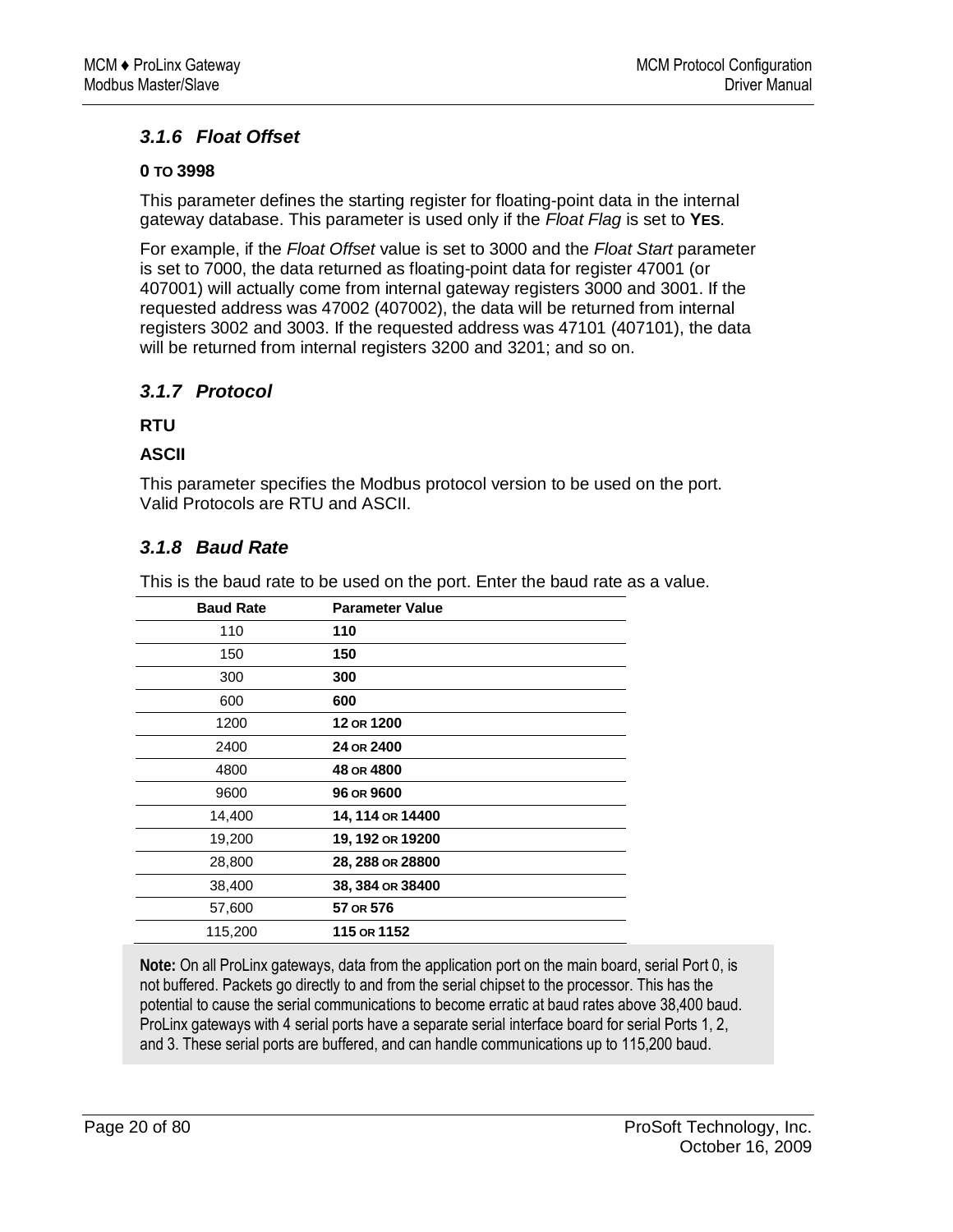## *3.1.9 Parity*

## **NONE, ODD, EVEN**

Parity is a simple error checking algorithm used in serial communication. This parameter specifies the type of parity checking to use.

All devices communicating through this port must use the same parity setting.

## *3.1.10 Data Bits*

#### **7** or **8**

This parameter sets the number of data bits for each word used by the protocol. All devices communicating through this port must use the same number of data bits.

## *3.1.11 Stop Bits*

#### **1** or **2**

Stop bits signal the end of a character in the data stream. For most applications, use one stop bit. For slower devices that require more time to re-synchronize, use two stop bits.

All devices communicating through this port must use the same number of stop bits.

## *3.1.12 RTS On*

0 to 65535 milliseconds

This parameter sets the number of milliseconds to delay after Ready To Send (RTS) is asserted before data will be transmitted.

## *3.1.13 RTS Off*

0 to 65535 milliseconds

This parameter sets the number of milliseconds to delay after the last byte of data is sent before the RTS modem signal will be set low.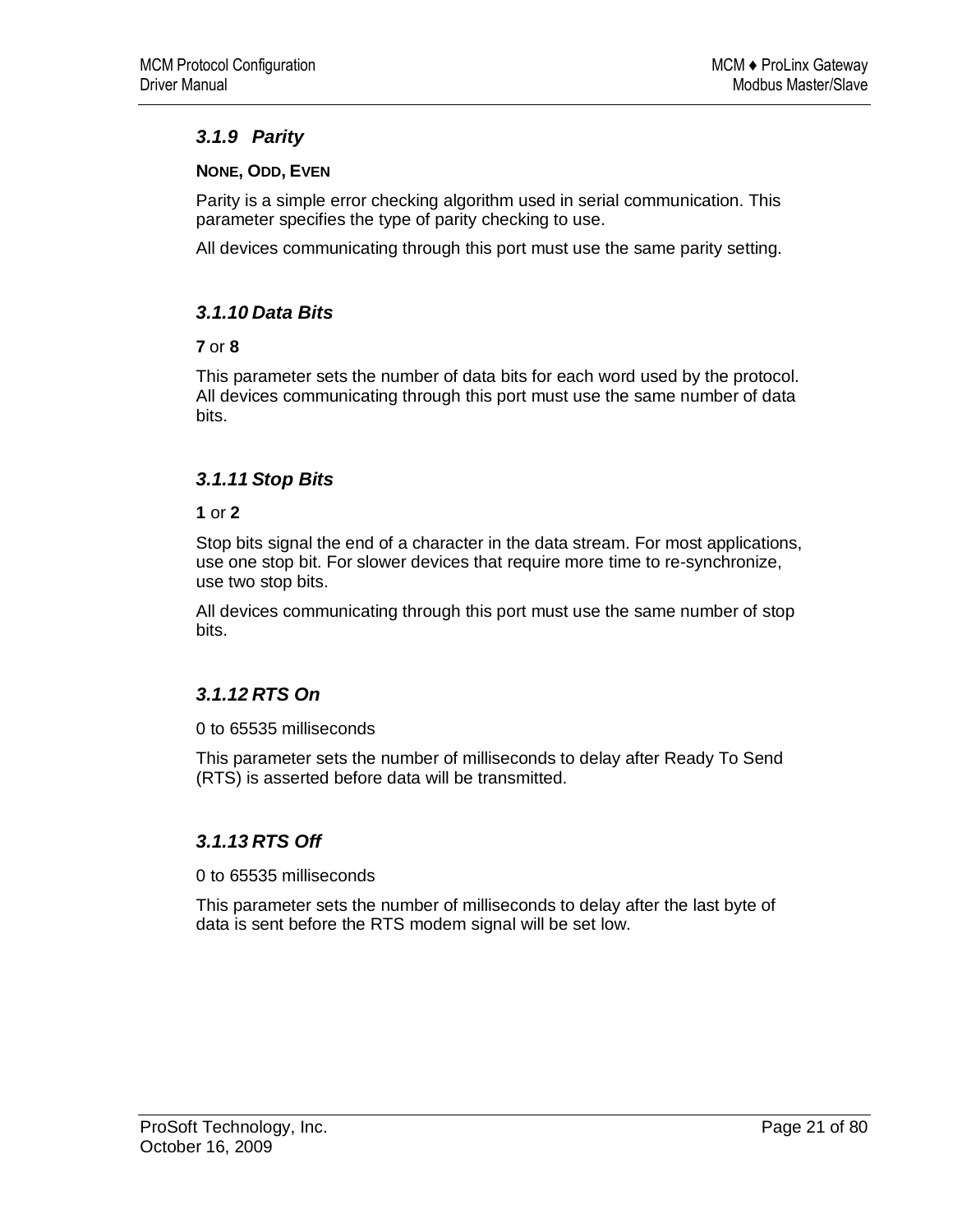## *3.1.14 Minimum Response Delay*

#### **0 TO 65535**

This parameter is used only when the port is configured as a slave. It sets the number of milliseconds to wait before responding to a command received on the port from a remote Master. This delay is sometimes required to accommodate slower Master devices.

## *3.1.15 Use CTS Line*

#### **YES** or **NO**

This parameter specifies if the Clear To Send (CTS) modem control line is to be used or not. If the parameter is set to **NO**, the CTS line will not be monitored. If the parameter is set to **YES**, the CTS line will be monitored and must be high before the gateway will send data. Normally, this parameter is required when half-duplex modems are used for communication (2-wire). This procedure is commonly referred to as *hardware handshaking*.

## *3.1.16 Response Timeout*

#### **0 TO 65535** milliseconds

This parameter sets the command response timeout period in 1 millisecond increments. This is the time that a port configured as a Master will wait for a response from the addressed slave before re-transmitting the command (Retries) or skipping to the next command in the Command List. The value to set depends on the communication network used and the expected response time (plus a little extra) of the slowest device on the network.

## *3.1.17 Retry Count*

0 to 10

This parameter specifies the number of times a command will be retried if it fails.

## *3.1.18 Internal Slave ID*

#### **0 TO 255**

When the port is configured as a slave, this parameter defines the virtual Modbus slave address for the port. Any commands received on the slave port, addressed to the node address entered here, will be processed by the gateway. Each slave device on the network must be assigned a unique address.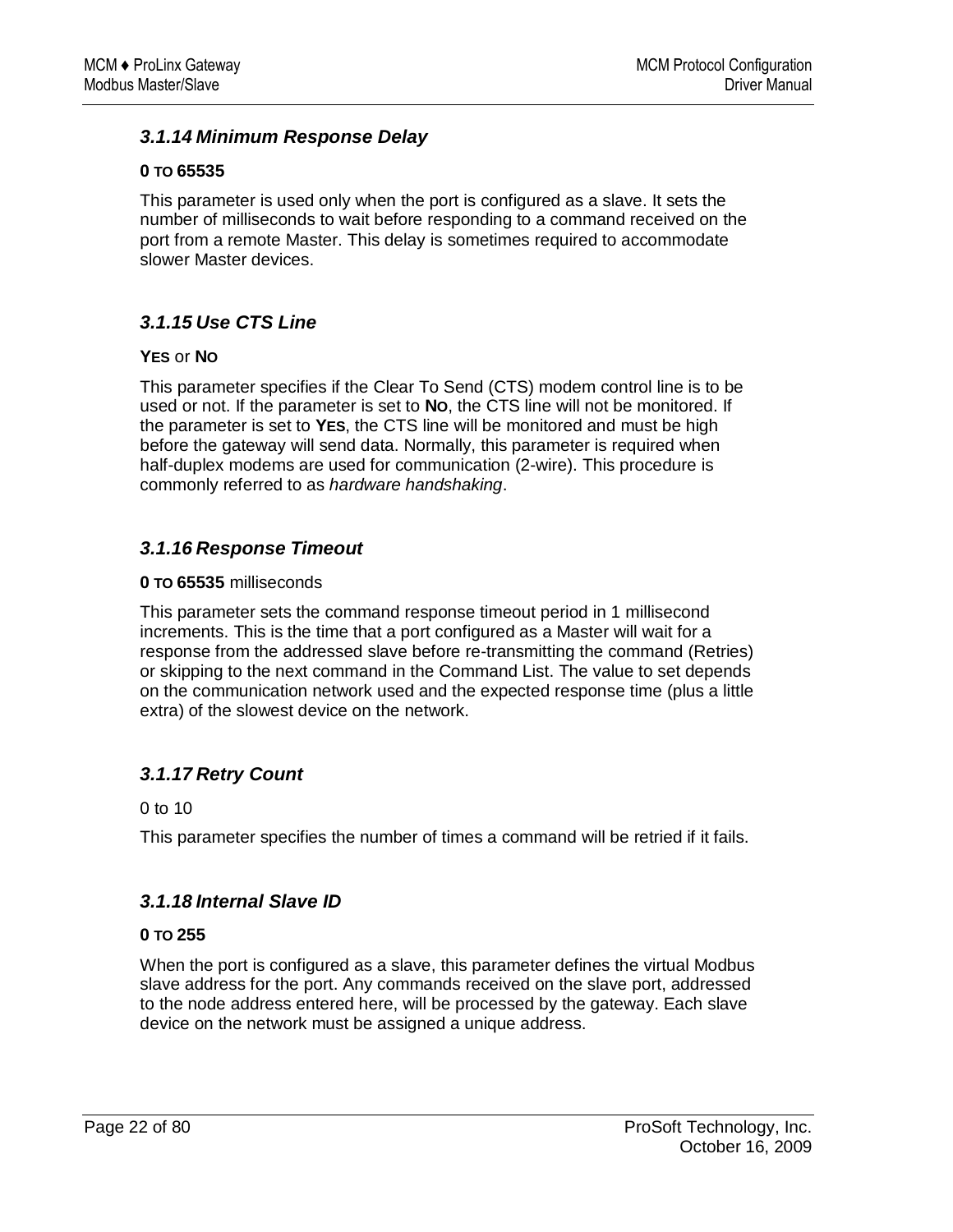## *3.1.19 Bit Input Offset*

#### **0 TO 3999**

When the port is configured as a slave, this parameter specifies the internal database address to use as the zero address or starting point for binary Input Status data. Input Status data is read-only data, requested by Modbus Function Code 2 commands (Read Input Status). For example, if this parameter is set to 150 and a Function Code 2 command is received requesting Input Status address 0 (virtual Modbus Address 10001 or 100001), the data returned in the response will be the bit value at register 150, bit 0 in the gateway's database.

## *3.1.20 Word Input Offset*

#### **0 TO 3999**

When the port is configured as a slave, this parameter specifies the internal database address to use as the zero address or starting point for Input Register (16-bit integer) data. Input Register data is read-only data, requested by Modbus Function Code 4 commands (Read Input Registers). For example, if this parameter is set to 500 and a Function Code 4 command is received requesting Input Register address 0 (virtual Modbus address 30001 or 300001), the data returned in the response will be the value at register 500 in the gateway's database.

## *3.1.21 Output Offset*

## **0 TO 3999**

When the port is configured as a slave, this parameter specifies the internal database address to use as the zero address or starting point for binary output Coil data. Coil data is read by Modbus Function Code 1 commands (Read Coils) and written by Function Codes 5 (Force Single Coil) or Function Code 15 (Force Multiple Coils). For example, if this parameter is set to 50 and a Function Code 1 command is received requesting Coil address 0 (virtual Modbus Coil address 00001 or 000001), the data returned in the response will be the value at register 50, bit 0 in the gateway's database.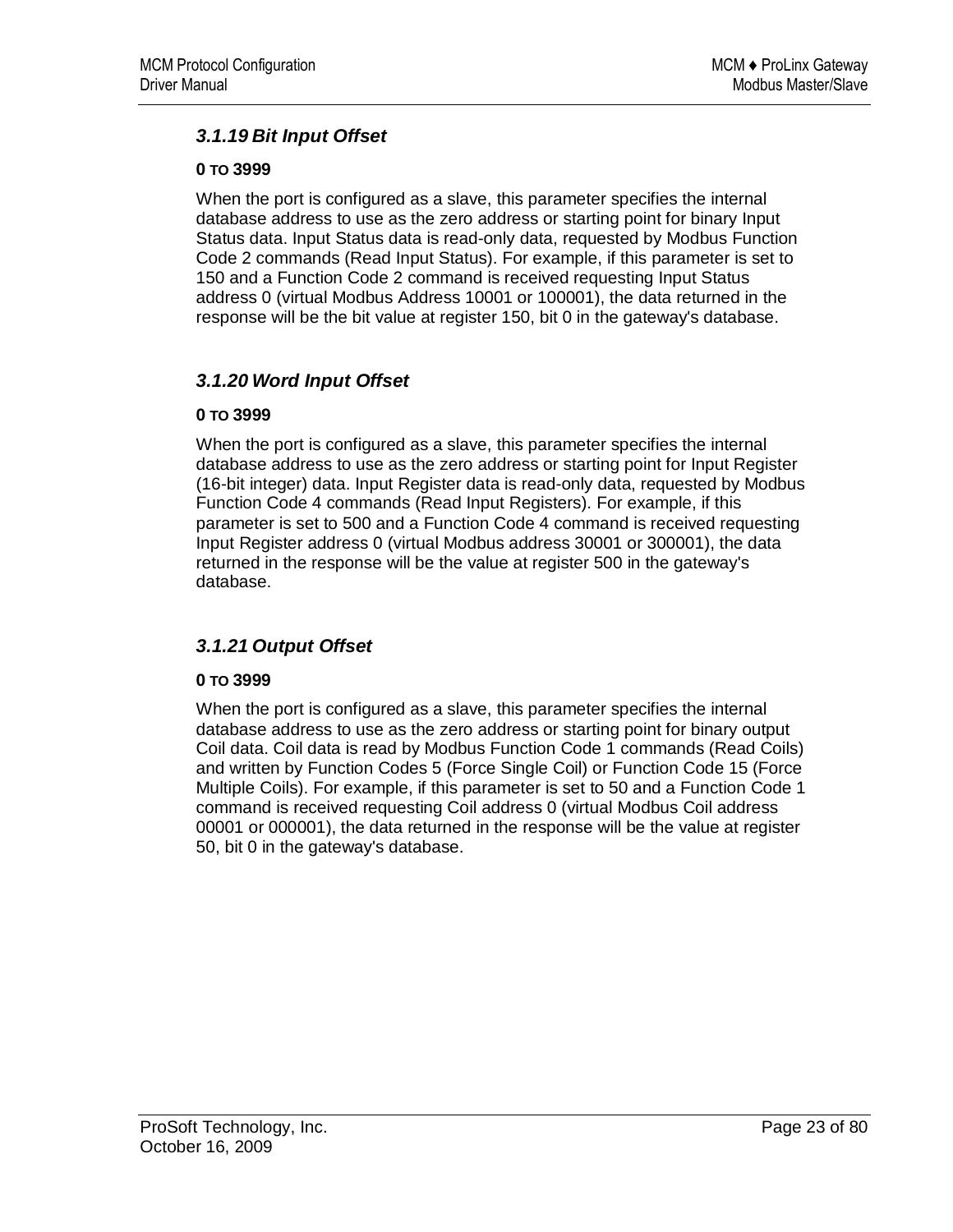## *3.1.22 Holding Register Offset*

#### **0 TO 3999**

When the port is configured as a slave, this parameter specifies the internal database address to use as the zero address or starting point for Holding Register (16-bit integer) data. Holding Register data is read by Modbus Function Code 3 commands (Read Holding Registers) and written by Function Code 6 (Preset Single Register) or Function Code 16 (Preset Multiple Registers).

For example, if this parameter is set to 1000 and a Function Code 3 command is received requesting Holding Register address 0 (virtual Modbus address 40001 or 400001), the data returned in the response will be the value at register 1000 in the gateway's database.

## *3.1.23 Use Guard Band Timer*

#### **YES** or **NO**

This parameter specifies if the Guard Band feature (intercharacter delay monitoring and control) is to be used or not. Normally, this feature will not be needed. It is used only when the port is set for Modbus RTU mode as a slave device in a multi-drop, multi-node network (RS-422 or RS-485 wiring). If the remote Master experiences multiple, successive failures when trying to communicate with the gateway on a multi-drop network, setting a small amount of Guard Band Time will usually completely eliminate the failures.

When the port is configured as a slave and when multiple slave nodes exist on the network (multi-drop), without the Guard Band Timer, the gateway might not be able to properly discriminate between a response message returned by another slave and a command from the Master to which it should respond. The *Guard Band Timeout* parameter allows you to set a small delay which can help eliminate communication errors on the Modbus network.

#### *To enable the Guard Band Timeout parameter:*

**1** First of all, enable the the *Use Guard Band Timer* parameter.

Use Guard Band Timer = Y

**2** Then, set the *Guard Band Timeout*.

```
Guard Band Timeout = 0
```
This configuration will set the gateway to use a pre-defined time interval for Modbus message recognition calculated for each baud rate. This should provide optimal performance for most applications.

If you still observe a considerable number of communication errors, try to increase the *Guard Band Timeout* value until the network performance is improved.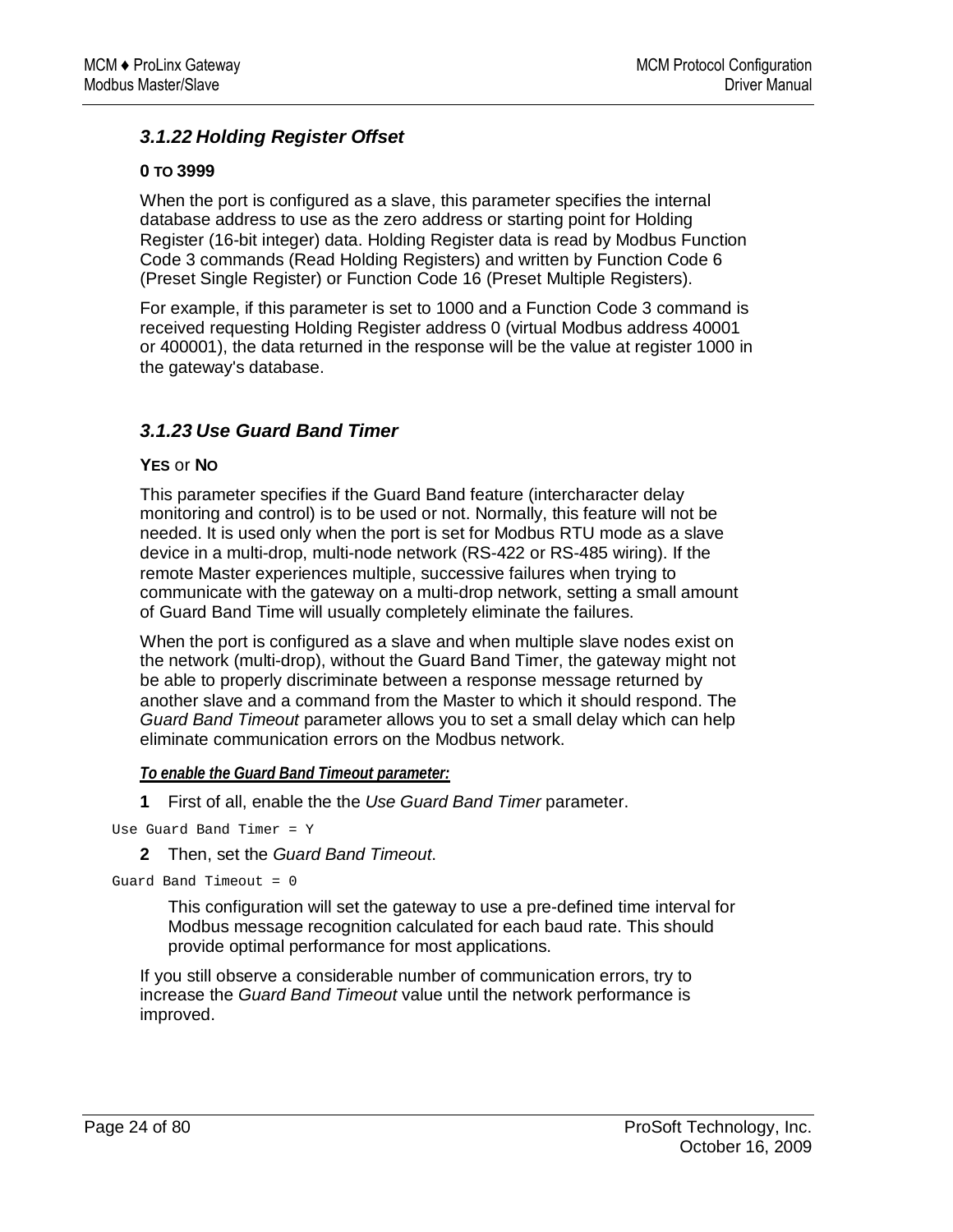## *3.1.24 Guard Band Timeout*

#### **0 TO 65535**

A value of 1 to 65535 sets the time in milliseconds. When this period has elapsed and no further data is received, the gateway will handle the last received data sequence as a Modbus message to be processed.

This parameter specifies the *Guard Band Timeout* between packets in multi-drop slave mode. A value of 0 uses the default time, which is roughly equivalent to the time it would take to send 3.5 bytes at the selected baud rate. This is the delay value specified by the Modbus RTU protocol specifications.The following *Guard Band Timeout* values will be automatically used by the gateway when *Use Guard Band* is set to **YES** and the *Guard Band Timeout* is set to the default value of zero (**0**).

| <b>Baud</b> | <b>Guard Band Timer (ms)</b> |
|-------------|------------------------------|
| 110         | 350                          |
| 150         | 256                          |
| 300         | 128                          |
| 600         | 64                           |
| 1200        | 32                           |
| 2400        | 16                           |
| 4800        | 8                            |
| 9600        | 4                            |
| 19200       | 2                            |
| 28800       | 2                            |
| 38400       | $\overline{c}$               |
| 57600       | 1                            |
| 115200      | 1                            |

## *3.1.25 Minimum Command Delay*

#### **0 TO 65535**

This parameter specifies the number of milliseconds to wait between receiving the end of a slave's response to the most recently transmitted command and the issuance of the next command. This parameter can be used to place a delay after each command to avoid sending commands on the network faster than the slaves can be ready to receive them. This parameter does not affect retries of a command, as retries will be issued when a command failure is recognized.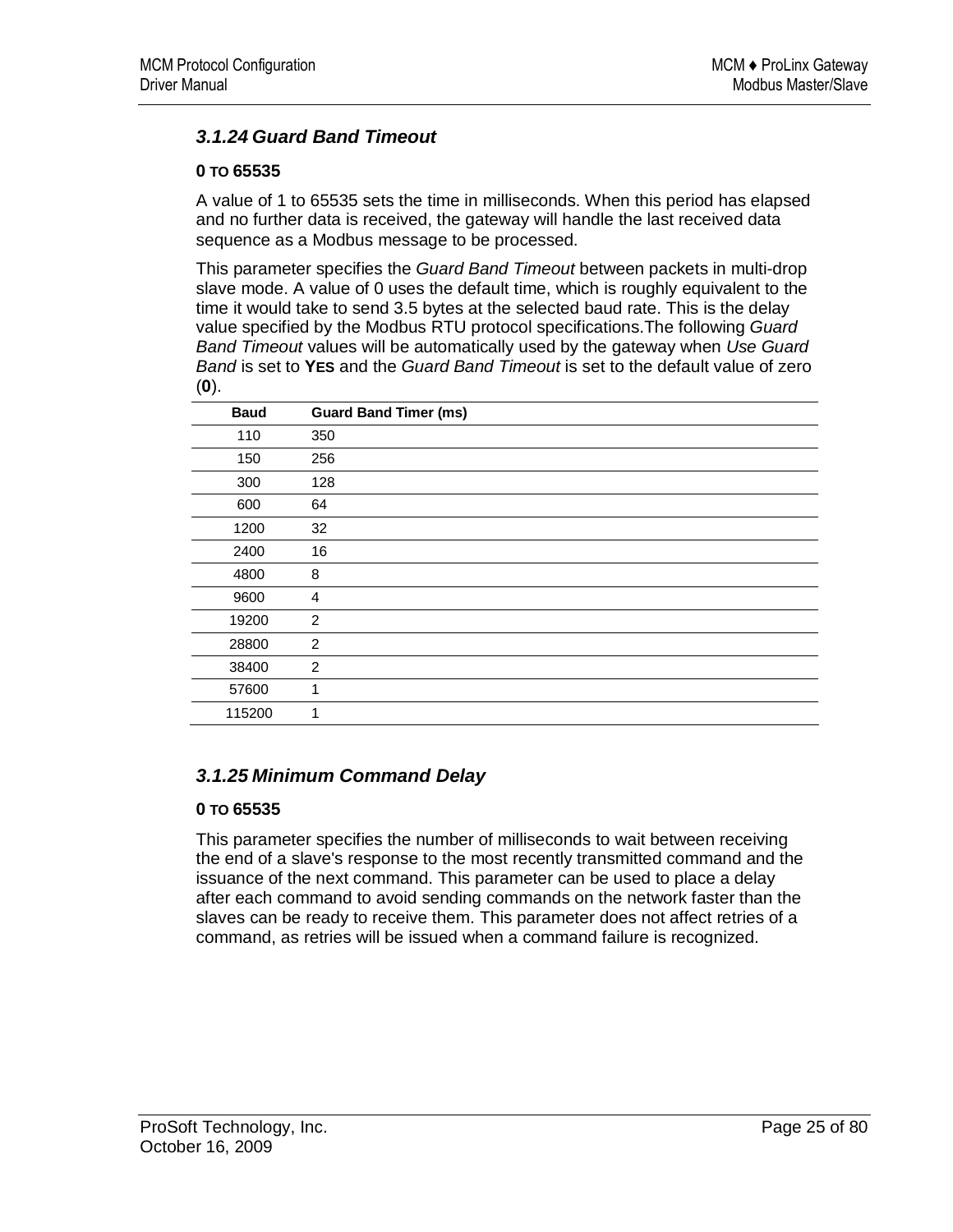## *3.1.26 Error Delay Counter*

#### **0 TO 65535**

This parameter specifies the number of poll attempts to be skipped before trying to re-establish communications with a slave that has failed to respond to a command within the time limit set by the *Response Timeout* parameter. After the slave fails to respond, the master will skip sending commands that should have been sent to the slave until the number of skipped commands matches the value entered in this parameter. This creates a sort of *slow poll* mode for slaves that are experiencing communication problems.

## *3.1.27 Command Control Reg*

#### **0 TO 3900**

This parameter allows you to control the execution of commands in the Command List (page 27) by setting a value of zero (0), one (1), two (2), or three (3) into a 100-register area of the gateway database, beginning at the address entered in this parameter. If a user defines commands in the list with an Enable (page 28) code of zero for all commands, no commands will execute. If the value in the first control register is changed to one (1), command zero will execute continuously. If the value is the control register for a write command is set to two (2), the command will be enabled for conditional writing, which will cause the command to execute whenever the values in the database registers associated with the command change. Use the value of three (3) only for bit-level write commands, FC 5 and 15. If the parameter is set to three(3), the command will execute only if the internal bit data associated with the command changes. It will also clear the bit or bits in the internal database after the write command is built.

This Command Control feature can be disabled by setting this parameter to a value of-1 or by omitting the item name from the configuration file, resulting the gateway to using a default value of -1.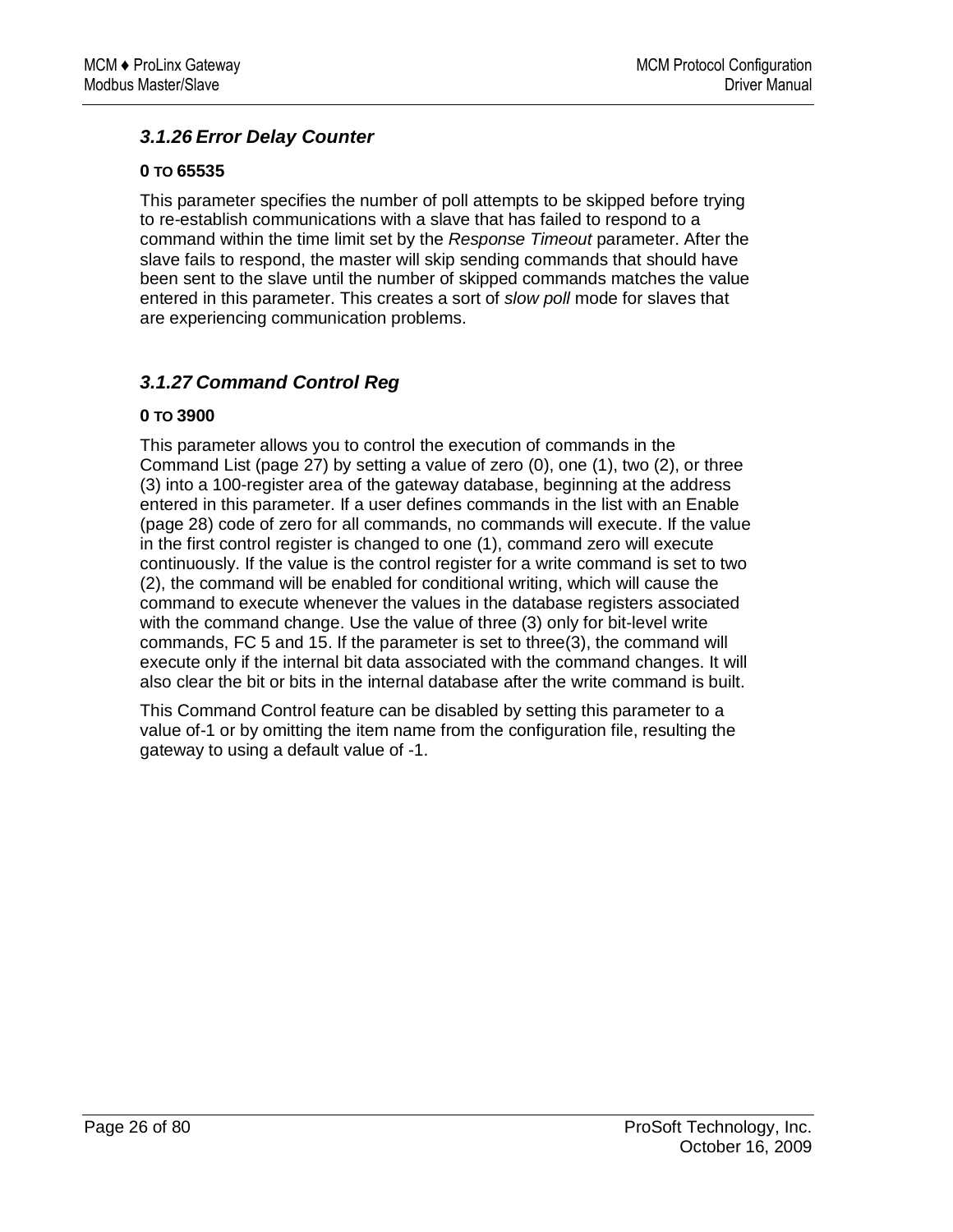## **3.2 [Modbus Port X Commands]**

The [Modbus Port X Commands] (where X can be 0, 1, 2, or 3) sections of the CFG file are used to define a Master serial port *Command List*. This list holds the parameters needed to poll slave devices attached to a Master port. The gateway supports eight types of commands. This permits the gateway to interface with a wide variety of Modbus slave devices.

The *Command List* is formatted differently than the other sections of the configuration file. Commands are present in a block between the labels **START** and **END**. These labels inform the program where the list resides. The module's program will parse all commands after the **START** label until it reaches the **END** label or until the command count entered for the port is reached.

The format of each command in the list is the same. The parameter values entered determine the operation to be performed. The following table lists supported Modbus Functions Codes and outlines their format.

| Module Information Data $\leftarrow$     |                |                     | Device Information Data<br>$\rightarrow$ |       |           |            |                         |                                           |
|------------------------------------------|----------------|---------------------|------------------------------------------|-------|-----------|------------|-------------------------|-------------------------------------------|
| Column#                                  | 1              | 2                   | 3                                        | 4     | 5         | 6          |                         | 8                                         |
| <b>Modbus</b><br><b>Function</b><br>Code | Enable<br>Code | Internal<br>Address | Poll<br>Interval<br>Time                 | Count | Swap Code | Slave Node | <b>Function</b><br>Code | Device<br><b>MODBUS</b><br><b>Address</b> |
| FC <sub>1</sub>                          | Code           | Bit                 | Seconds                                  | Count | 0         | Address    | 1                       | Bit                                       |
| FC <sub>2</sub>                          | Code           | Bit                 | Seconds                                  | Count | 0         | Address    | 2                       | Bit                                       |
| FC <sub>3</sub>                          | Code           | Register            | Seconds                                  | Count | Code      | Address    | 3                       | Register                                  |
| FC4                                      | Code           | Register            | Seconds                                  | Count | 0         | Address    | 4                       | Register                                  |
| FC <sub>5</sub>                          | Code           | Bit                 | Seconds                                  | Count | 0         | Address    | 5                       | Bit                                       |
| FC <sub>6</sub>                          | Code           | Register            | Seconds                                  | Count | Code      | Address    | 6                       | Register                                  |
| <b>FC15</b>                              | Code           | Bit                 | Seconds                                  | Count | 0         | Address    | 15                      | Bit                                       |
| <b>FC16</b>                              | Code           | Register            | Seconds                                  | Count | Code      | Address    | 16                      | Register                                  |

The first part of the record is the Module Information, which relates to the ProLinx module and the second part contains information required to interface to the Modbus slave device. Refer to the Modbus protocol specification and slave device documentation for a full discussion of each function. The **Device Modbus Address** information can be found in the documentation for the slave device.

Command list example:

```
[PORT 0 COMMANDS] 
# INTERNAL POLL SWAP SLAVE FUNCTION DEVICE 
# ENABLE ADDRESS INTERVAL COUNT CODE NODE CODE ADDRESS 
START 
  1 0 0 10 0 1 3 0 
  1 0 0 10 0 1 16 10 
END
```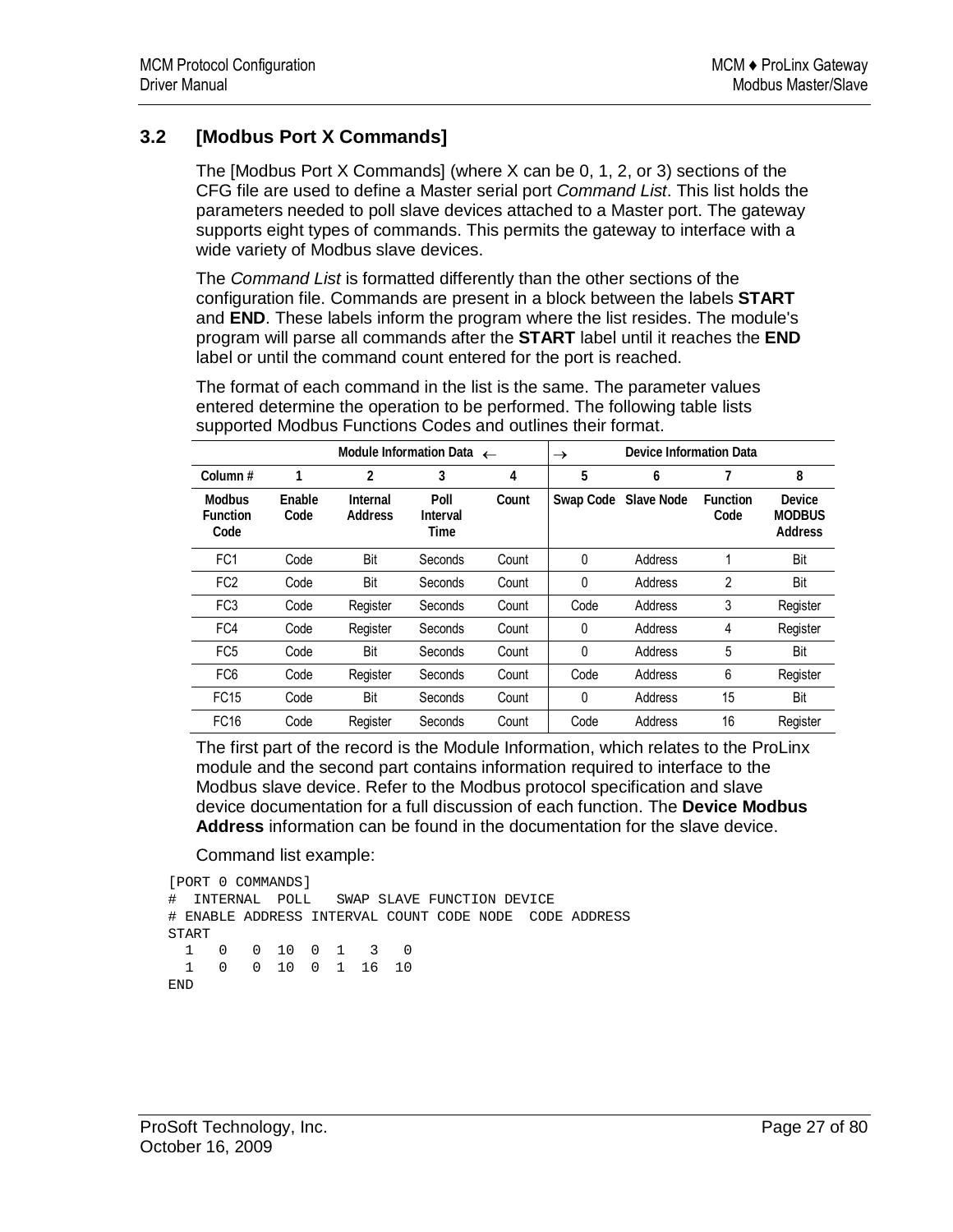## *3.2.1 Enable*

#### **0,1, 2** or **3**

This field defines whether the command is to be executed and under what conditions.

If the parameter is set to 0, the command is disabled and will not be executed in the normal polling sequence. However, the command can still be activated using Command Control.

Setting the parameter to a value of 1 causes the command to be executed each scan of the *Command List* if the *Poll Interval* is set to zero (0). If the Poll Interval is set to a non-zero value, the command will be executed, when the interval timer for that command expires.

An *Enable* code of 2 is valid only for write commands, FC 5, 6, 15, and 16. If the parameter is set to 2, the command will execute only if the internal data associated with the command changes.

An *Enable* code of 3 is valid only for bit-level write commands, FC 5 and 15. If the parameter is set to 3, the command will execute only if the internal bit data associated with the command changes. It will also clear the bit or bits in the internal database after the write command is built.

**Important:** Not all revisions of the MCM driver support an *Enable* code of 3. To determine if your gateway supports this *Enable* code, contact ProSoft Technical Support.

## *3.2.2 Internal Address*

**0 TO 3999** (for register-level addressing)

or

**0 TO 63999** (for bit-level addressing)

This field specifies the database address in the gateway's internal database to use as the destination for data brought in by a read command or as the source for data to be sent out by a write command. The database address is interpreted as a bit address or a 16-bit register (word) address, depending on the Modbus Function Code used in the command.

- For Modbus functions 1, 2, 5, and 15, this parameter is interpreted as a bitlevel address.
- For Modbus functions 3, 4, 6, and 16, this parameter is interpreted as a register-level address.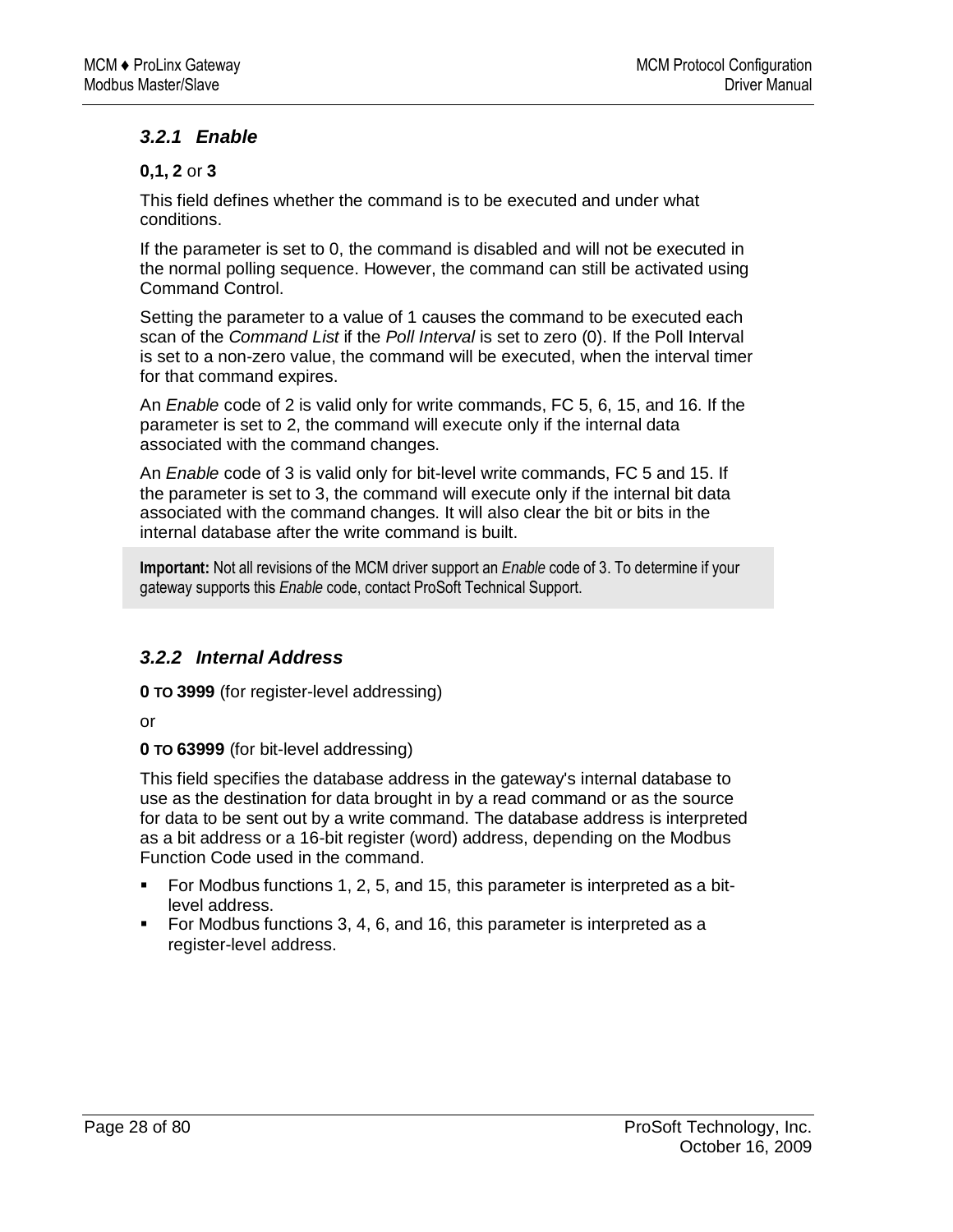## *3.2.3 Poll Interval*

#### **0 TO 65535**

This parameter specifies the minimum interval between executions of a continuous commands (*Enable* code of 1). The value is in seconds. Therefore, if a value of 10 is entered, the command will execute no more frequently than once every 10 seconds.

## *3.2.4 Reg Count*

Regs: 1 to 125

Coils: 1 to 800

This parameter specifies the number of 16-bit registers or binary bits to be transferred by the command.

- Functions 5 and 6 ignore this field as they apply only to a single data point.
- For functions 1, 2, and 15, this parameter sets the number of bits (inputs or coils) to be transferred by the command.
- For functions 3, 4, and 16, this parameter sets the number of registers to be transferred by the command.

## *3.2.5 Swap Code*

No Change

Word Swap

Word and Byte Swap

Byte Swap

This parameter defines if and how the order of bytes in data received or sent is to be rearranged. This option exists to allow for the fact that different manufacturers store and transmit multi-byte data in different combinations that do other manufacturers. This parameter is helpful when dealing with floating-point or other multi-byte values, as there is no one standard method of storing these data types. This parameter can be set to rearrange the byte order of data received or sent into order more useful or convenient for other applications. The following table defines the valid *Swap Code* values and the effect they have on the byteorder of the data.

| <b>Swap Code</b>   | <b>Description</b>                                                             |
|--------------------|--------------------------------------------------------------------------------|
| None               | No Change is made in the byte ordering $(1234 = 1234)$                         |
| Swap Words         | The words are swapped (1234=3412)                                              |
| Swap Words & Bytes | The words are swapped then the bytes in each word are swapped<br>$(1234=4321)$ |
| Swap Bytes         | The bytes in each word are swapped (1234=2143)                                 |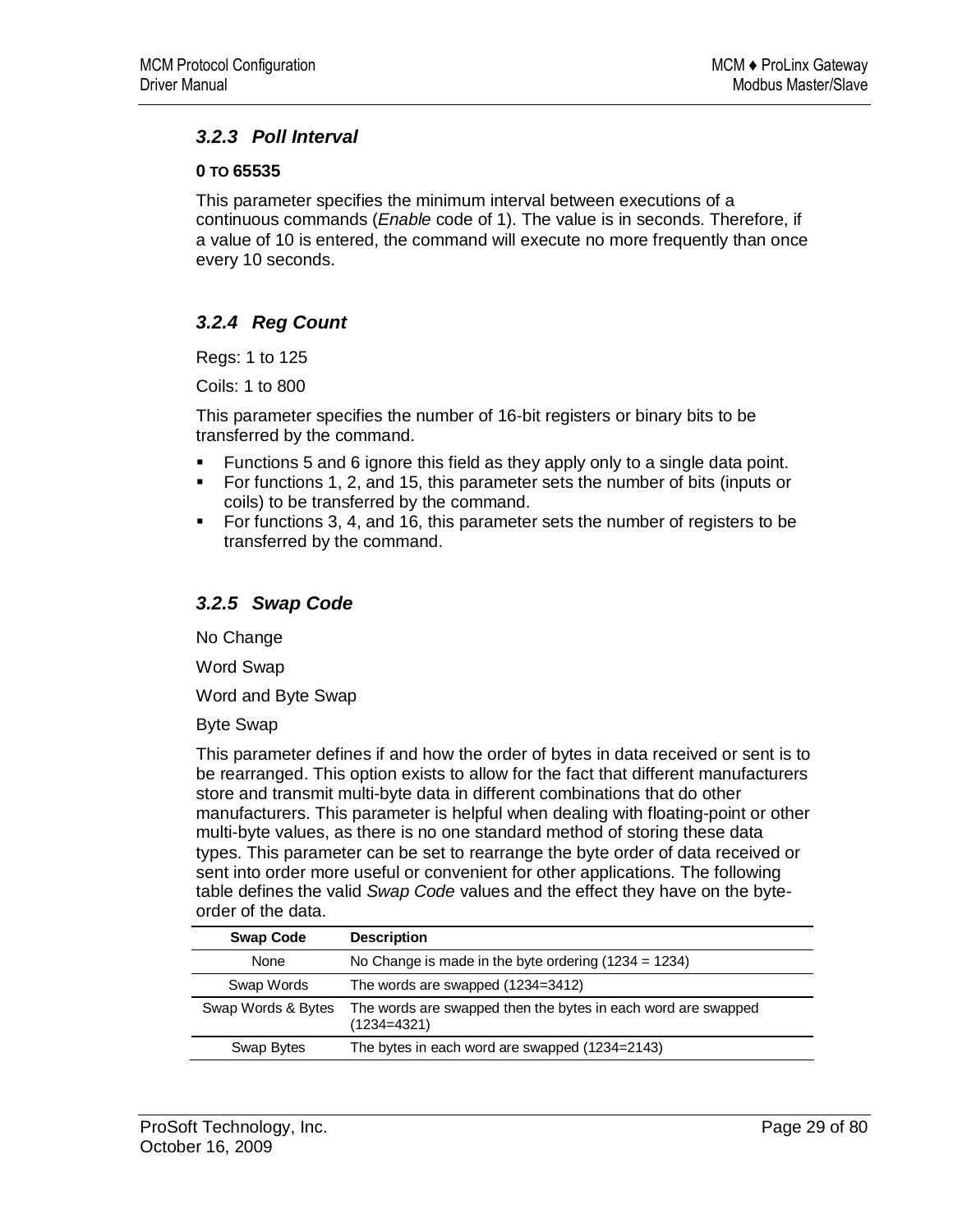These swap operations affect 4-byte (or 2-word) groups of data. Therefore, data swapping using these Swap Codes should be done only when using an even number of words, such as when 32-bit integer or floating-point data is involved.

## *3.2.6 Slave Address*

0 - Broadcast to all nodes

1 to 255

Use this parameter to specify the slave address of a remote Modbus Serial device through a Modbus Ethernet to Serial converter.

**Note:** Use the Node IP Address parameter to address commands to a remote Modbus TCP/IP device.

**Note:** Most Modbus devices accept an address in the range of only 1 to 247, so check with slave device manufacturer to see if a particular slave can use addresses 248 to 255.

If the value is set to zero, the command will be a broadcast message on the network. The Modbus protocol permits broadcast commands for **write** operations. **Do not** use node address 0 for **read** operations.

## *3.2.7 Modbus Function*

1, 2, 3, 4, 5, 6, 15, or 16

This parameter specifies the Modbus Function Code to be executed by the command. These function codes are defined in the Modbus protocol. The following table lists the purpose of each function supported by the module. More information on the protocol is available from www.modbus.org.

| <b>Modbus Function Code</b> | <b>Description</b>               |
|-----------------------------|----------------------------------|
|                             | <b>Read Coil Status</b>          |
| 2                           | <b>Read Input Status</b>         |
| 3                           | <b>Read Holding Registers</b>    |
| 4                           | Read Input Registers             |
| 5                           | Force (Write) Single Coil        |
| 6                           | Preset (Write) Single Register   |
| 15                          | Force Multiple Coils             |
| 16                          | <b>Preset Multiple Registers</b> |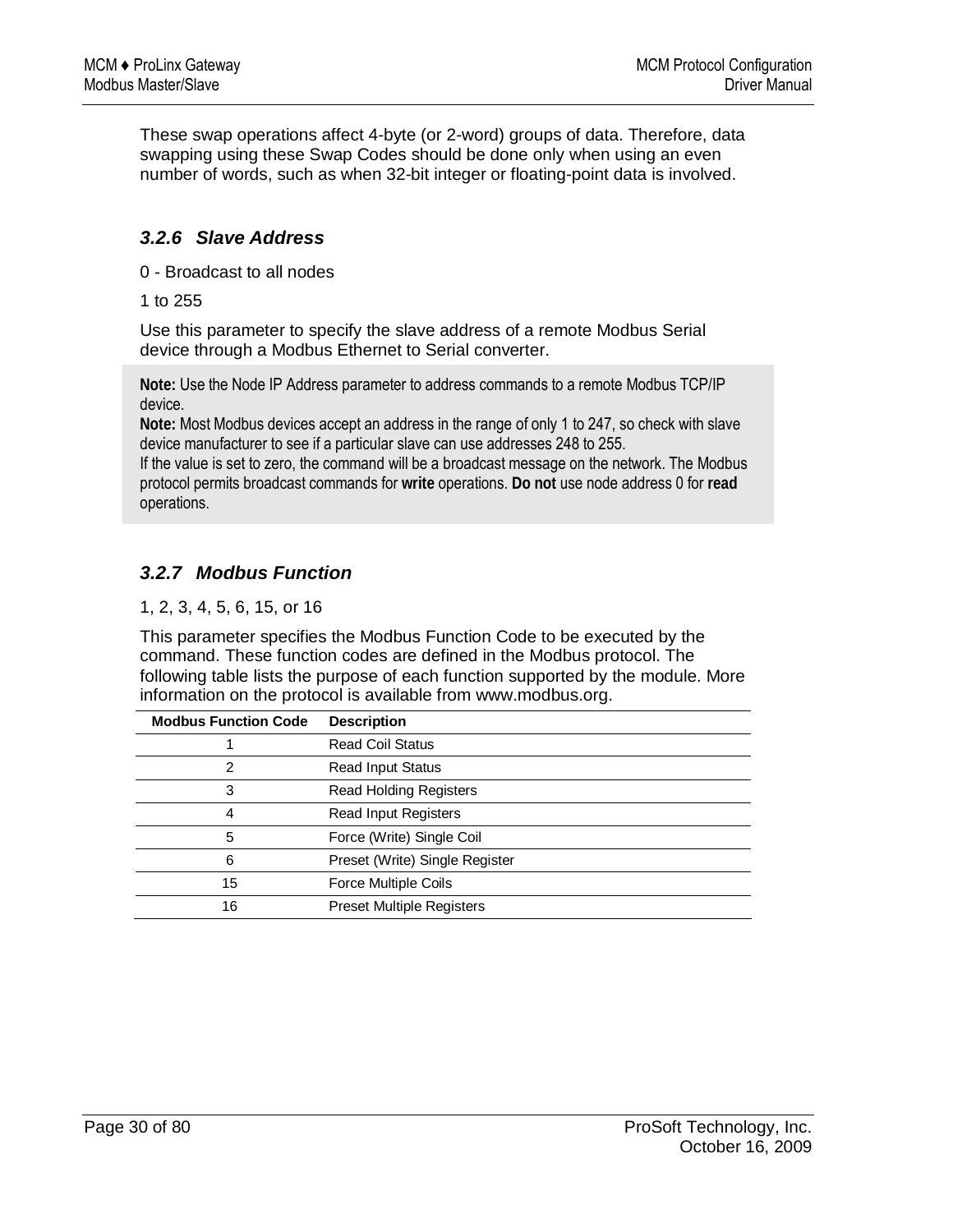## *3.2.8 MB Address in Device*

This parameter specifies the starting Modbus register or bit address in the slave to be used by the command. Refer to the documentation of each Modbus slave device for the register and bit address assignments valid for that device.

The Modbus Function Code determines whether the address will be a register- or bit- level OFFSET address into a given data type range. The offset will be the target data address in the slave minus the base address for that data type. Base addresses for the different data types are:

- 00001 or 000001 (0x0001) for bit-level Coil data (Function Codes 1, 5, and 15).
- 10001 or 100001 (1x0001) for bit-level Input Status data (Function Code 2)
- 30001 or 300001 (3x0001) for Input Register data (Function Code 4)
- 40001 or 400001 (4x0001) for Holding Register data (Function Codes 3, 6, and 16).

Address calculation examples:

- For bit-level Coil commands (FC 1, 5, or 15) to read or write a Coil 0X address 00001, specify a value of 0  $(00001 - 00001 = 0)$ .
- For Coil address 00115, specify 114

 $(00115 - 00001 = 114)$ 

 For register read or write commands (FC 3, 6, or 16) 4X range, for 40001, specify a value of 0

 $(40001 - 40001 = 0)$ .

For 01101, 11101, 31101 or 41101, specify a value of 1100.

 $(01101 - 00001 = 1100)$  $(11101 - 10001 = 1100)$  $(31101 - 30001 = 1100)$  $(41101 - 40001 = 1100)$ 

**Note:** If the documentation for a particular Modbus slave device lists data addresses in hexadecimal (base16) notation, you will need to convert the hexadecimal value to a decimal value to enter in this parameter. In such cases, it is not usually necessary to subtract 1 from the converted decimal number, as this addressing scheme typically uses the exact offset address expressed as a hexadecimal number.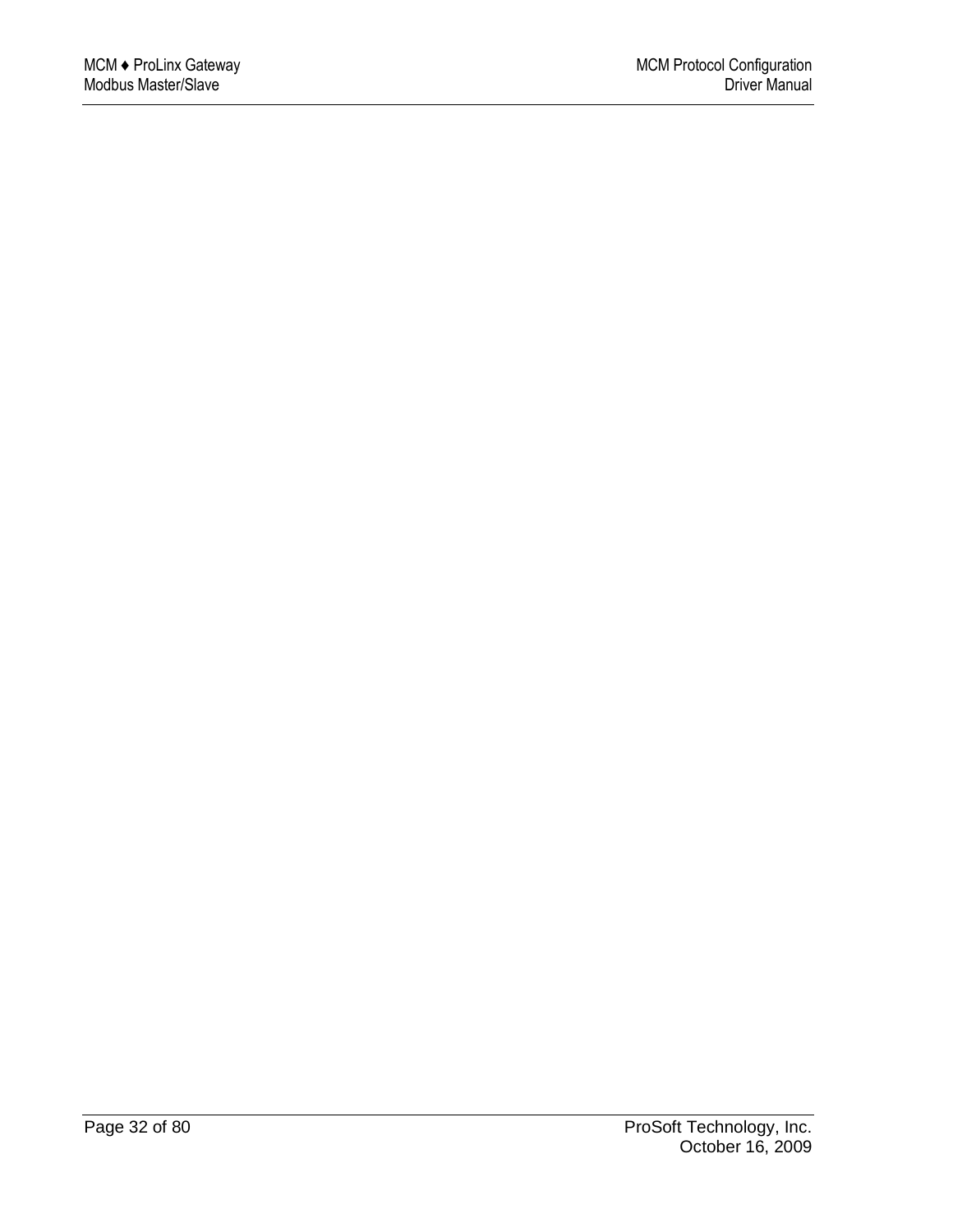# **4 Serial Port Modbus Error and Status Data**

#### *In This Chapter*

- Viewing Error and Status Data ........................................................... 33
- Modbus Error and Status Data Area Addresses.................................. 34
- Error Codes....................................................................................... 39

The most thorough troubleshooting method for debugging the operation of the MCM driver (and the gateway in general) is the powerful Debug port on the gateway. Accessing the Debug capabilities of the gateway is accomplished by connecting a PC to the Debug port and loading a terminal program such as ProSoft Configuration Builder or Windows HyperTerminal.

**Note:** 4101 series modules that use both serial ports (Debug and Port x) as application ports (for example, 4101-MCM-DFCM) must be reset or power-cycled in order to enable the selected port as a Debug port. To enable the debug port, connect to the port using a null-modem serial cable, and then press and hold the **[A]** key on the keyboard while resetting or power cycling the card. Do not release the key until HyperTerminal shows the debug port menu. Debug mode can be enabled on either port. The upload/download command is only available when connected to the Debug port.

## **4.1 Viewing Error and Status Data**

The following topics list the register addresses that contain error and status data. Use the Database View option from the ProLinx Main Menu to view the contents of each register. The *ProLinx Reference Guide* provides additional information on using this option.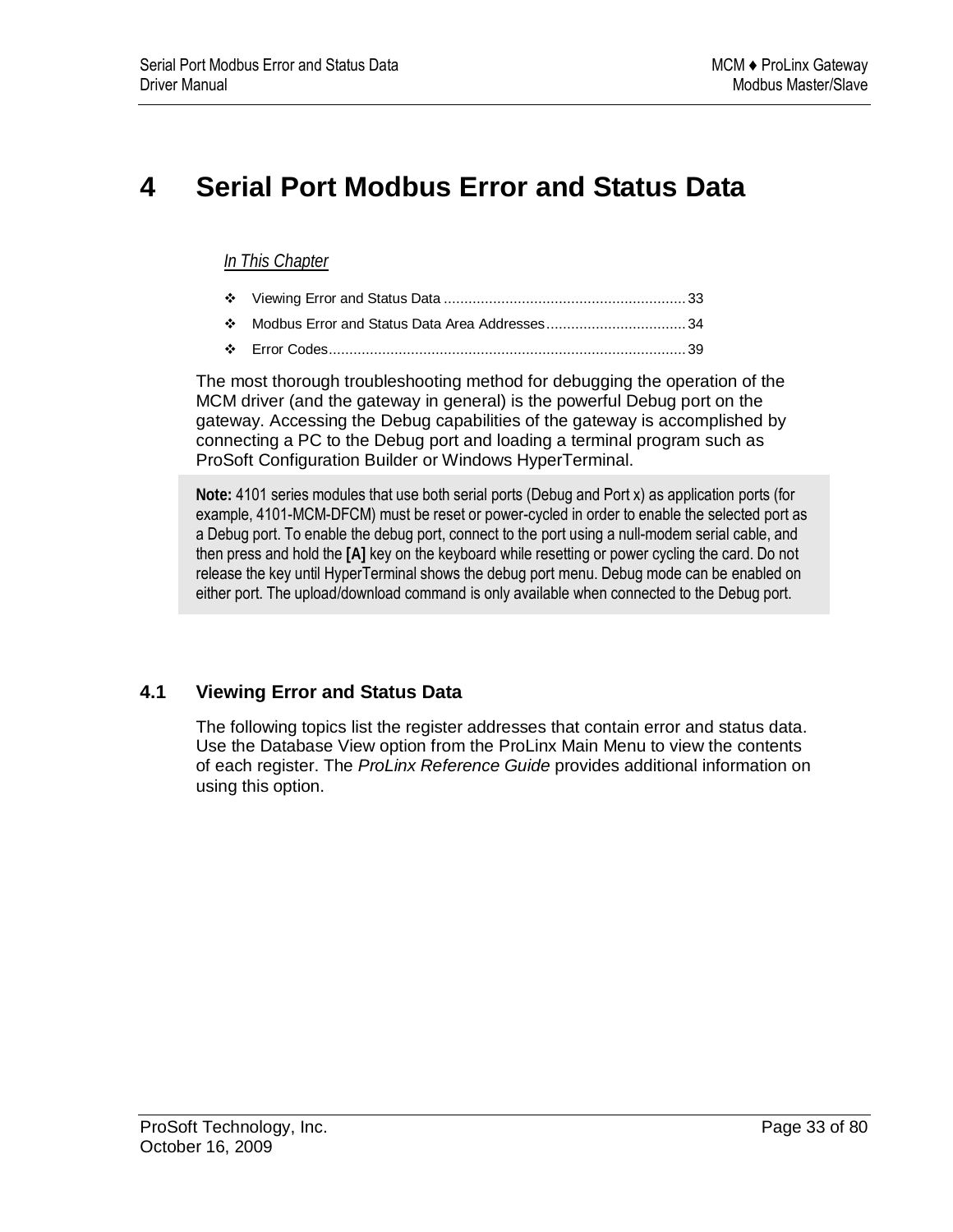## **4.2 Modbus Error and Status Data Area Addresses**

Modbus error and status data are stored in registers based on port number. Starting register addresses are shown in the following table.

| <b>Modbus Port</b> | <b>Starting Address</b> |
|--------------------|-------------------------|
|                    | 4400                    |
|                    | 4800                    |
| c                  | 5200                    |
| 3                  | 5600                    |

**Note:** None of the addresses are available in the Modbus address range. In order to view them via a Modbus request, they must be moved into the 0 to 3999 address range using the Data Map section of the configuration file. For additional information on how to move data within the gateway's internal database, see Moving Data (page 70).

## *4.2.1 Modbus Ports: Error and Status*

The serial port (Modbus Master/Slave) Error and Status Data areas are discussed in this section.

The data area is initialized with zeros whenever the gateway is restarted. This occurs during a cold-start (power-on), reset (reset push-button pressed) or a warm-boot operation (commanded from a debug menu or after downloading a new configuration). The addresses listed are for Port 0 only; but the format is the same for each port. The start address for each port is given in the previous section, Modbus Error and Status Data Area Addresses (page 34).

| <b>Example Internal</b><br><b>Database Address</b> | <b>Offset</b> | <b>Description</b>              |
|----------------------------------------------------|---------------|---------------------------------|
| 4400                                               | $\Omega$      | Number of Command Requests      |
| 4401                                               |               | Number of Command Responses     |
| 4402                                               | 2             | Number of Command Errors        |
| 4403                                               | 3             | Number of Requests              |
| 4404                                               | 4             | Number of Responses             |
| 4405                                               | 5             | Number of Errors Sent           |
| 4406                                               | 6             | Number of Errors Received       |
| 4407                                               | 7             | <b>Configuration Error Code</b> |
| 4408                                               | 8             | <b>Current Error/Index</b>      |
| 4409                                               | 9             | Last Error/Index                |

Refer to the following Error Codes (page 39) section to interpret the status/error codes present in the data area.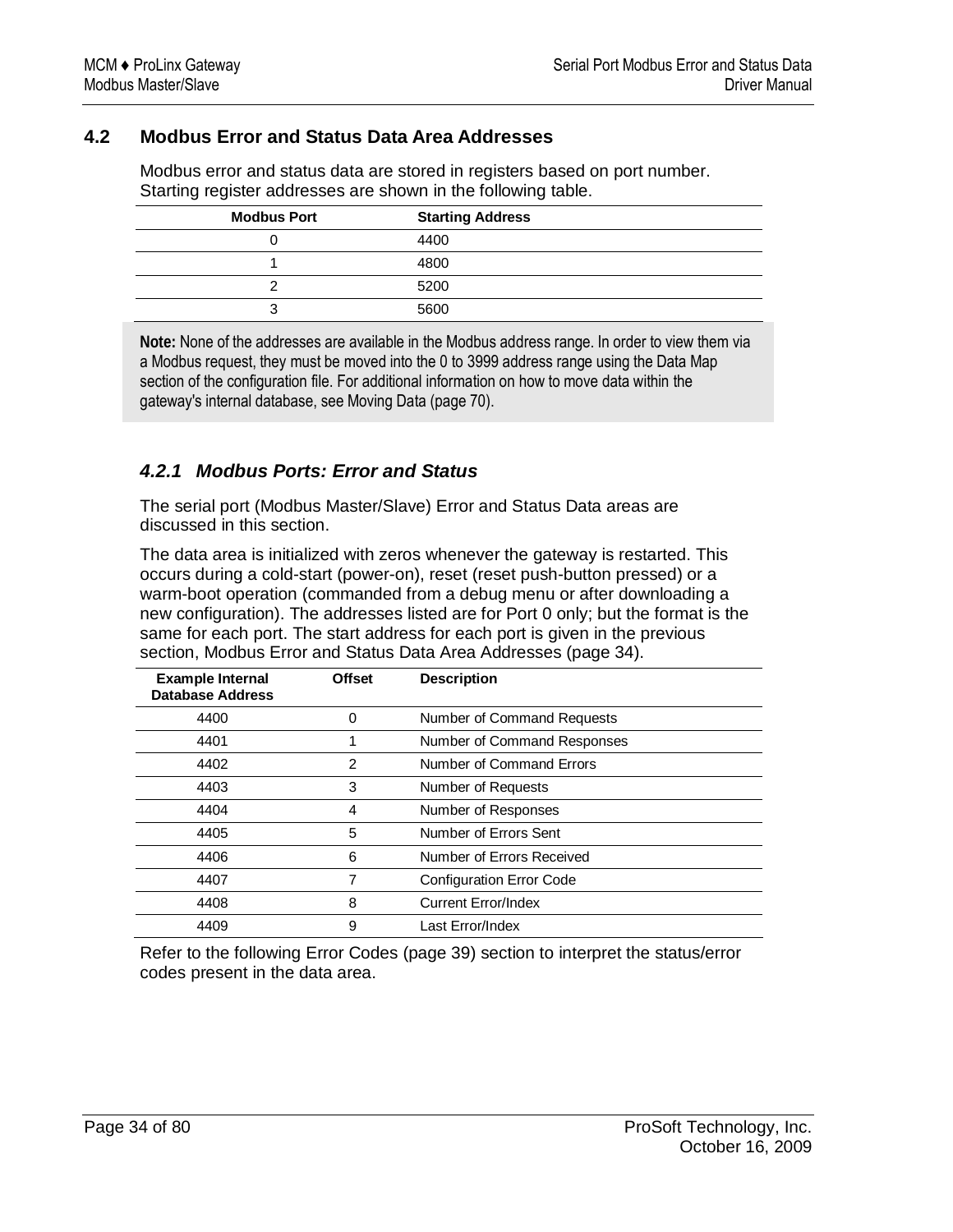## *4.2.2 Slave Port: General Port STATE and COMM STATE Status*

In addition to the port status information stored in the gateway database memory, as already mentioned, which are also shown in the diagnostic screens, there are two additional port status parameters that are not available from the database. The status values, Port STATE (highlighted in yellow) and Port COMM STATE (highlighted in orange), can be found only though the diagnostic menus under "Communication Status" for a port, as shown in the following graphic.

These status values are state registers. They are used as 'scratchpad' areas by the operating firmware to keep track of the current logical state of activities on a slave port. These state registers are constantly changing as the gateway progresses through the various stages needed to process communication on the serial ports. This processing happens faster than can be followed, unless a port error causes the value to remain constant for some noticable length of time.

The diagnostic screen displays are 'snapshot' type screens; that is, they display the current value at the time they are called but do not continue to automatically update the data displayed. They are not live-data screens. Therefore, to see a change in STATE or COMM STATE, you must repeatedly call the screen by pressing the appropriate menu key to have the screen refreshed. Depending on the refresh timing you may or may not see a change in the displayed values everytime you call for an update.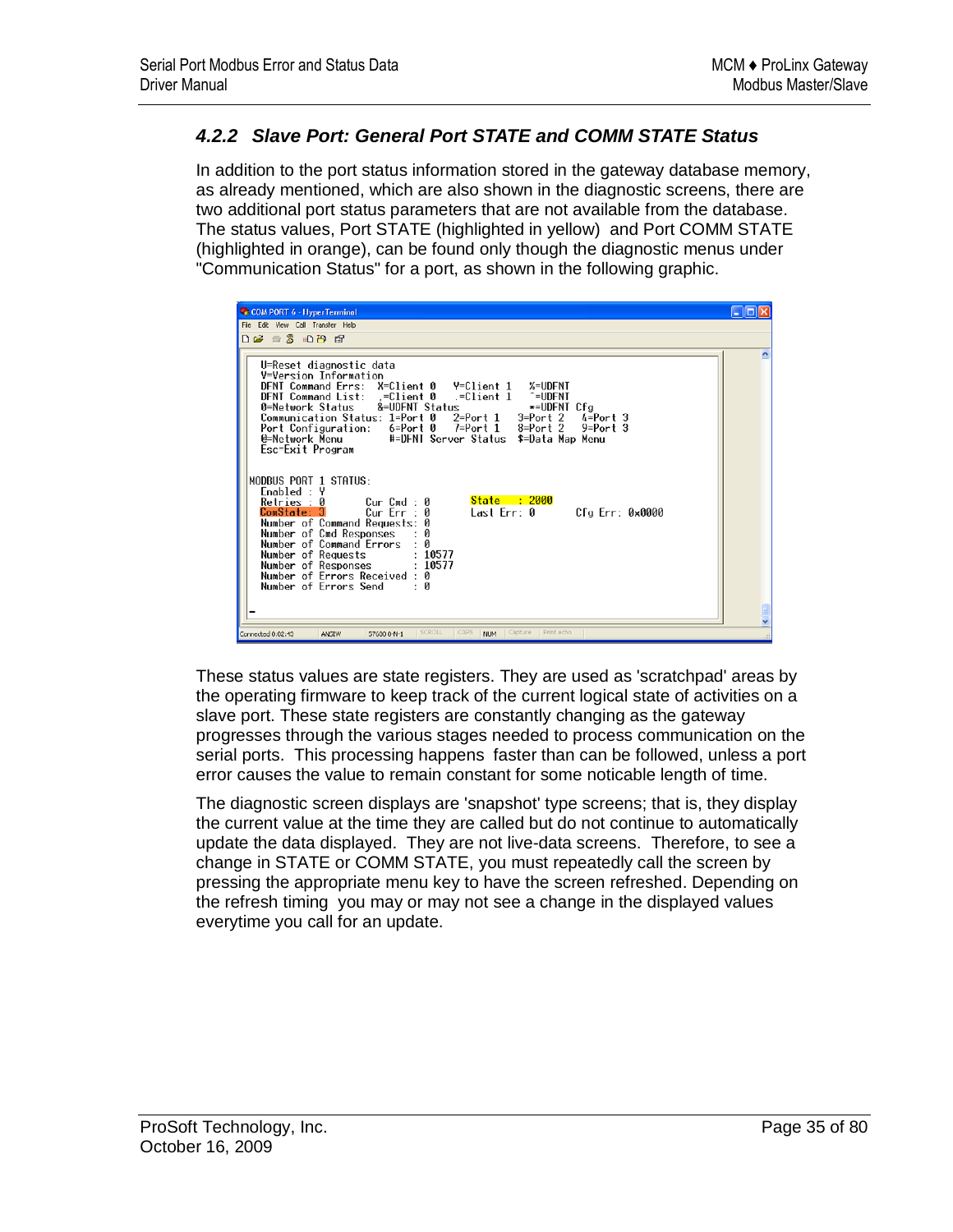| <b>Description</b>                                                                           |
|----------------------------------------------------------------------------------------------|
| Preparing port, Flushing all buffers, Scan for RTS-Off, or Waiting for port enable<br>signal |
| Waiting for receipt of data                                                                  |
| Undefined state                                                                              |
| Receiving a message from the Master                                                          |
| Building a slave response message                                                            |
| Sending slave response to the Master                                                         |
|                                                                                              |

The STATE register may display any of the following values.

The COMM STATE register may display any of the following values.

| <b>COMM STATE Description</b><br>Value |                                                                               |
|----------------------------------------|-------------------------------------------------------------------------------|
| 0                                      | Port not sending data (Wait for send)                                         |
|                                        | Setting up minimum Response Delay Timer                                       |
| 101                                    | Waiting for Minimum Response Delay to timeout                                 |
| 2                                      | Turning on RTS line and starting RTS-On Delay Timer                           |
| 3                                      | Waiting for RTS-On Delay timer to timeout                                     |
| 4                                      | Sending data                                                                  |
| 5                                      | Waiting for all data to be sent and starting RTS-Off Delay Timer              |
| 6                                      | Waiting for RTS-Off Delay timeout and then turning OFF RTS line after timeout |

## *4.2.3 Master Port: Command List Errors*

The individual command errors for each Master port are returned to the address locations specified in the following table. Each port can have up to 100 commands configured. Each configured command will use one word of these data areas to store a value representing the execution status from the most recent command execution attempt.

|   | <b>Modbus Port</b> Address Range |
|---|----------------------------------|
| 0 | 4410 to 4509                     |
|   | 4810 to 4909                     |
| 2 | 5210 to 5309                     |
| 3 | 5610 to 5709                     |

The first word in the defined register location contains the status/error code for the first command in the port's *Command List*. Successive words in the *Command Error List* are associated with corresponding commands in the list.

Refer to Error Codes (page 39) to interpret the status/error codes present in this data area.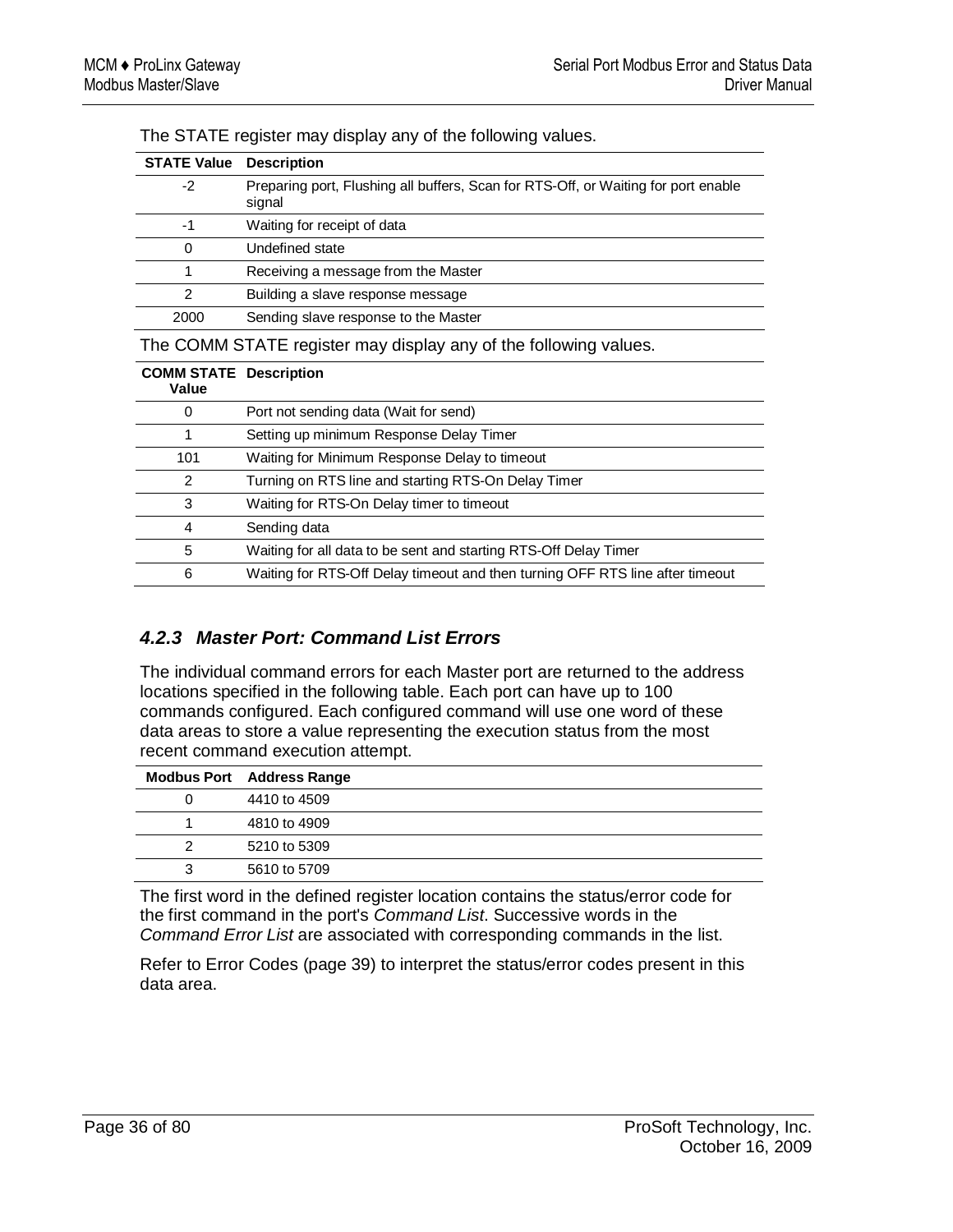### *Port 0 Command Error List Layout*

The addresses listed are for Port 0 only; but the format is the same for each port. The start address for each port is given in the previous section, Master Port: Command List Errors (page 36).

| <b>Internal Database</b><br><b>Address (Example)</b> | <b>Offset</b> | <b>Description</b>       |
|------------------------------------------------------|---------------|--------------------------|
| 4410                                                 | 0             | Command #0 Error Status  |
| 4411                                                 | 1             | Command #1 Error Status  |
| 4412                                                 | 2             | Command #2 Error Status  |
| 4413                                                 | 3             | Command #3 Error Status  |
| 4414                                                 | 4             | Command #4 Error Status  |
| $\cdots$                                             | $\cdots$      | $\cdots$                 |
| $\cdots$                                             | $\cdots$      | $\cdots$                 |
| $\cdots$                                             | $\cdots$      | $\cdots$                 |
| 4507                                                 | 97            | Command #97 Error Status |
| 4508                                                 | 98            | Command #98 Error Status |
| 4509                                                 | 99            | Command #99 Error Status |

Note that the values in the *Command Error List* tables are initialized to zero (0) at power-up, cold boot, and warm boot. If a command executes successfully, the value in the associated register will remain at zero (0), indicating no command error was detected. Any non-zero value in this table indicates the corresponding command experienced an error. The Error Code (page 39) shown will provide valuable troubleshooting information.

The data in this table is dynamic. It is updated each time a command is executed. Therefore, if the command fails once and succeeds on the next attempt, the Error Code from the previously failed attempt will be replace with zero and lost. Error Codes are not archived in the gateway's database. To see if the port has experienced an error since the most recent restart and what the most recently occurring error was, if any, you can check the Last Error/Index (page 34).

## *4.2.4 Master Port: Modbus Slave List Status*

The slave status list contains the current poll status of each slave device on a Master port. Slaves attached to a Master port can have one of three states.

| U | The slave has not defined in the command list for the Master port and will not be polled<br>from the Command List.                                                                    |
|---|---------------------------------------------------------------------------------------------------------------------------------------------------------------------------------------|
|   | The slave is configured to be polled by the Master port and the most recent<br>communication attempt was successful.                                                                  |
| 2 | The Master port has failed to communicate with the slave device. Communication with<br>the slave is suspended for a user defined period based on the scanning of the<br>command list. |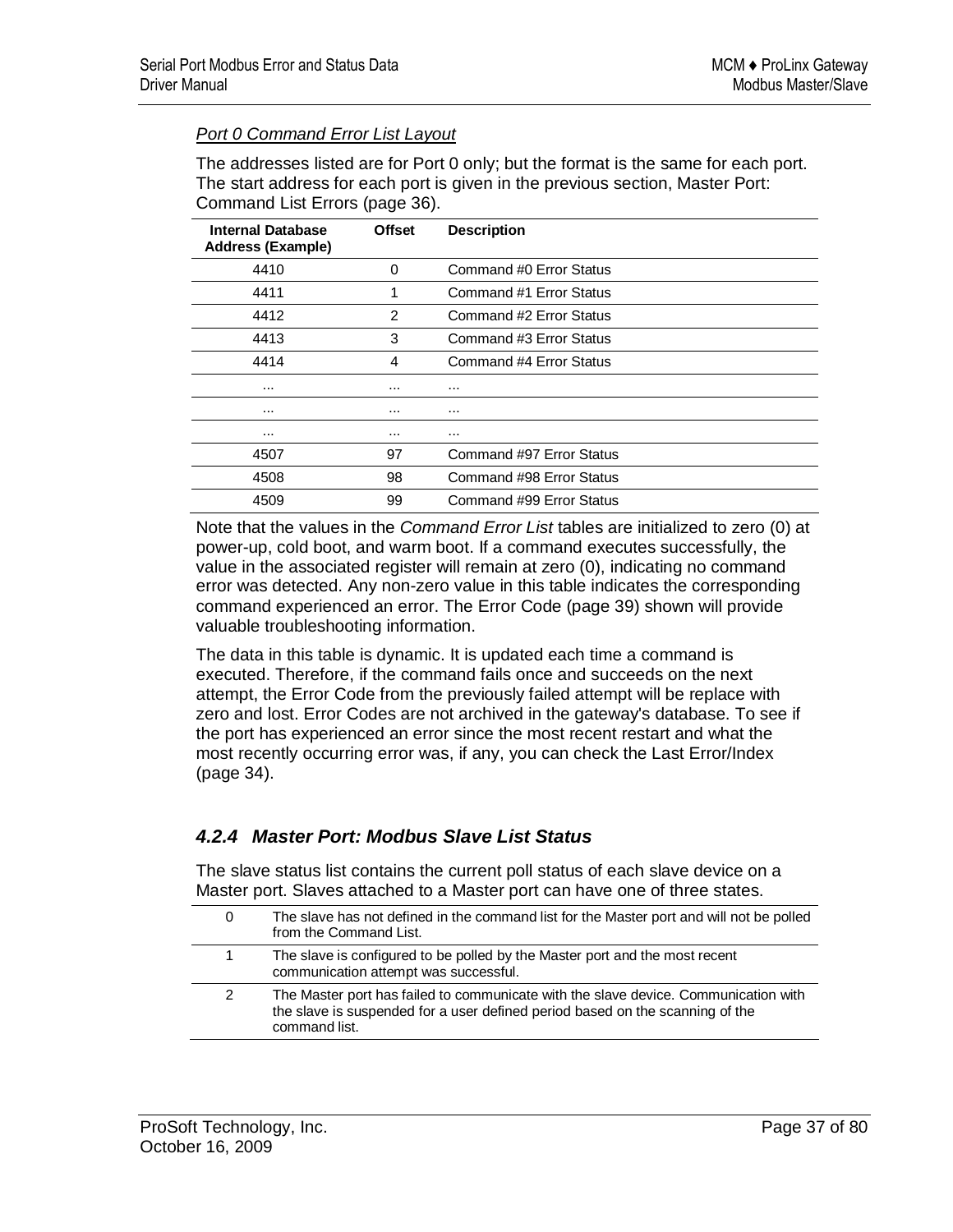Slaves are defined to the system when the gateway loads the Master Command List during start-up and initialization. Each slave defined will be set to a state value of 1 in this initial step. If the Master port fails to communicate with a slave device (timeout expired on a command, retries failed), the Master will set the state of the slave to a value of 2 in this status table. This suspends communication with the slave device for a user-specified Error Delay Count (page 26).

When the Master first suspends polling of a particular slave, it creates a Error Delay Counter for this slave address and set the value in that counter equal to the Error Delay Counter parameter in the configuration file. Then, each time a command in the list is scanned that has the address of a suspended slave, the delay counter value for that slave will be decremented. When the value reaches zero, the slave state will be set to 1. This will re-enable polling of the slave.

The first word in the defined register locations contains the status code for slave node address 1. Each successive word in the list is associated with the next node in sequence, up to slave node address 255.

| <b>Modbus Port</b> | <b>Address Range</b> |  |
|--------------------|----------------------|--|
|                    | 4510 to 4764         |  |
|                    | 4910 to 5164         |  |
|                    | 5310 to 5564         |  |
| 3                  | $5710$ to $5965=4$   |  |
|                    |                      |  |

The individual Slave List Status for each Modbus port are returned to the address locations specified in the following table.

## *Port 0 Slave List Status Layout*

The addresses listed are for Port 0 only; but the format is the same for each port. The start address for each port is given in the previous section, Master Port: Modbus Slave List Status. (page 37)

| Internal<br><b>Database</b><br><b>Address</b><br>(Example) | <b>Offset</b>  | <b>Description</b> |
|------------------------------------------------------------|----------------|--------------------|
| 4510                                                       | $\Omega$       | Slave #1 Status    |
| 4511                                                       | 1              | Slave #2 Status    |
| 4512                                                       | $\overline{2}$ | Slave #3 Status    |
| 4513                                                       | 3              | Slave #4 Status    |
| 4514                                                       | 4              | Slave #5 Status    |
|                                                            | ٠.             | ٠.                 |
|                                                            | ٠              | ٠                  |
|                                                            | ٠              | ٠                  |

Note that the values in the Slave List Status tables are initialized to zero (0) at power-up, cold boot and during warm boot.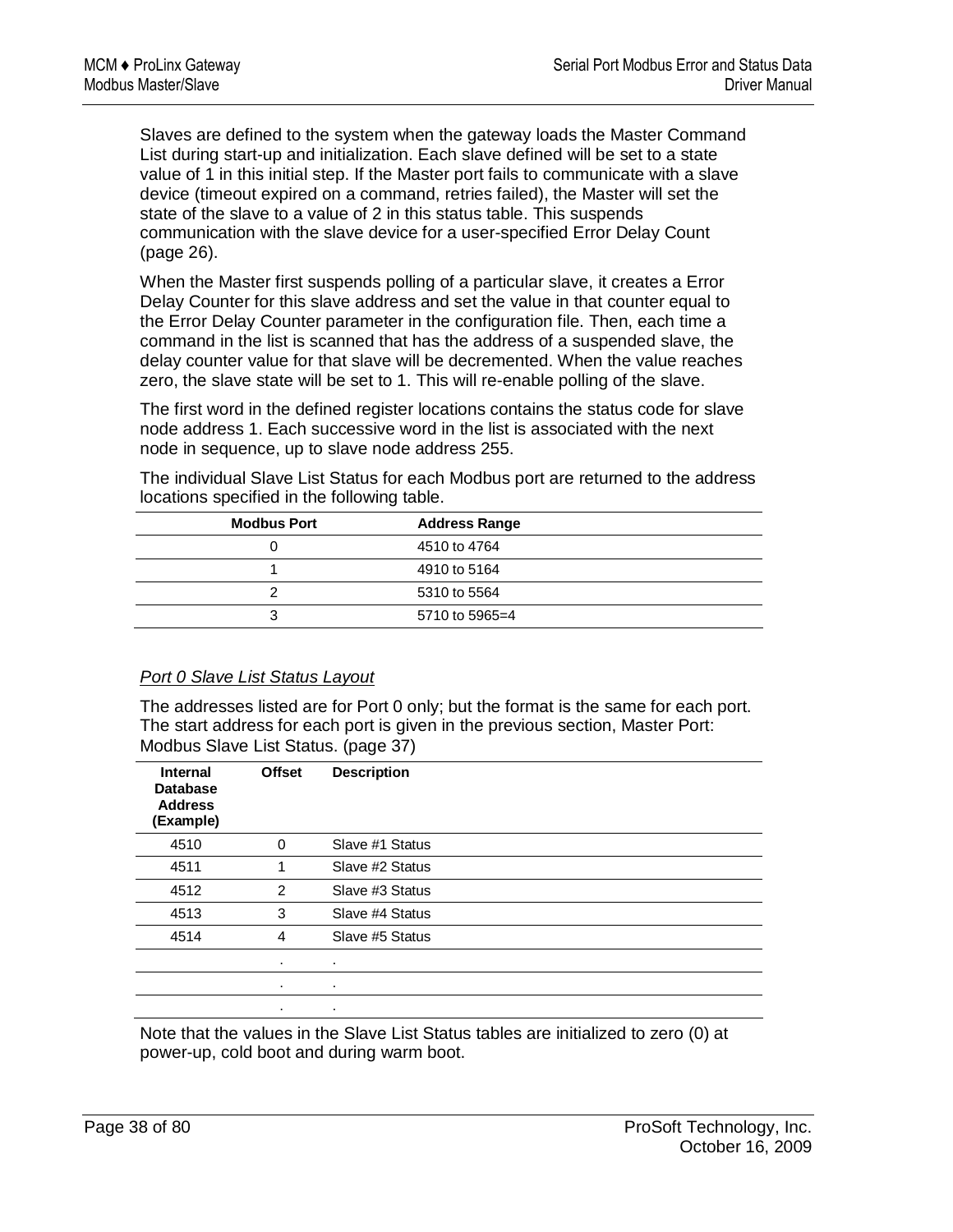## **4.3 Error Codes**

These are error codes that are part of the Modbus protocol or are extended codes unique to this gateway.

## *4.3.1 Modbus Error Codes*

These error codes are generated or returned on both the Master and slave ports. These codes are the standard Modbus errors (page 68).

| Code | <b>Description</b>                  |
|------|-------------------------------------|
|      | <b>Illegal Function</b>             |
| 2    | Illegal Data Address                |
| 3    | <b>Illegal Data Value</b>           |
| 4    | <b>Failure in Associated Device</b> |
| 5    | Acknowledge                         |
| 6    | Busy, Rejected Message              |

## *4.3.2 gateway Communication Error Codes*

These gateway-specific error codes are also returned from the command polling process and stored in the Command Error List memory area.

| Code  | <b>Description</b>                             |
|-------|------------------------------------------------|
| -1    | CTS modem control line not set before transmit |
| $-2$  | Timeout while transmitting message             |
| $-11$ | Timeout waiting for response after request     |
| 253   | Incorrect slave address in response            |
| 254   | Incorrect function code in response            |
| 255   | Invalid CRC/LRC value in response              |

## *4.3.3 Command List Error Codes*

These command-specific error codes are detected during initial command list loading at gateway power-up or reset and are stored in the *Command Error List* memory region.

| <b>CODE</b> | <b>Description</b>                      |
|-------------|-----------------------------------------|
| $-41$       | Invalid enable code                     |
| $-42$       | Internal address > maximum address      |
| $-43$       | Invalid node address $(<0$ or $> 255$ ) |
| $-44$       | Count parameter set to 0                |
| $-45$       | Invalid function code                   |
| $-46$       | All parameters set to 0                 |
| -47         | All parameters set to -1                |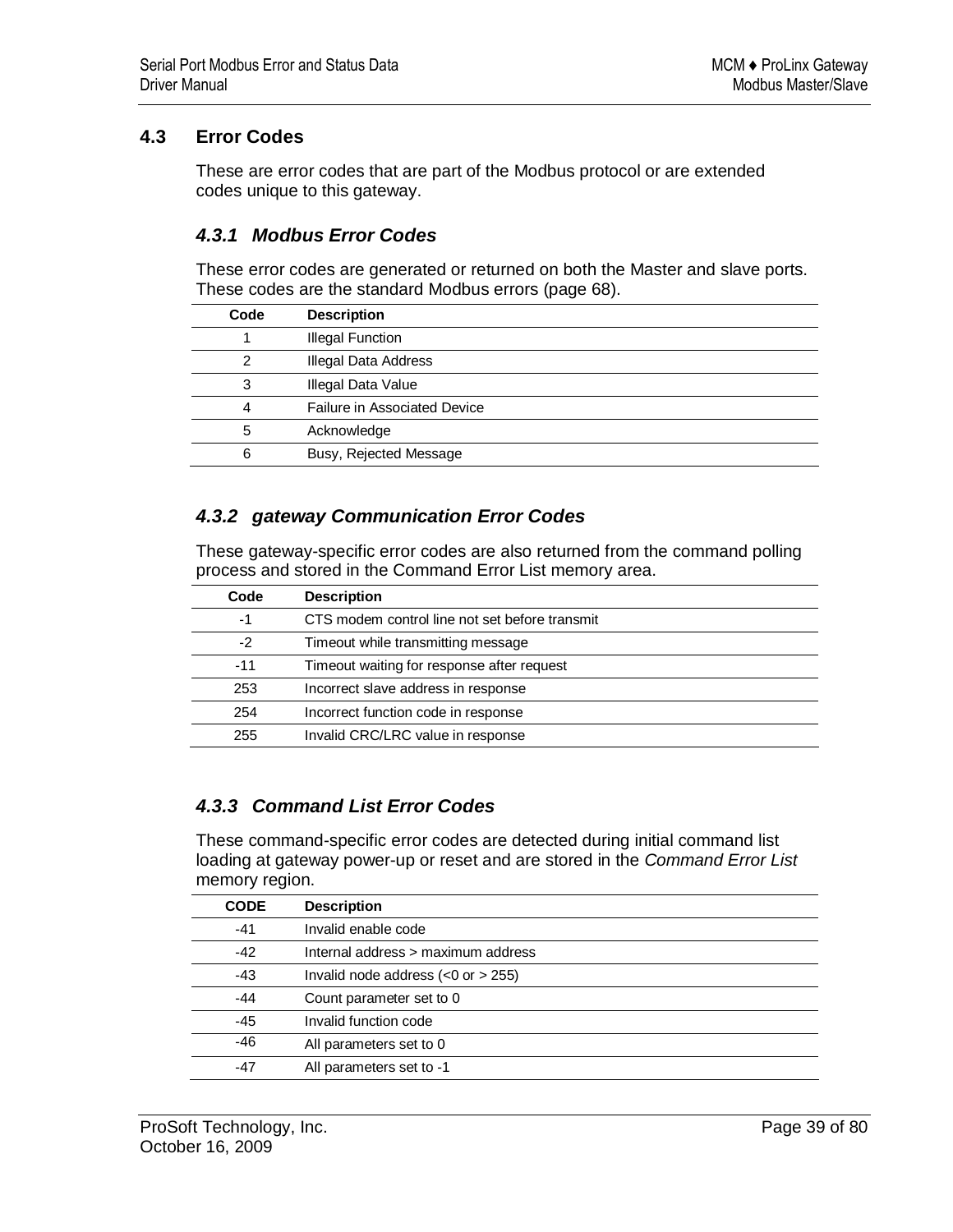# *4.3.4 Modbus Configuration Error Word*

Modbus Configuration Error Word values are stored in protocol-specific registers. The following table lists the register address used for each port that may exist on the gateway.

| <b>Modbus Port</b> | <b>Configuration Error Word Register</b> |
|--------------------|------------------------------------------|
|                    | 4407                                     |
|                    | 4807                                     |
|                    | 5207                                     |
| ╭                  | 5607                                     |

If any of these registers contains a non-zero value, it indicates a problem with the configuration of the associated port. The following table lists the codes, a description of the problem, and which parameters to change tocorrect the error condition within the configuration file.

| <b>Bit</b>     | Code   | <b>Description</b>                                  |
|----------------|--------|-----------------------------------------------------|
| 0              | 0x0001 | Invalid Enabled parameter (Yes or No)               |
| 1              | 0x0002 | Invalid RS-Interface parameter (0 to 2)             |
| $\overline{2}$ | 0x0004 | Invalid Type (Master or Slave)                      |
| 3              | 0x0008 | Invalid Protocol (RTU or ASCII)                     |
| 4              | 0x0010 | <b>Invalid Baud Rate</b>                            |
| 5              | 0x0020 | Invalid Parity (None, Odd, Even)                    |
| 6              | 0x0040 | Invalid Data Bits (7 or 8 bits)                     |
| $\overline{7}$ | 0x0080 | Invalid Stop Bits (1 or 2)                          |
| 8              | 0x0100 | Invalid Use CTS Line (Yes or No)                    |
| 9              | 0x0200 | Retry Count Invalid (0 to 10)                       |
| 10             | 0x0400 | Invalid Floating Point Data:                        |
|                |        | Float Flag not Yes or No                            |
|                |        | Float Start less than 0 or                          |
|                |        | Float Offset is Invalid                             |
| 11             | 0x0800 | Invalid Internal Slave ID (1 to 255) (Slave Only)   |
| 12             | 0x1000 | Invalid Entry for Register Offset Data (Slave Only) |
| 13             | 0x2000 | Reserved                                            |
| 14             | 0x4000 | Reserved                                            |
| 15             | 0x8000 | Reserved                                            |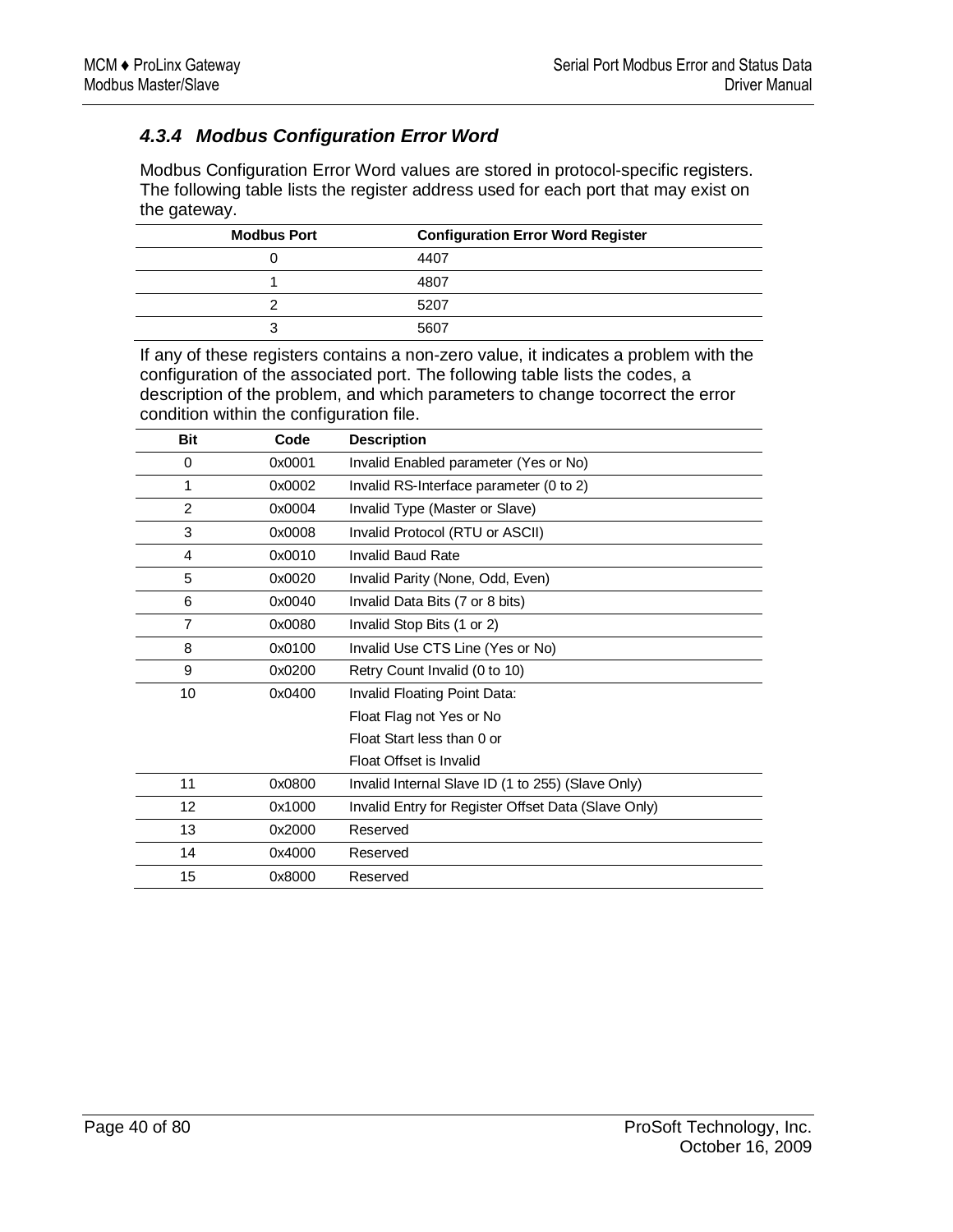# **5 Communication Port Cables**

### *In This Chapter*

- Port 0, 1, 2, 3: RS-232 Null Modem (DTE with Hardware Handshaking)42
- Port 0, 1, 2, 3: RS-232 Null Modem (DTE without Hardware Handshaking) .................................................................................... 42
- Port 0, 1, 2, 3: RS-232 DTE to DCE Modem Connection................... 43
- Port 0, 1, 2, 3: RS-422 Interface Connections ..................................... 43
- Port 0, 1, 2, 3: RS-485 Interface Connections ..................................... 44

This section contains information on the cable and pin assignments for the ProLinx gateway's serial ports (RS-232/422/485). The ProLinx gateway will come with one to five serial ports, depending on the configuration purchased. In all cases, the protocol serial ports will have the same pinouts.

**Example:** The 5202-MNET-MCM4 gateway contains five serial communication ports; four configurable protocol application ports and one Configuration/ Debug port. The 5201-MNET-MCM gateway contains two serial communication ports; one configurable protocol application port and one Configuration/Debug port.

Each physical serial port has an eight-pin Mini-DIN jack connector. A six-inch Mini-DIN-8Male to DB-9Male adapter cable is provided for each serial port. The DB-9M provides connections for RS-232, wired as Data Terminal Equipment (DTE), RS-422 and RS-485. The diagrams in the following topics detail the pin assignments for several possible electrical interface connections.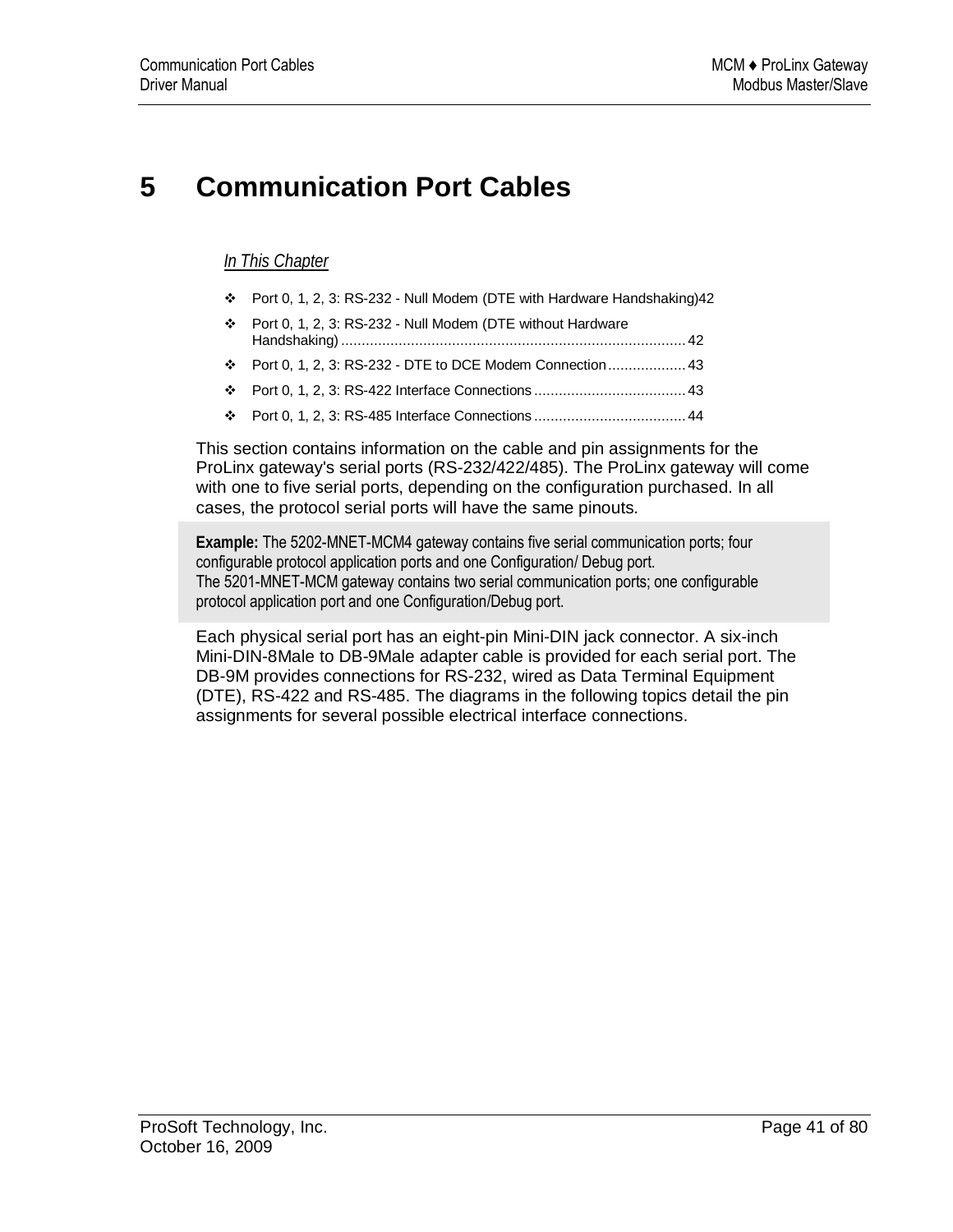## **5.1 Port 0, 1, 2, 3: RS-232 - Null Modem (DTE with Hardware Handshaking)**

This type of connection is used when the device connected to the gateway requires hardware handshaking (control and monitoring of modem signal lines; *Use CTS* (page 22) parameter set to **YES**).



# **5.2 Port 0, 1, 2, 3: RS-232 - Null Modem (DTE without Hardware Handshaking)**

This type of connection can be used to connect the gateway to a computer or field device communication port.



**Note:** If the port is configured with the *Use CTS* (page 22) set to **YES**, then a jumper is required between the RTS and the CTS line on the gateway connection.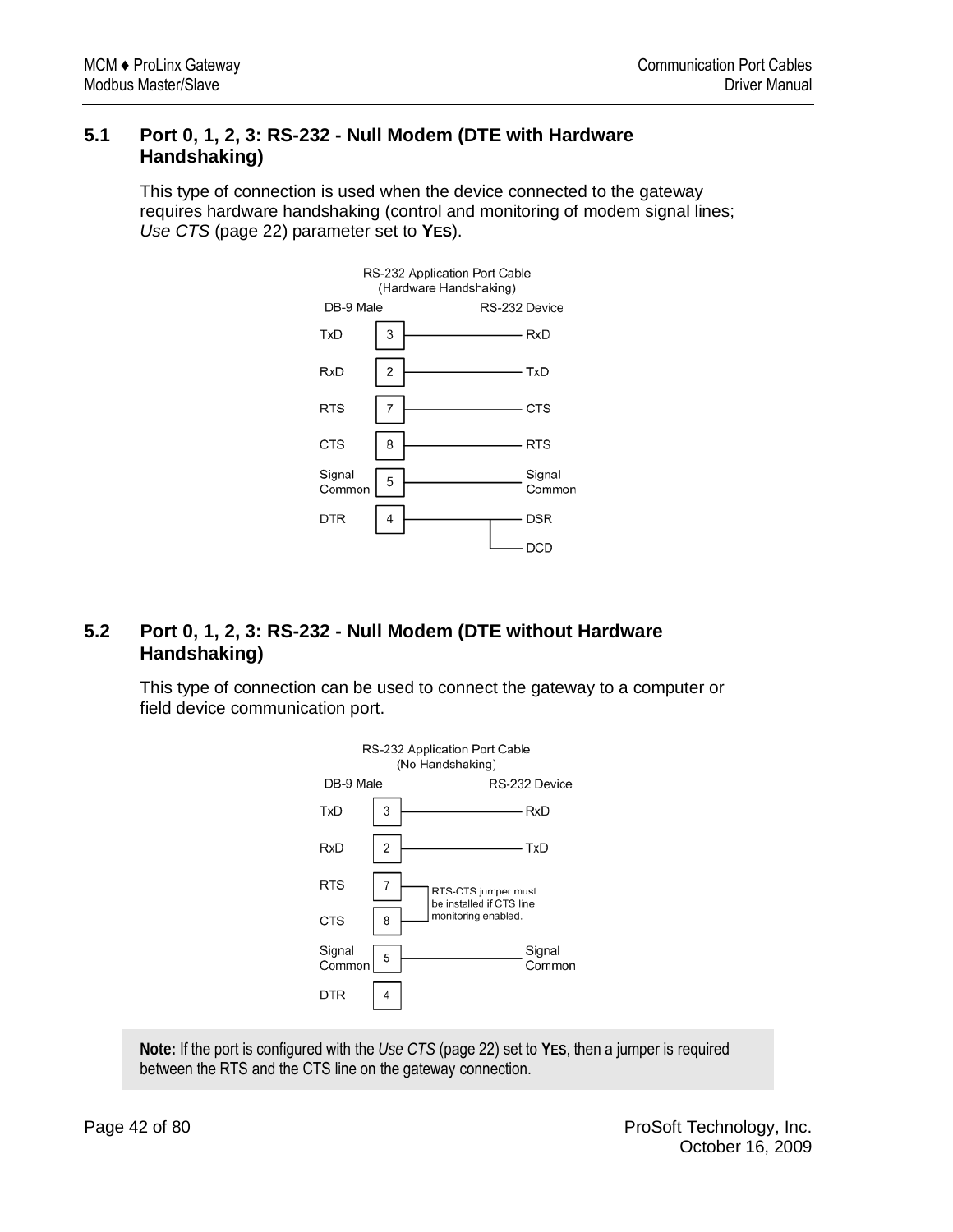## **5.3 Port 0, 1, 2, 3: RS-232 - DTE to DCE Modem Connection**



This type of connection is required between the gateway and a modem or other communication device.

The *Use CTS Line* (page 22) parameter for the port configuration should be set to **YES** for most modem applications.

## **5.4 Port 0, 1, 2, 3: RS-422 Interface Connections**

The following illustration applies when the RS-422 interface is selected.



RS-422 Application Port Cable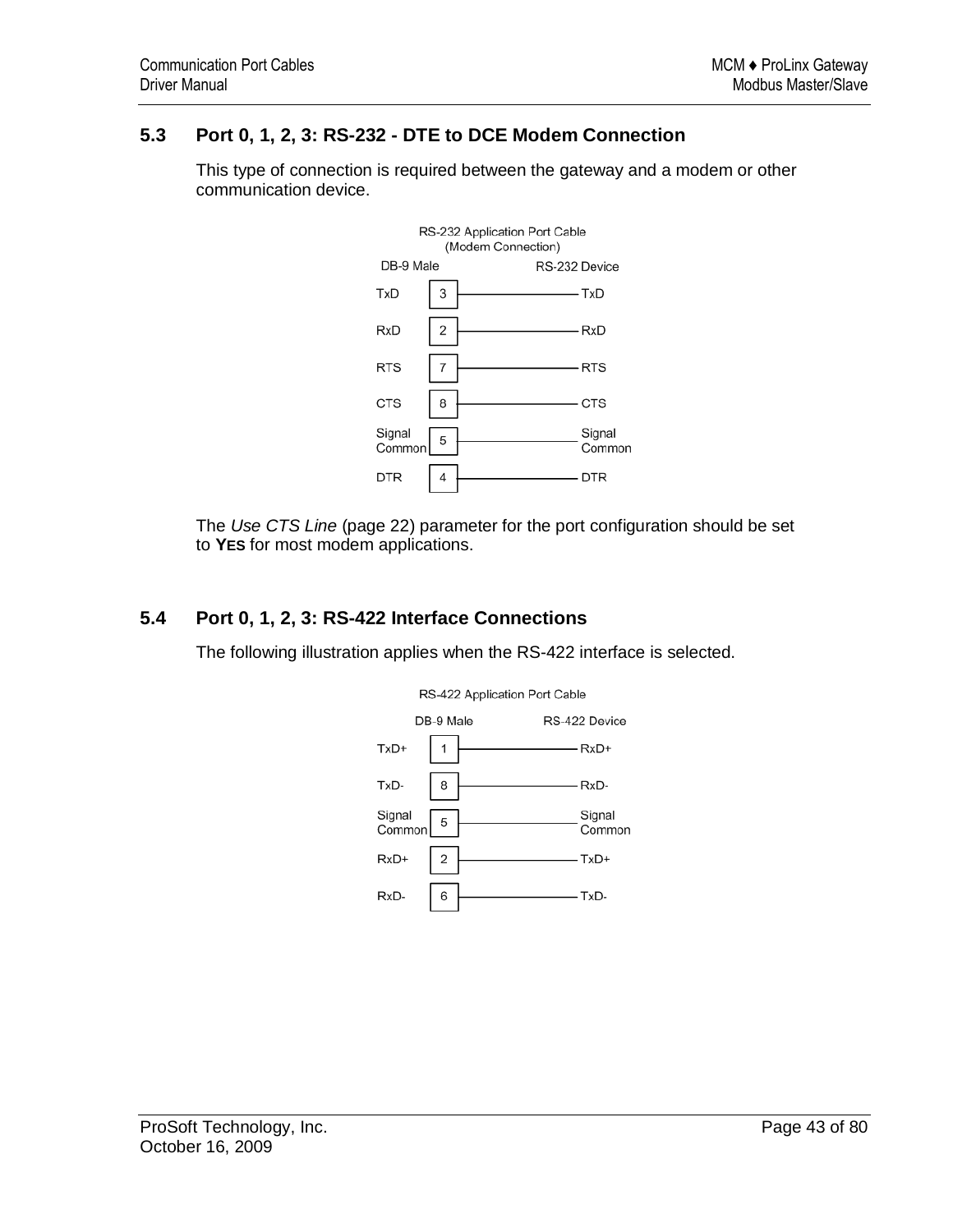# **5.5 Port 0, 1, 2, 3: RS-485 Interface Connections**

The following illustration applies when the RS-485 interface is selected.



**NOTE:** This type of connection is commonly called a *RS-485 half-duplex, 2-wire* connection. If you have RS-485 4-wire, full-duplex devices, they can be connected to the gateway's serial ports by wiring together the TxD+and RxD+ from the two pins of the full-duplex device to Pin 1 on the gateway and wiring together the TxD- and RxD- from the two pins of the full-duplex device to Pin 8 on the gateway. As an alternative, you could try setting the gateway to use the RS-422 interface and and connect the full-duplex device according to the RS-422 wiring diagram (page 43). For additional assistance, please contact ProSoft Technical Support.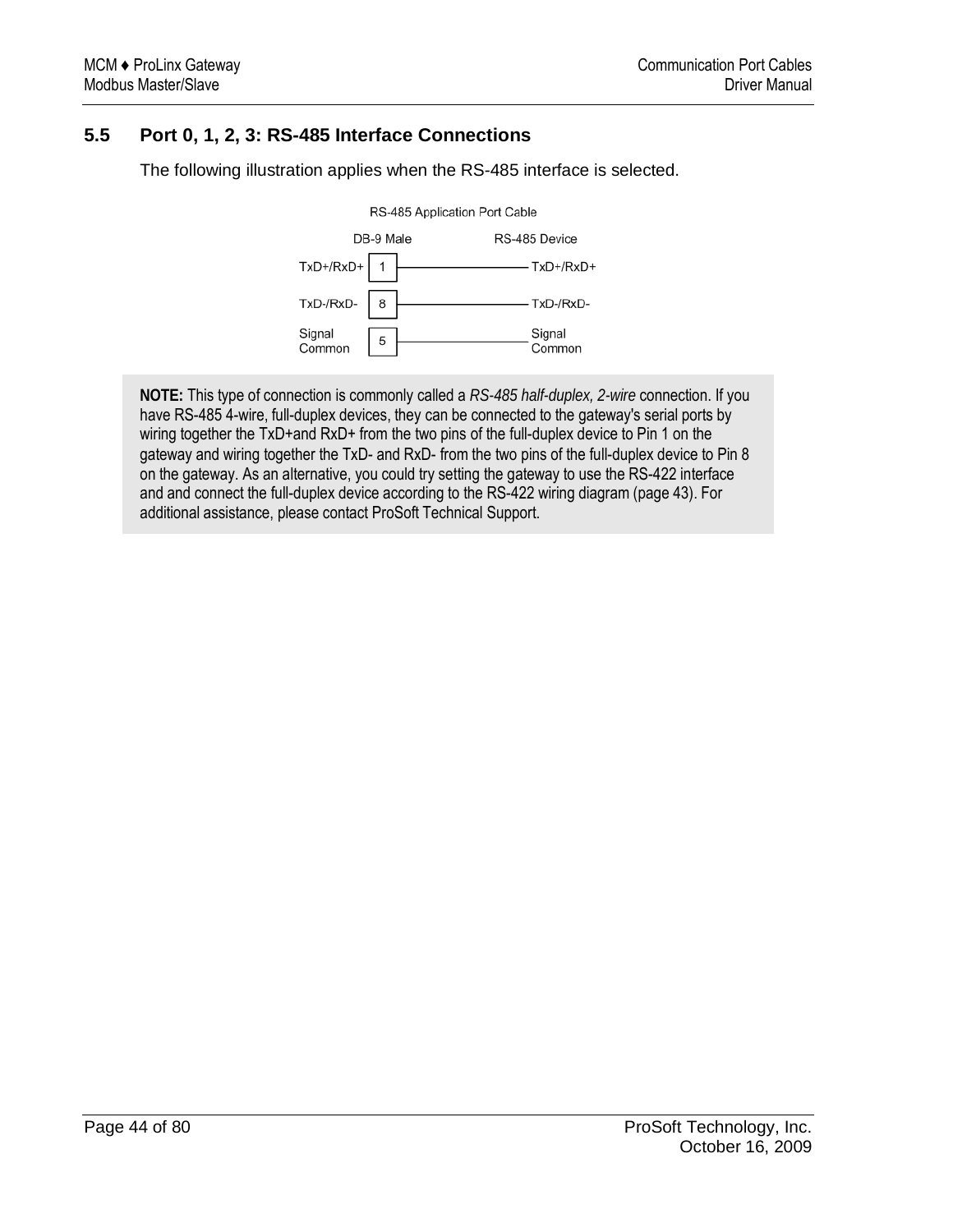# **6 LED Indicators**

## *In This Chapter*

- Common gateway LEDs .................................................................... 45
- LEDs for Serial Ports ......................................................................... 46

LED indicators provide a means of monitoring the operation of the system and individual ports. There are extremely useful for troubleshooting. The gateway provides LEDs to help monitor each port. In addition, system configuration errors, application errors, and fault indications are all indicated by LEDs, providing alerts to possible problems.

## **6.1 Common gateway LEDs**

| <b>LED</b> | <b>State</b>     | <b>Description</b>                                                                                                                                                                                                                                                                                                                                          |
|------------|------------------|-------------------------------------------------------------------------------------------------------------------------------------------------------------------------------------------------------------------------------------------------------------------------------------------------------------------------------------------------------------|
| Power      | Off              | Power is not connected to the power terminals or source is insufficient<br>to properly power the gateway (800mA at 24vdc minimum required)                                                                                                                                                                                                                  |
|            | Green Solid      | Power is connected to the power terminals.                                                                                                                                                                                                                                                                                                                  |
| Fault      | Off              | Normal operation.                                                                                                                                                                                                                                                                                                                                           |
|            | <b>Red Solid</b> | A critical error has occurred. Program executable has failed or has<br>been user-terminated and is no longer running. Press Reset p/b or<br>cycle power to clear error. If not, use the Debug procedures described<br>later in this manual.                                                                                                                 |
| Cfg        | Off              | Normal operation.                                                                                                                                                                                                                                                                                                                                           |
|            | Amber Solid      | The unit is in configuration mode. The configuration file is currently<br>being downloaded or, after power-up, is being read, the unit is<br>implementing the configuration values, and initializing the hardware.<br>This will occur during power cycle, or after pressing the reset button. It<br>also occurs after a cold/warm boot command is received. |
| Err        | Off              | Normal operation.                                                                                                                                                                                                                                                                                                                                           |
|            | Flashing         | An error condition has been detected and is occurring on one of the<br>application ports. Check configuration and troubleshoot for<br>communication errors.                                                                                                                                                                                                 |
|            | Solid Red        | This error flag is cleared at the start of each command attempt<br>(master/client) or on each receipt of data (slave/adapter/server); so, if<br>this condition exists, it indicates a large number of errors are occurring<br>in the application (due to bad configuration) or on one or more ports<br>(network communication failures).                    |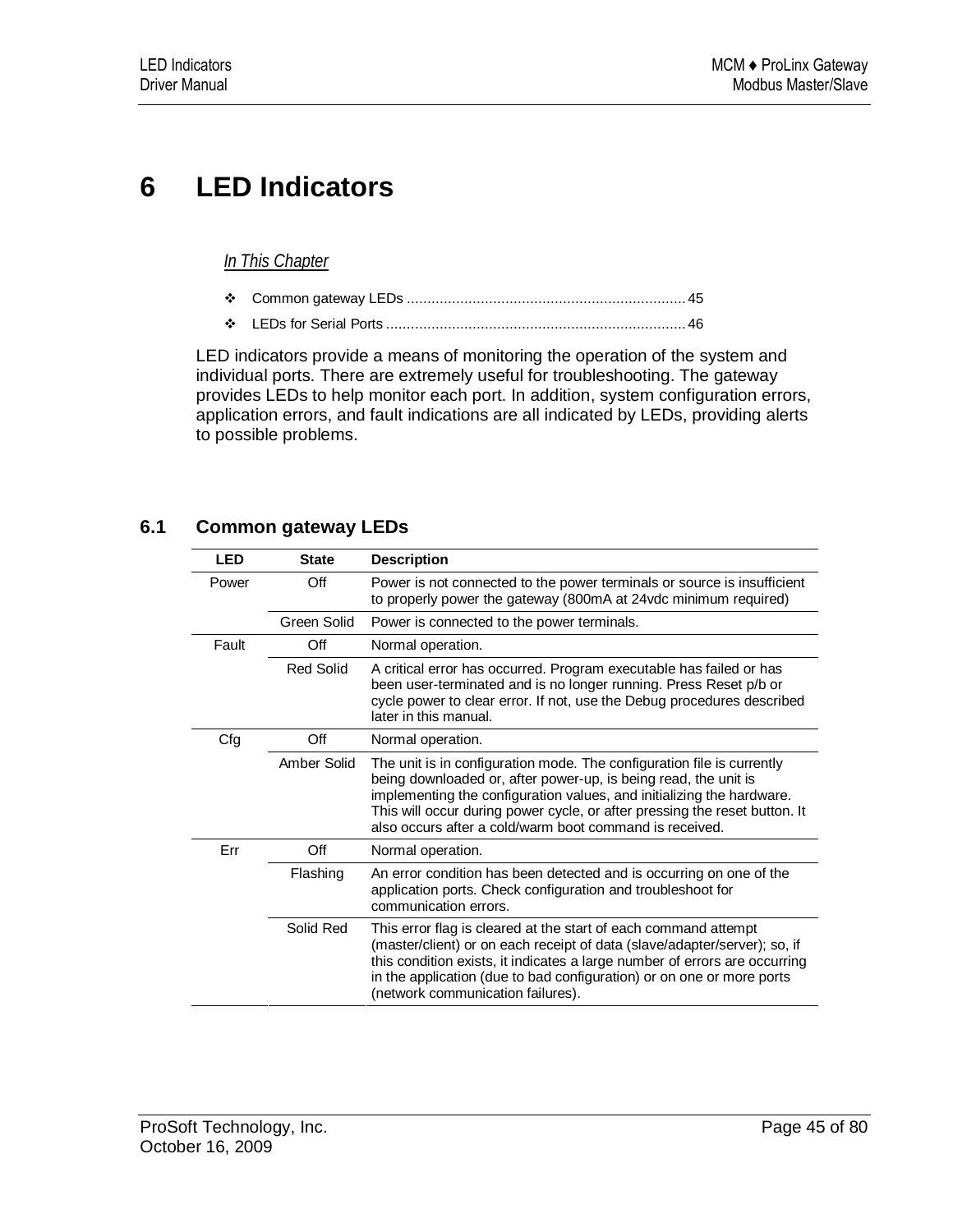# **6.2 LEDs for Serial Ports**

ProLinx gateways may have as many as five (5) serial ports. Each of these serial ports has two LEDs indicating status.

| <b>LED</b>     | Color       | <b>Description</b>                                                                                                       |
|----------------|-------------|--------------------------------------------------------------------------------------------------------------------------|
| Debug - ACT    | Off         | No activity on the port.                                                                                                 |
| Port 0 - ACT   | Green       | The port is actively transmitting or receiving data                                                                      |
| Port 1 - ACT   | Flash       |                                                                                                                          |
| Port 2 - ACT   |             |                                                                                                                          |
| Port 3 - ACT   |             |                                                                                                                          |
| Debug - ERR    | Off         | Normal state. When off and Port Active led is indicating                                                                 |
| $Port 0 - FRR$ |             | activity, there are no communication errors                                                                              |
| Port 1 - ERR   | <b>RED</b>  | Activity on this LED indicates communication errors are                                                                  |
| Port 2 - FRR   | On Solid or | occurring. To determine the exact error, connect the Debug<br>terminal to the Debug port and use the built-in Diagnostic |
| Port 3 - ERR   | Flashing    | Menus (page 33).                                                                                                         |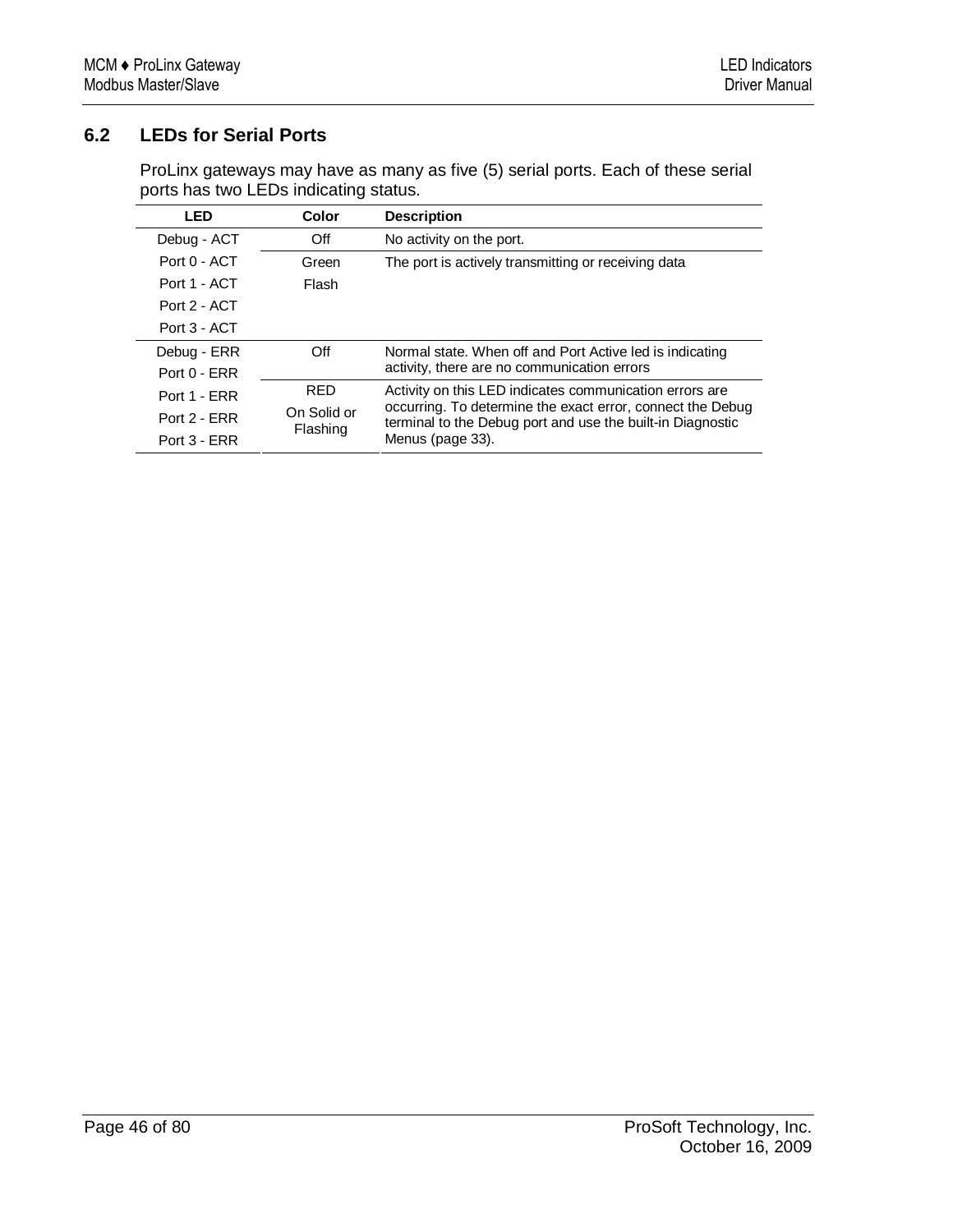# **7 Modbus Port Expander (4102/5102-MBS3- MBM)**

In a typical Modbus serial network implementation, one Modbus Master device would be configured to poll (send commands) to one or more Modbus slave devices. The Modbus protocol specification does not provide a way for multiple Modbus Masters to exist and actively poll slaves on the same physical network. Therefore, more than one Master is usually not able to communicate with one, particular slave.

The ProLinx Modbus Port Expander Communication Gateway is a specialized implementation of the Modbus protocol. It allows multiple Modbus Masters to communicate directly with one Modbus slave, something not normally possible using the Modbus RTU/ASCII serial protocol. It provides this unique capability by multiplexing the inputs received on up to three Modbus slave ports and retransmitting them out one Modbus Master port to one Modbus slave device. When the device responds, the response is routed back to the slave port on which the command was received and returned to the originating Modbus Master.

All internal multiplexing and routing is accomplished automatically by the gateway with no special command configuration required. The only configuration needed is for typical serial port communication, such as baud rate, parity, stop bits, hardware handshaking, and such. The following two sections describe these configuration settings in greater detail.

# **7.1 [Modbus Master Port]**

There is one Master port on the Port Expander gateway. The purpose of this port is to pass all commands received on any of the three slave ports to the single Modbus slave which will be attached to this Master port. There is no way to define a Command List for this Master port. Therefore, it cannot act as a typical Modbus Master and poll one or more slaves on a serial network. It's sole purpose is to pass-through commands received on the gateway's slave ports.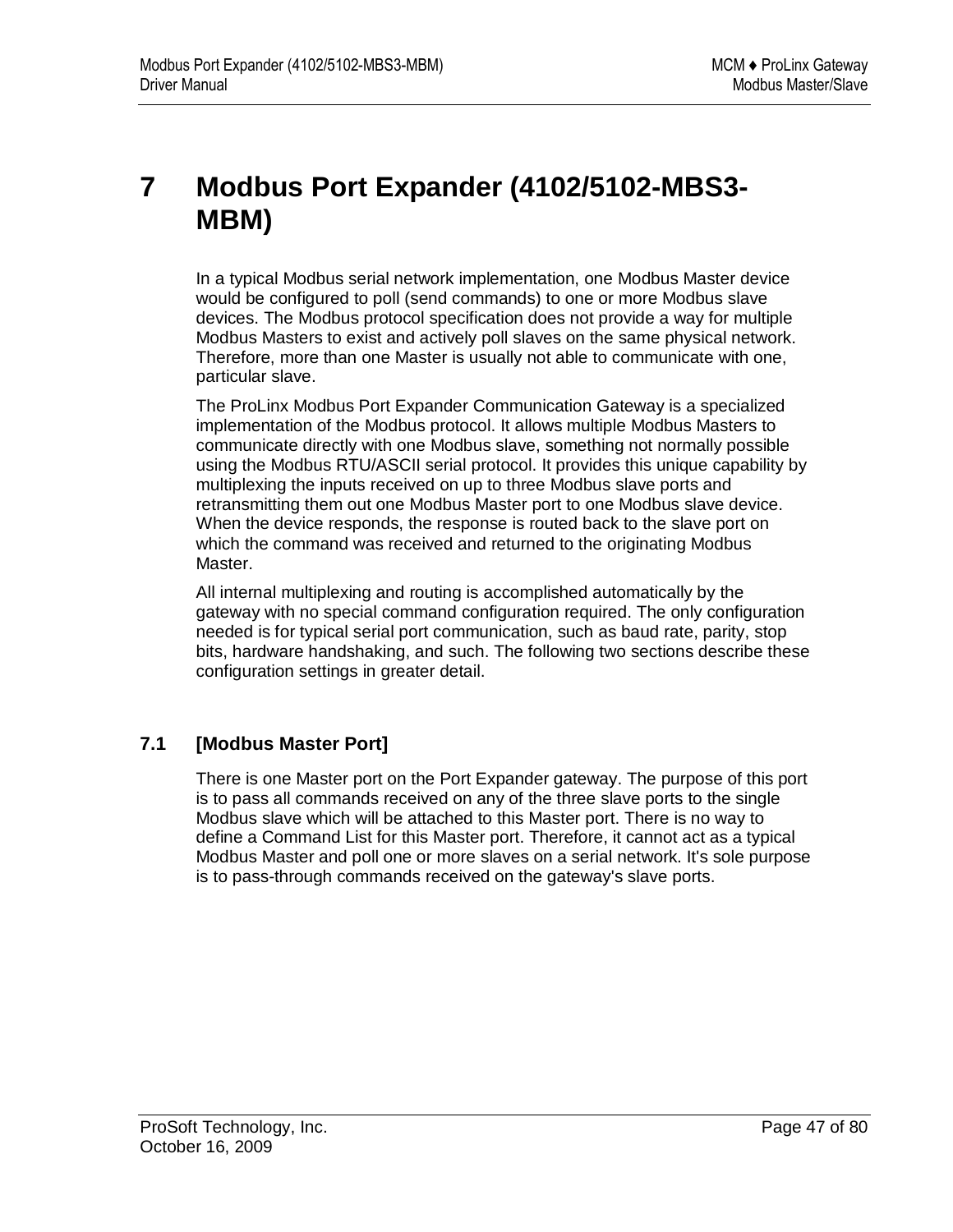## *7.1.1 Internal Slave ID*

### **0 TO 255**

This parameter defines the virtual Modbus slave address for all three slave ports on the Port Expander. It should be set to the same value as the Slave ID of the device attached to the gateway's Master port. Any commands received on the slave ports, addressed to the node address entered here, will be passed by the gateway to the slave attached to the gateway's Master port. Any response received from the slave will be passed back through the gateway's slave port on which it was received.

## *7.1.2 Protocol*

### **RTU**

## **ASCII**

This parameter specifies the Modbus protocol version to be used on the port. Valid Protocols are RTU and ASCII.

## *7.1.3 Baud Rate*

This is the baud rate to be used on the Master port. It must match the baud rate setting used by the slave that will be connected to this Master port.

To maximize the port multiplexing capability of the gateway, it is recommended, if possible, that you set the baud rate on the Master port and on the attached slave as high as the slave can accommodate, up to 38,400; then set the baud rate for the gateway slave ports and remote Master networks to a lower setting. This will help prevent multiple Masters from overloading the response capability of the single slave and the gateway.

| <b>Baud Rate</b> | <b>Parameter Value</b> |
|------------------|------------------------|
| 110              | 110                    |
| 150              | 150                    |
| 300              | 300                    |
| 600              | 600                    |
| 1200             | 12 OR 1200             |
| 2400             | 24 OR 2400             |
| 4800             | 48 OR 4800             |
| 9600             | 96 OR 9600             |
| 14,400           | 14, 114 OR 14400       |
| 19,200           | 19, 192 OR 19200       |
| 28,800           | 28, 288 OR 28800       |
| 38,400           | 38, 384 OR 38400       |
| 57,600           | 57 OR 576              |
| 115,200          | 115 OR 1152            |

Enter the baud rate as a value, shown in this list.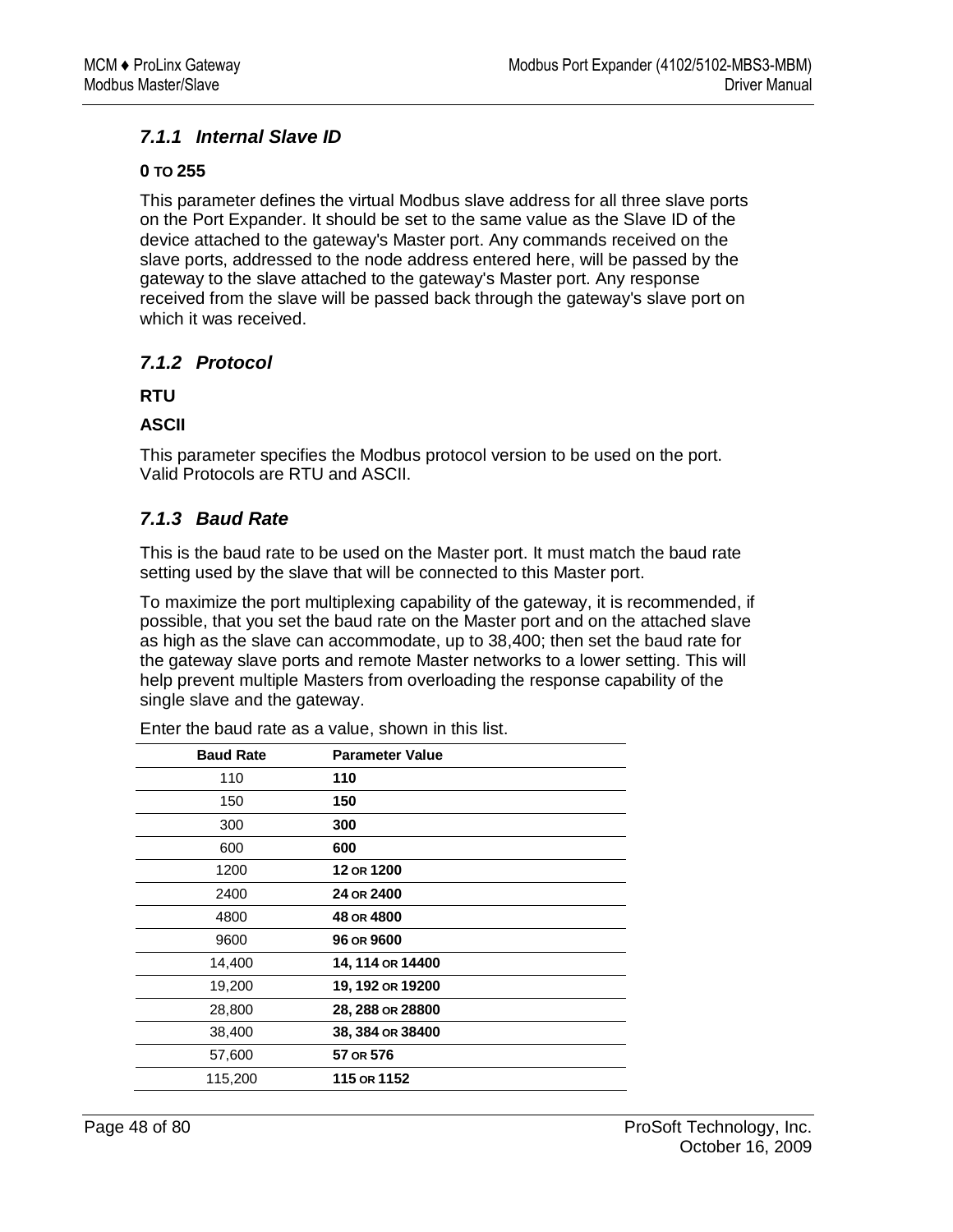**Note:** On all ProLinx gateways, data from the application port on the main board, serial Port 0, is not buffered. Packets go directly to and from the serial chipset to the processor. This has the potential to cause the serial communications to become erratic at baud rates above 38,400 baud. ProLinx gateways with 4 serial ports have a separate serial interface board for serial Ports 1, 2, and 3. These serial ports are buffered, and can handle communications up to 115,200 baud.

# *7.1.4 Parity*

#### **NONE, ODD, EVEN**

Parity is a simple error checking algorithm used in serial communication. This parameter specifies the type of parity checking to use.

All devices communicating through this port must use the same parity setting.

## *7.1.5 Data Bits*

#### **7** or **8**

This parameter sets the number of data bits for each word used by the protocol. All devices communicating through this port must use the same number of data bits.

## *7.1.6 Stop Bits*

#### **1** or **2**

Stop bits signal the end of a character in the data stream. For most applications, use one stop bit. For slower devices that require more time to re-synchronize, use two stop bits.

All devices communicating through this port must use the same number of stop bits.

## *7.1.7 RTS On*

0 to 65535 milliseconds

This parameter sets the number of milliseconds to delay after Ready To Send (RTS) is asserted before data will be transmitted.

## *7.1.8 RTS Off*

0 to 65535 milliseconds

This parameter sets the number of milliseconds to delay after the last byte of data is sent before the RTS modem signal will be set low.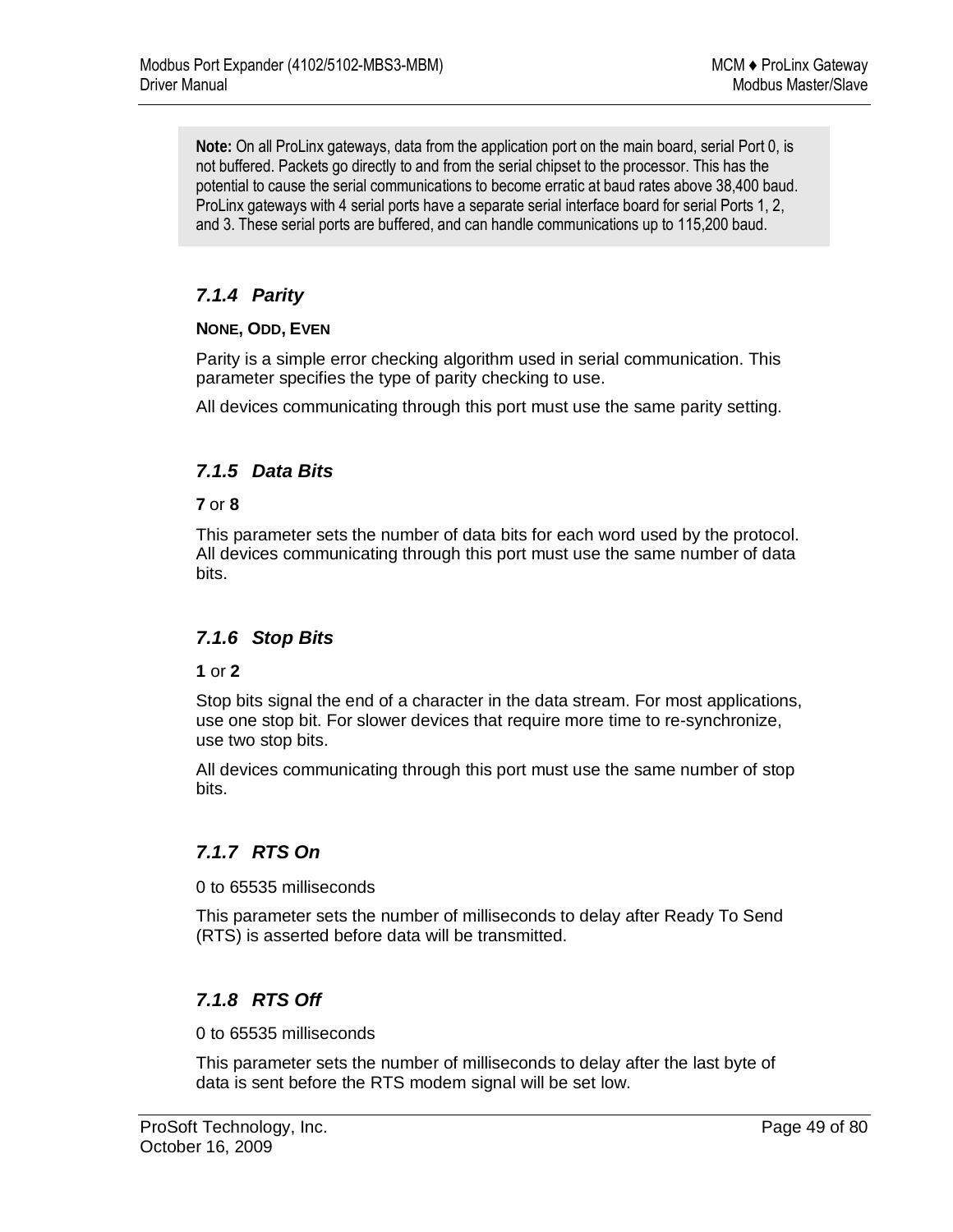## *7.1.9 Minimum Response Delay*

#### **0 TO 65535**

This parameter is used only when the port is configured as a slave. It sets the number of milliseconds to wait before responding to a command received on the port from a remote Master. This delay is sometimes required to accommodate slower Master devices.

## *7.1.10 Use CTS Line*

#### **YES** or **NO**

This parameter specifies if the Clear To Send (CTS) modem control line is to be used or not. If the parameter is set to **NO**, the CTS line will not be monitored. If the parameter is set to **YES**, the CTS line will be monitored and must be high before the gateway will send data. Normally, this parameter is required when half-duplex modems are used for communication (2-wire). This procedure is commonly referred to as *hardware handshaking*.

## *7.1.11 Response Timeout*

#### **0 TO 65535** milliseconds

This parameter sets the command response timeout period in 1 millisecond increments. This is the time that a port configured as a Master will wait for a response from the addressed slave before re-transmitting the command (Retries) or skipping to the next command in the Command List. The value to set depends on the communication network used and the expected response time (plus a little extra) of the slowest device on the network.

## *7.1.12 Retry Count*

0 to 10

This parameter specifies the number of times a command will be retried if it fails.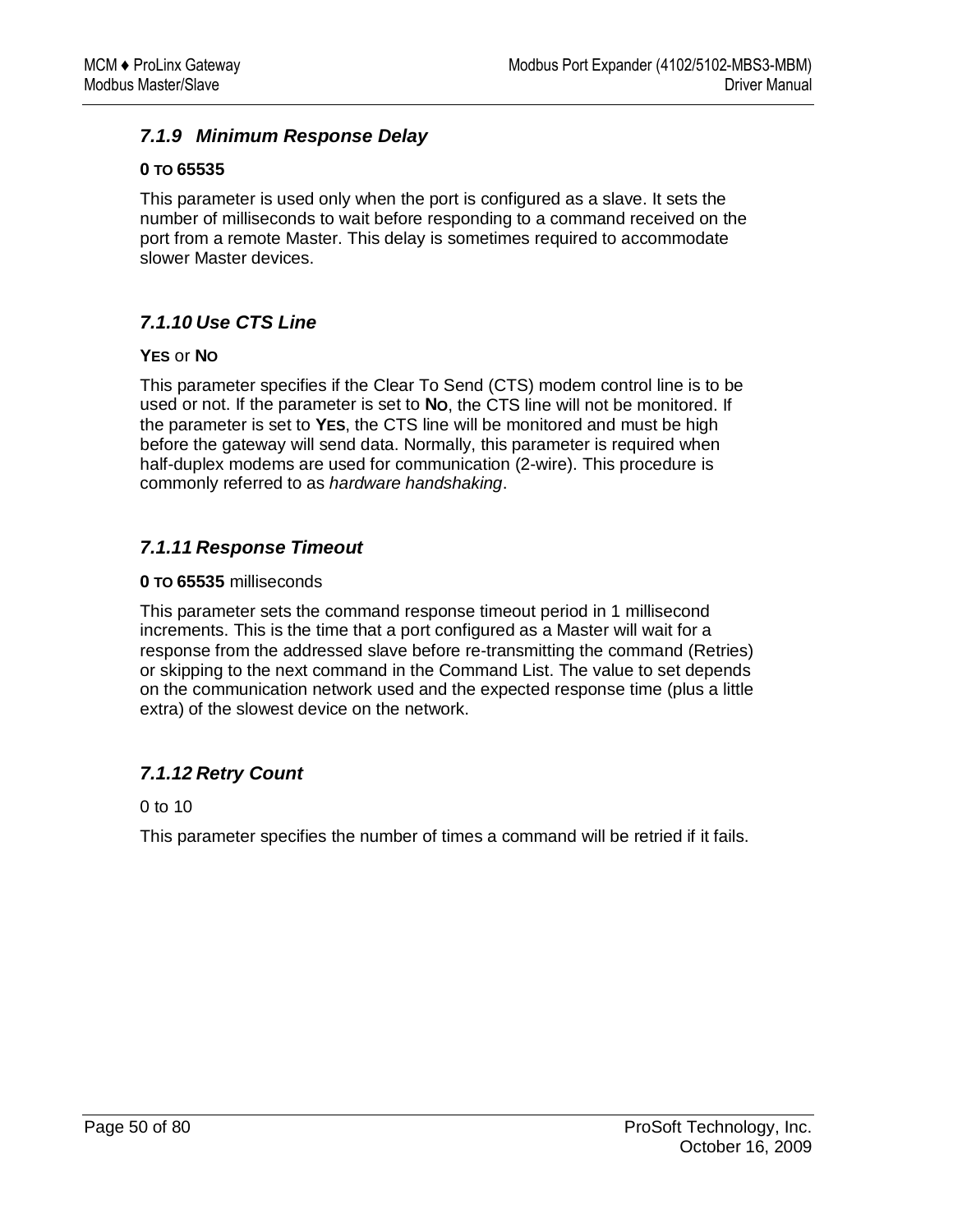# **7.2 [Modbus Slave Port x]**

There are three slave ports on the Port Expander gateway. They all share the same Slave ID, which is configured as part of the Master Port settings. These three separate ports allow a single slave device (attached to the Master port) to be connected on three separate physical Modbus serial networks and to be polled by three separate Modbus Master devices.

## *7.2.1 Enabled*

### **YES** or **NO**

This flag specifies if the port on the gateway will be utilized. If the parameter is set to **NO**, the port will not be used. If the parameter is set to **YES**, the port will be used.

## *7.2.2 RS Interface*

 $0 = RS-232$ 

 $1 = RS-485$ 

**2** = **RS-422**

This parameter is used when Ports 1, 2, and 3 are present to configure the electrical interface for these ports.

RS Interface selections for Port 0 are done with a jumper (electrical shunt) on the back of the gateway.

## *7.2.3 Protocol*

## **RTU**

## **ASCII**

This parameter specifies the Modbus protocol version to be used on the port. Valid Protocols are RTU and ASCII.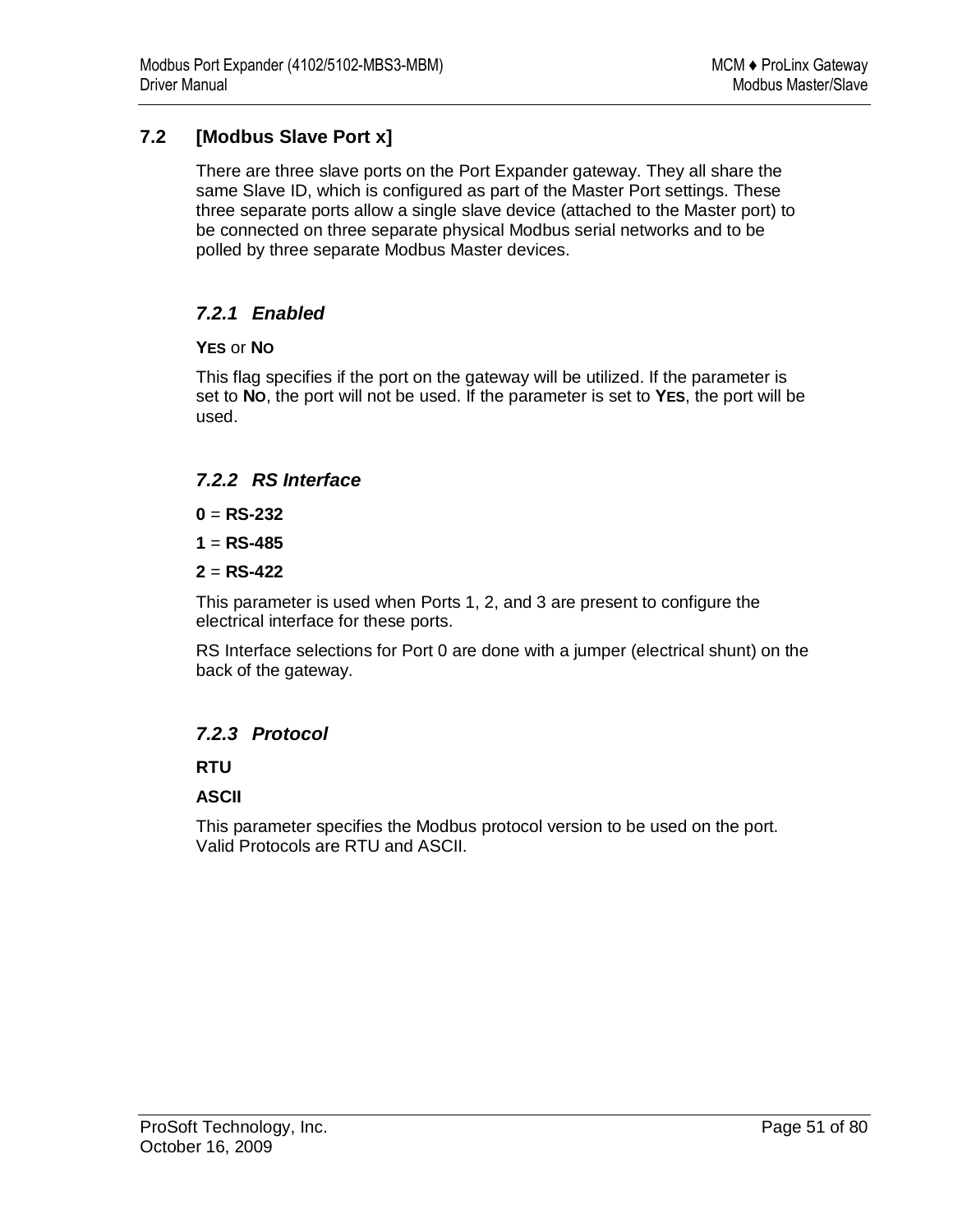# *7.2.4 Baud Rate*

This is the baud rate to be used on the slave port. It must match the baud rate setting used by the remote Master serial network that will be connected to this slave port. Each port/network can use different baud rates, if required. It is not necessary to have all the ports on the gateway set to the same baud rate.

To maximize the port multiplexing capability of the gateway, it is recommended, if possible, that you set the baud rate on the Master port and on the attached slave as high as the slave can accommodate, up to 38,400; then set the baud rate for the gateway slave ports and remote Master networks to a lower setting. This will help prevent multiple Masters from overloading the response capability of the single slave and the gateway.

| <b>Baud Rate</b> | <b>Parameter Value</b> |
|------------------|------------------------|
| 110              | 110                    |
| 150              | 150                    |
| 300              | 300                    |
| 600              | 600                    |
| 1200             | 12 OR 1200             |
| 2400             | 24 OR 2400             |
| 4800             | 48 OR 4800             |
| 9600             | 96 OR 9600             |
| 14,400           | 14, 114 or 14400       |
| 19,200           | 19, 192 or 19200       |
| 28,800           | 28, 288 OR 28800       |
| 38,400           | 38, 384 OR 38400       |
| 57,600           | 57 OR 576              |
| 115,200          | 115 or 1152            |

Enter the baud rate as a value, shown in this list.

**Note:** On all ProLinx gateways, data from the application port on the main board, serial Port 0, is not buffered. Packets go directly to and from the serial chipset to the processor. This has the potential to cause the serial communications to become erratic at baud rates above 38,400 baud. ProLinx gateways with 4 serial ports have a separate serial interface board for serial Ports 1, 2, and 3. These serial ports are buffered, and can handle communications up to 115,200 baud.

## *7.2.5 Parity*

## **NONE, ODD, EVEN**

Parity is a simple error checking algorithm used in serial communication. This parameter specifies the type of parity checking to use.

All devices communicating through this port must use the same parity setting.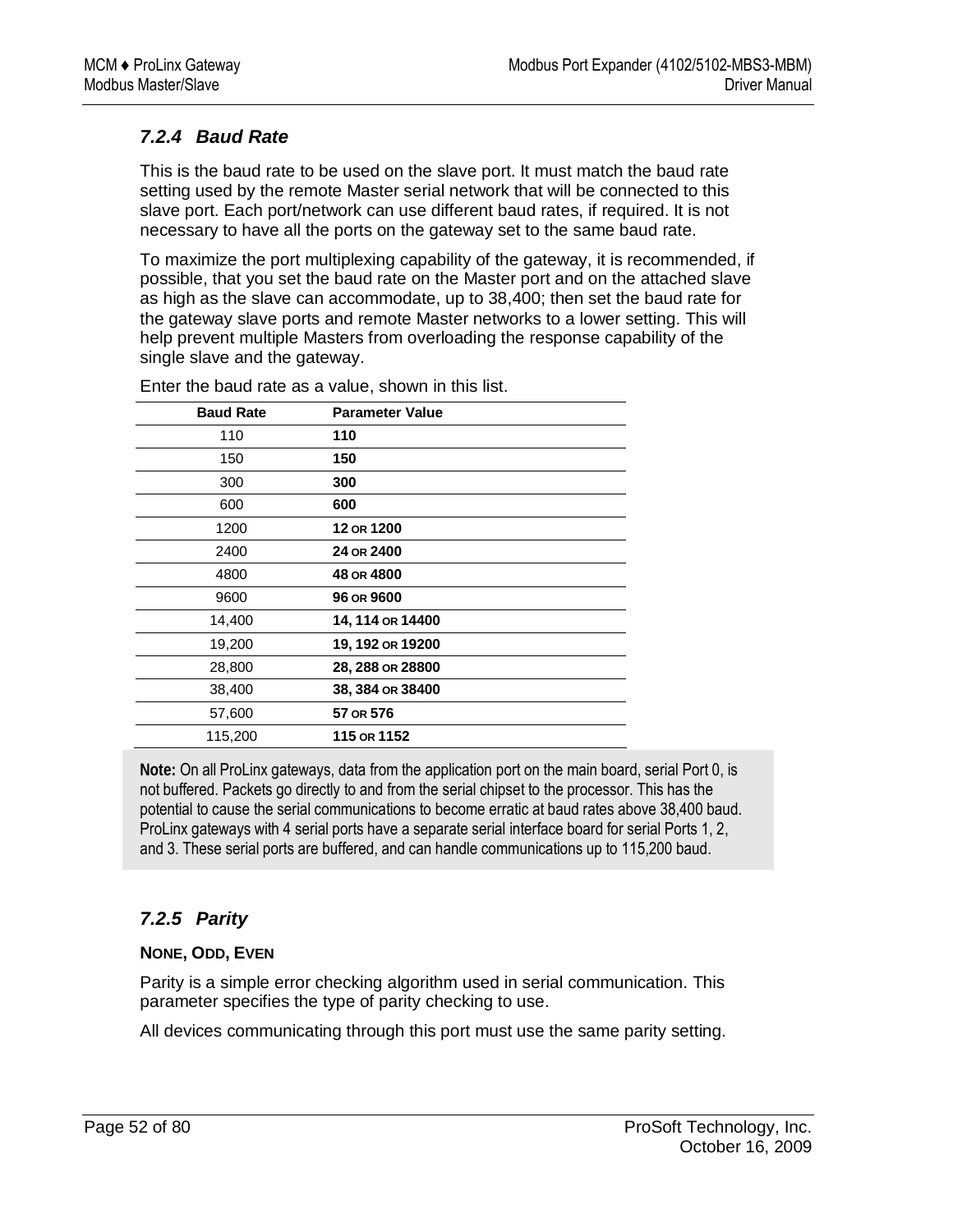## *7.2.6 Data Bits*

### **7** or **8**

This parameter sets the number of data bits for each word used by the protocol. All devices communicating through this port must use the same number of data bits.

## *7.2.7 Stop Bits*

### **1** or **2**

Stop bits signal the end of a character in the data stream. For most applications, use one stop bit. For slower devices that require more time to re-synchronize, use two stop bits.

All devices communicating through this port must use the same number of stop bits.

# *7.2.8 RTS On*

0 to 65535 milliseconds

This parameter sets the number of milliseconds to delay after Ready To Send (RTS) is asserted before data will be transmitted.

## *7.2.9 RTS Off*

0 to 65535 milliseconds

This parameter sets the number of milliseconds to delay after the last byte of data is sent before the RTS modem signal will be set low.

## *7.2.10 Minimum Response Delay*

#### **0 TO 65535**

This parameter is used only when the port is configured as a slave. It sets the number of milliseconds to wait before responding to a command received on the port from a remote Master. This delay is sometimes required to accommodate slower Master devices.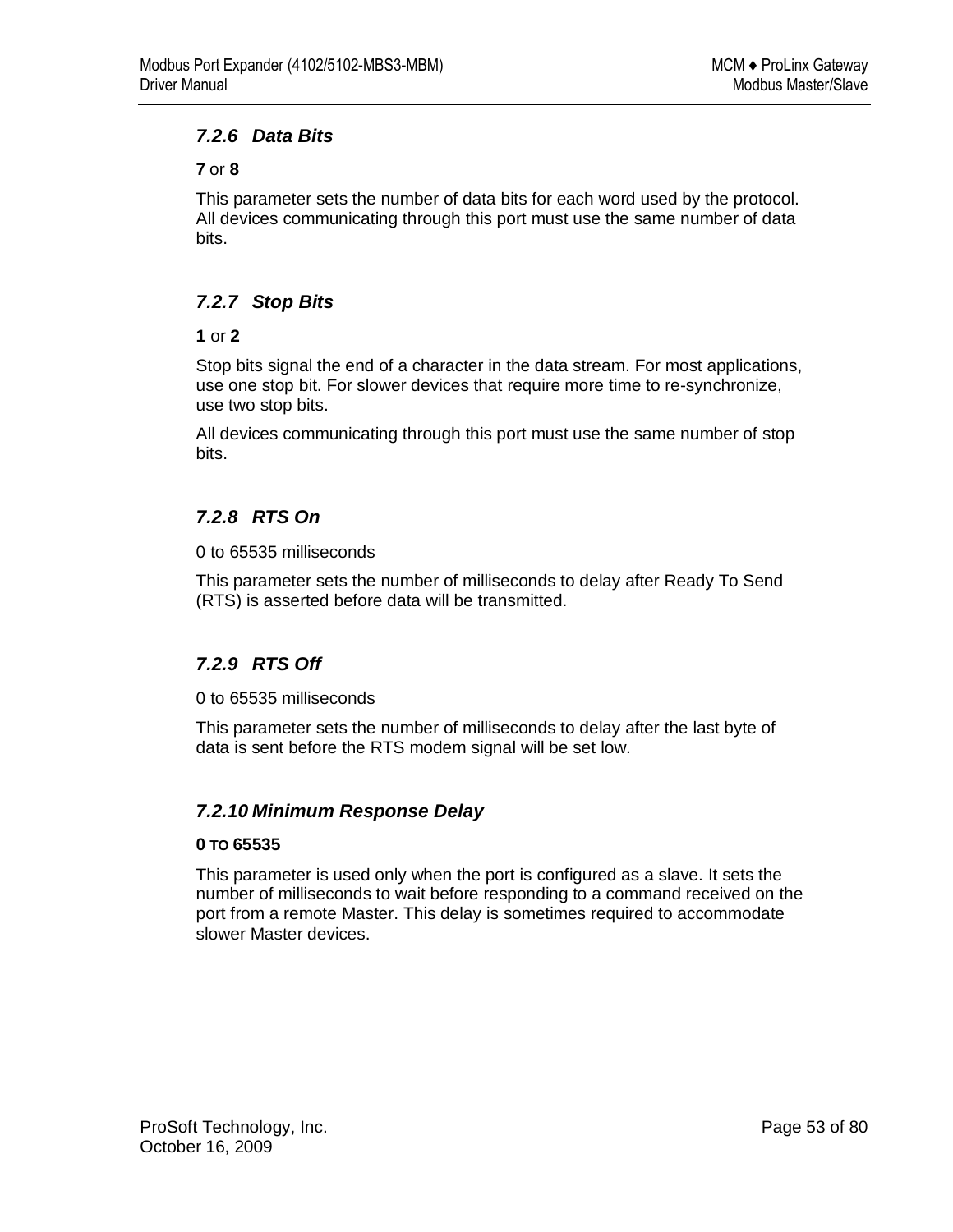## *7.2.11 Use CTS Line*

### **YES** or **NO**

This parameter specifies if the Clear To Send (CTS) modem control line is to be used or not. If the parameter is set to **NO**, the CTS line will not be monitored. If the parameter is set to **YES**, the CTS line will be monitored and must be high before the gateway will send data. Normally, this parameter is required when half-duplex modems are used for communication (2-wire). This procedure is commonly referred to as *hardware handshaking*.

# *7.2.12 Use Guard Band Timer*

### **YES** or **NO**

This parameter specifies if the Guard Band feature (intercharacter delay monitoring and control) is to be used or not. Normally, this feature will not be needed. It is used only when the port is set for Modbus RTU mode as a slave device in a multi-drop, multi-node network (RS-422 or RS-485 wiring). If the remote Master experiences multiple, successive failures when trying to communicate with the gateway on a multi-drop network, setting a small amount of Guard Band Time will usually completely eliminate the failures.

When the port is configured as a slave and when multiple slave nodes exist on the network (multi-drop), without the Guard Band Timer, the gateway might not be able to properly discriminate between a response message returned by another slave and a command from the Master to which it should respond. The *Guard Band Timeout* parameter allows you to set a small delay which can help eliminate communication errors on the Modbus network.

## *To enable the Guard Band Timeout parameter:*

**1** First of all, enable the the *Use Guard Band Timer* parameter.

Use Guard Band Timer = Y

**2** Then, set the *Guard Band Timeout*.

```
Guard Band Timeout = 0
```
This configuration will set the gateway to use a pre-defined time interval for Modbus message recognition calculated for each baud rate. This should provide optimal performance for most applications.

If you still observe a considerable number of communication errors, try to increase the *Guard Band Timeout* value until the network performance is improved.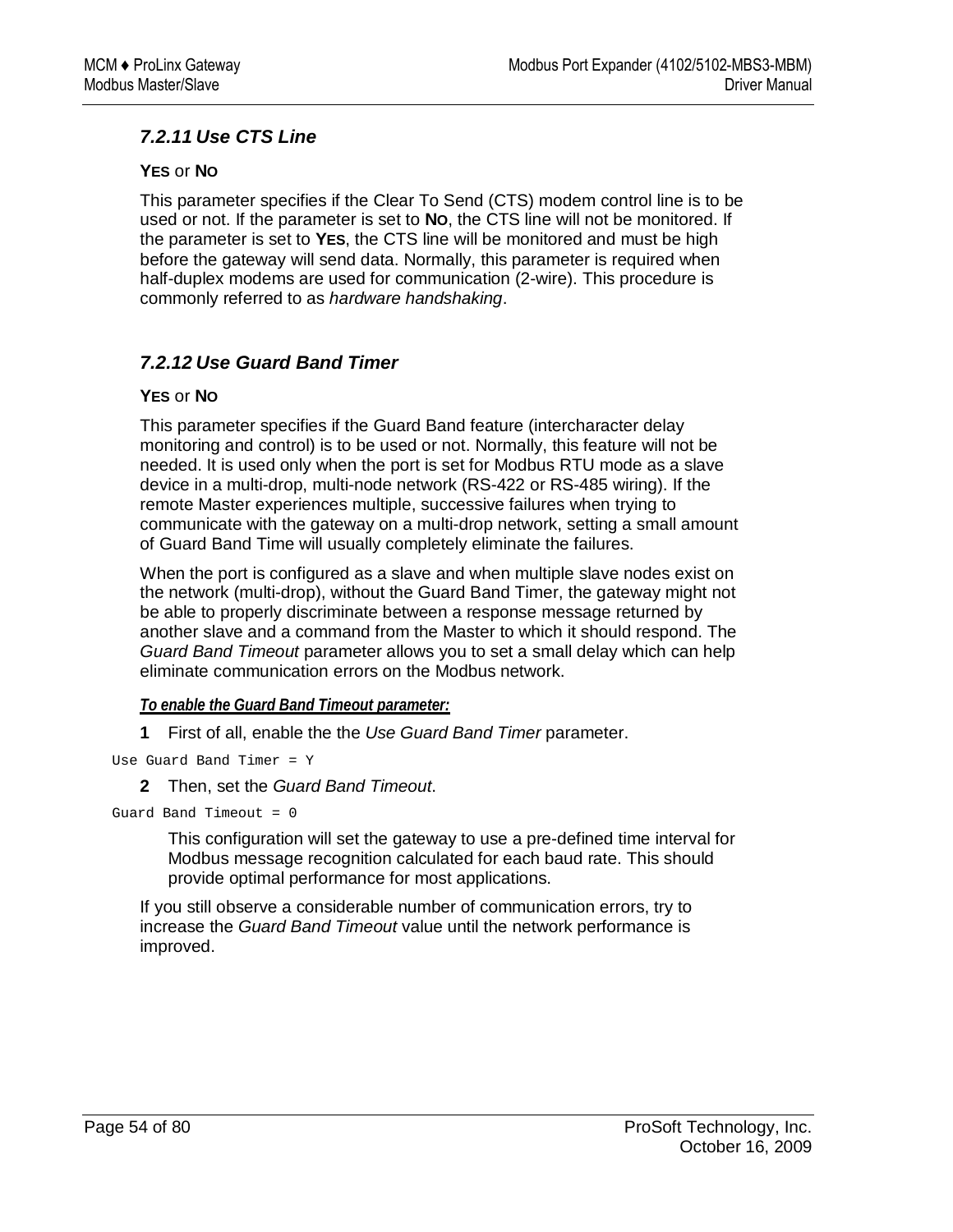## *7.2.13 Guard Band Timeout*

#### **0 TO 65535**

A value of 1 to 65535 sets the time in milliseconds. When this period has elapsed and no further data is received, the gateway will handle the last received data sequence as a Modbus message to be processed.

This parameter specifies the *Guard Band Timeout* between packets in multi-drop slave mode. A value of 0 uses the default time, which is roughly equivalent to the time it would take to send 3.5 bytes at the selected baud rate. This is the delay value specified by the Modbus RTU protocol specifications.The following *Guard Band Timeout* values will be automatically used by the gateway when *Use Guard Band* is set to **YES** and the *Guard Band Timeout* is set to the default value of zero (**0**).

| <b>Baud</b> | <b>Guard Band Timer (ms)</b> |
|-------------|------------------------------|
| 110         | 350                          |
| 150         | 256                          |
| 300         | 128                          |
| 600         | 64                           |
| 1200        | 32                           |
| 2400        | 16                           |
| 4800        | 8                            |
| 9600        | 4                            |
| 19200       | 2                            |
| 28800       | 2                            |
| 38400       | $\overline{c}$               |
| 57600       | 1                            |
| 115200      | 1                            |

## *7.2.14 Request Timeout*

Use this default timeout.

## *7.2.15 Busy Timeout*

0 to 65535

This parameter specifies the number of milliseconds to wait for the DF1 Master port to become available. If the DF1 Master port is processing a command list request, the busy flag will be set. The flag will remain busy until the communication transaction is complete. If the port does not become available before the busy timeout expires, the message will be aborted. If the Master port becomes available before this timeout expires, the request will be routed to the Master port.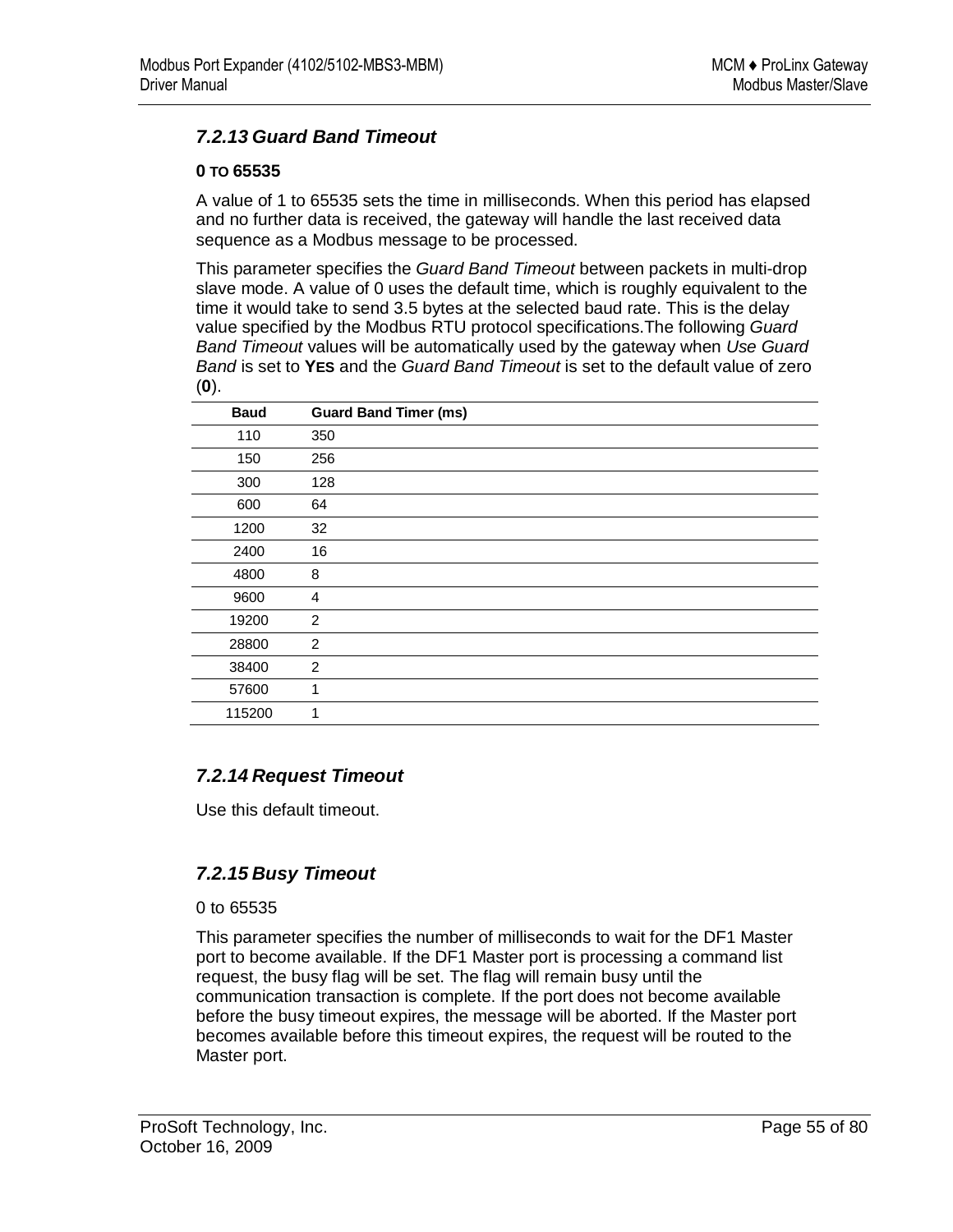## *7.2.16 Busy Timeout*

#### 0 to 65535

This parameter specifies the number of milliseconds to wait for the Modbus Master port to become available. If the Modbus Master port is processing a command received on another slave port, the busy flag will be set. The flag will remain set until the communication transaction is complete. If the port does not become available before the busy timeout expires, the message will be aborted and an exception response (busy, try again later) will be returned to the originating Master. If the Master port becomes available before this timeout expires, the request will be routed to the Master port.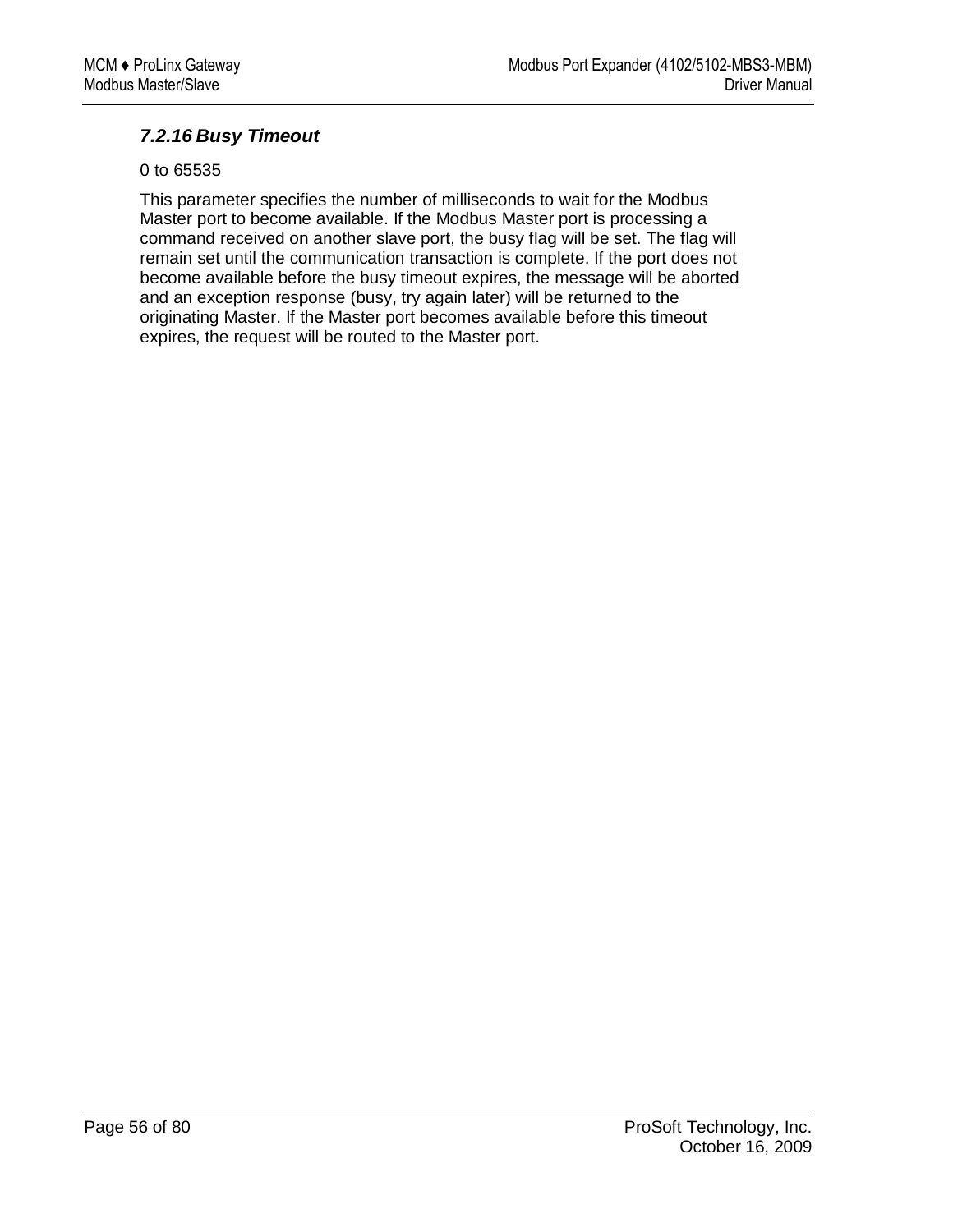# **8 Reference**

## *In This Chapter*

|--|--|--|

Moving Data using the Data Map........................................................ 70

## **8.1 Modbus Protocol Specification**

The following pages give additional reference information regarding the Modbus protocol commands supported by the MCM.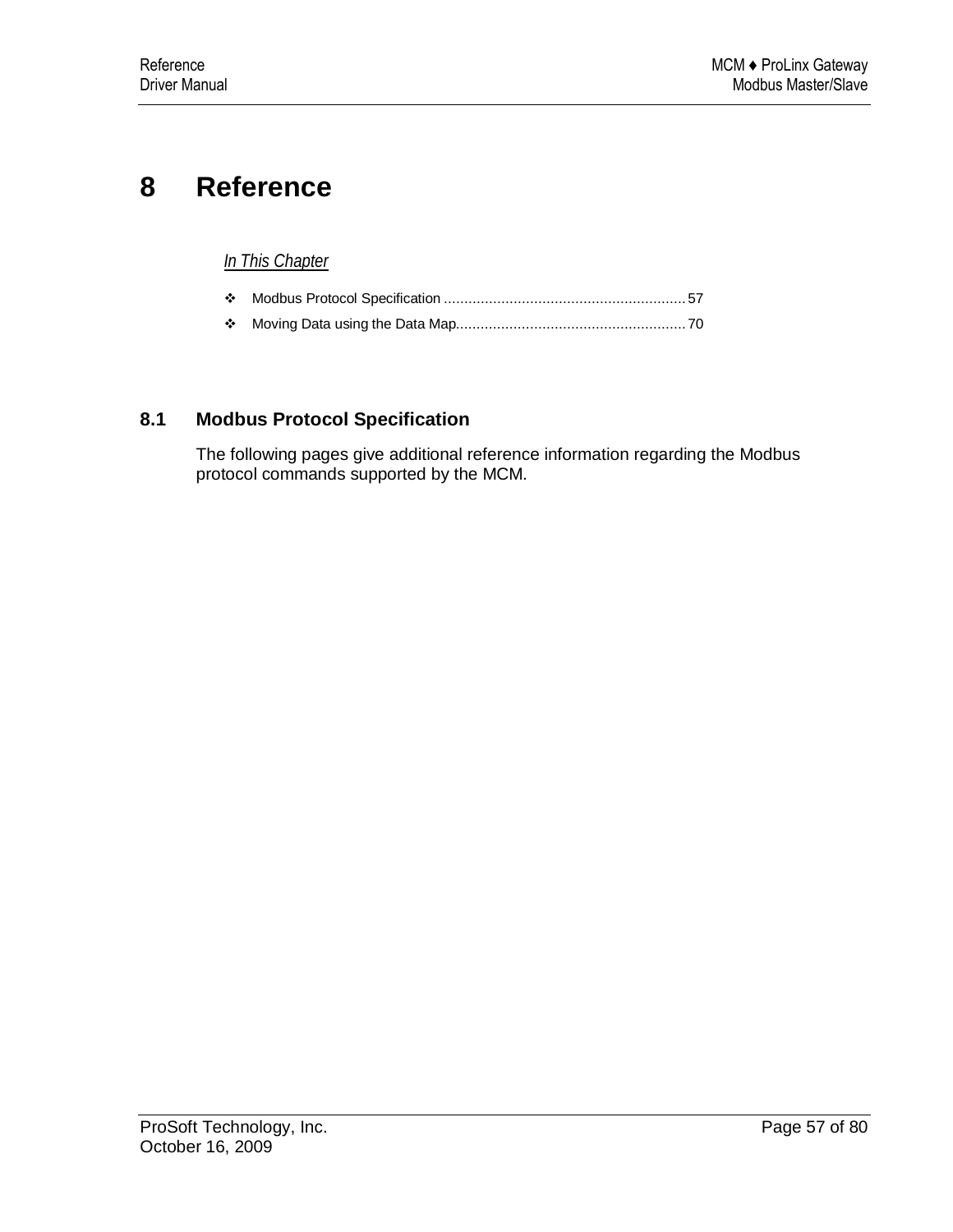# *8.1.1 Read Coil Status (Function Code 01)*

#### **Query**

This function allows the user to obtain the ON/OFF status of logic coils used to control discrete outputs from the addressed Slave only. Broadcast mode is not supported with this function code. In addition to the Slave address and function fields, the message requires that the information field contain the initial coil address to be read (Starting Address) and the number of locations that will be interrogated to obtain status data.

The addressing allows up to 2000 coils to be obtained at each request; however, the specific Slave device may have restrictions that lower the maximum quantity. The coils are numbered from zero; (coil number  $1 =$  zero, coil number  $2 =$  one, coil number  $3 = two$ , and so on).

The following table is a sample read output status request to read coils 0020 to 0056 from Slave device number 11.

| Adr | Func |    |    | Data Start Pt Hi Data Start Pt Lo Data # Of Pts Ho Data # Of Pts Lo Error Check Field |
|-----|------|----|----|---------------------------------------------------------------------------------------|
|     |      | 00 | 00 | CRC                                                                                   |

#### **Response**

An example response to Read Coil Status is as shown in Figure C2. The data is packed one bit for each coil. The response includes the Slave address, function code, quantity of data characters, the data characters, and error checking. Data will be packed with one bit for each coil  $(1 = ON, 0 = OFF)$ . The low order bit of the first character contains the addressed coil, and the remainder follow. For coil quantities that are not even multiples of eight, the last characters will be filled in with zeros at high order end. The quantity of data characters is always specified as quantity of RTU characters, that is, the number is the same whether RTU or ASCII is used.

Because the Slave interface device is serviced at the end of a controller's scan, data will reflect coil status at the end of the scan. Some Slaves will limit the quantity of coils provided each scan; thus, for large coil quantities, multiple PC transactions must be made using coil status from sequential scans.

| Adr |     | Func Byte Count Data Coil Data Coil Data Coil Data Coil | Status 20<br>to 27 | to 35 | to 43          | Status 28 Status 36 Status 44 to Status 52 to<br>-51 | Data Coil<br>.56 | <b>Error Check</b><br>Field |
|-----|-----|---------------------------------------------------------|--------------------|-------|----------------|------------------------------------------------------|------------------|-----------------------------|
| -11 | O1. | 05                                                      | CD.                | 6B    | B <sub>2</sub> | 0E.                                                  | 1 R              | <b>CRC</b>                  |

The status of coils 20 to 27 is shown as  $CD(HEX) = 1100 1101$  (Binary). Reading left to right, this shows that coils 27, 26, 23, 22, and 20 are all on. The other coil data bytes are decoded similarly. Due to the quantity of coil statuses requested, the last data field, which is shown 1B (HEX) = 0001 1011 (Binary), contains the status of only 5 coils (52 to 56) instead of 8 coils. The 3 left most bits are provided as zeros to fill the 8-bit format.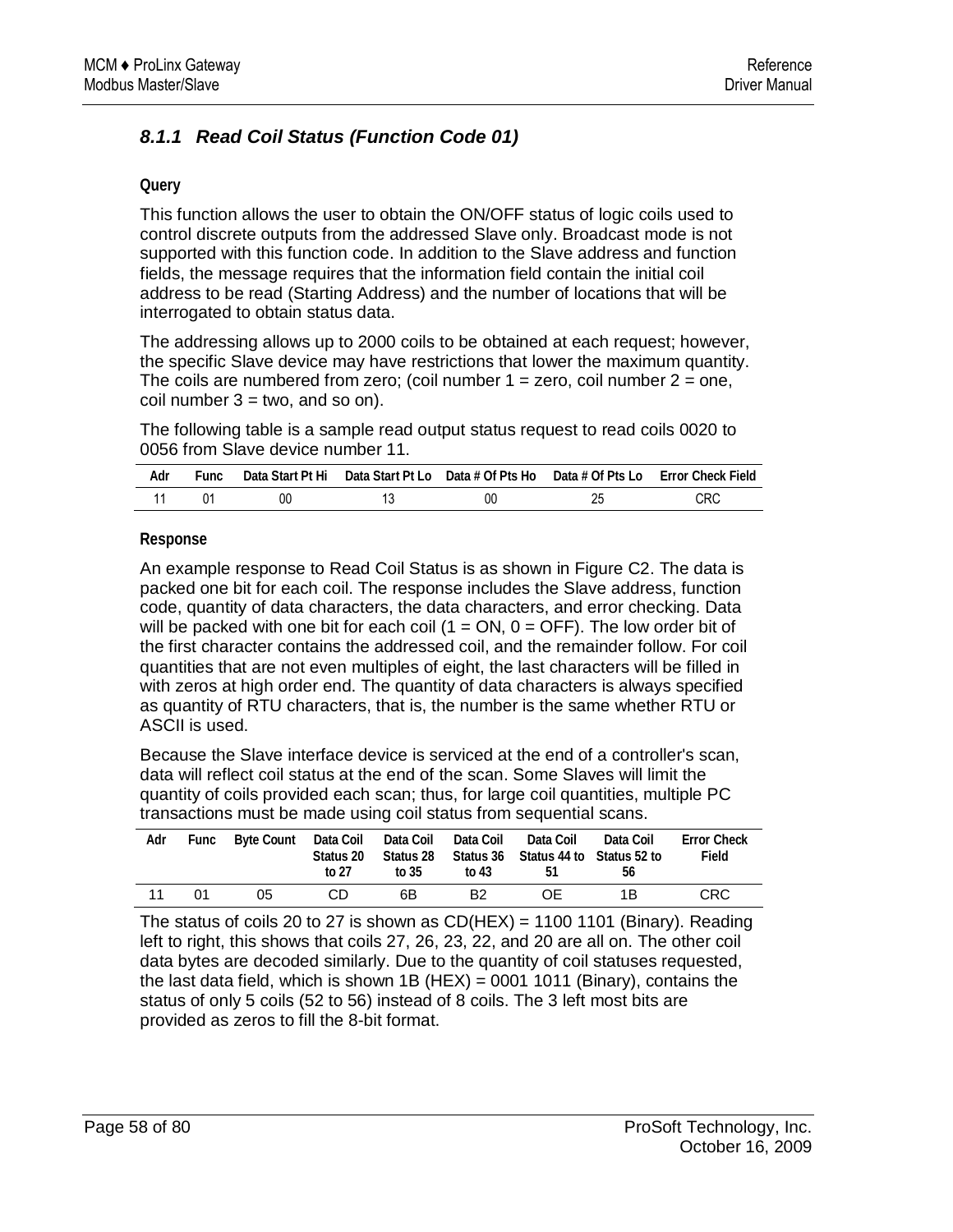# *8.1.2 Read Input Status (Function Code 02)*

#### **Query**

This function allows the user to obtain the ON/OFF status of discrete inputs in the addressed Slave PC Broadcast mode is not supported with this function code. In addition to the Slave address and function fields, the message requires that the information field contain the initial input address to be read (Starting Address) and the number of locations that will be interrogated to obtain status data.

The addressing allows up to 2000 inputs to be obtained at each request; however, the specific Slave device may have restrictions that lower the maximum quantity. The inputs are numbered form zero; (input  $10001$  = zero, input  $10002$  = one, input  $10003 =$  two, and so on, for a 584).

The following table is a sample read input status request to read inputs 10197 to 10218 from Slave number 11.

| Adr | <b>Func</b> |    | Data Start Pt Hi Data Start Pt Lo Data #of Pts Hi Data #of Pts Lo |    |    | Error Check Field |
|-----|-------------|----|-------------------------------------------------------------------|----|----|-------------------|
|     |             | OΟ |                                                                   | 00 | 16 | <b>CRC</b>        |

#### **Response**

An example response to Read Input Status is as shown in Figure C4. The data is packed one bit for each input. The response includes the Slave address, function code, quantity of data characters, the data characters, and error checking. Data will be packed with one bit for each input (1=ON, 0=OFF). The lower order bit of the first character contains the addressed input, and the remainder follow. For input quantities that are not even multiples of eight, the last characters will be filled in with zeros at high order end. The quantity of data characters is always specified as a quantity of RTU characters, that is, the number is the same whether RTU or ASCII is used.

Because the Slave interface device is serviced at the end of a controller's scan, data will reflect input status at the end of the scan. Some Slaves will limit the quantity of inputs provided each scan; thus, for large coil quantities, multiple PC transactions must be made using coil status for sequential scans.

| Adr | Func | Bvte<br>Count | 10197 to 10204 | 10205 to 10212 | Data Discrete Input Data Discrete Input Data Discrete Input Error Check Field<br>10213 to 10218 |      |
|-----|------|---------------|----------------|----------------|-------------------------------------------------------------------------------------------------|------|
| 11  | 02   | 03            | AC.            | DB             | 35                                                                                              | CRC. |

The status of inputs 10197 to 10204 is shown as AC (HEX) = 10101 1100 (binary). Reading left to right, this show that inputs 10204, 10202, and 10199 are all on. The other input data bytes are decoded similar.

Due to the quantity of input statuses requested, the last data field which is shown as 35 HEX = 0011 0101 (binary) contains the status of only 6 inputs (10213 to 102180) instead of 8 inputs. The two left-most bits are provided as zeros to fill the 8-bit format.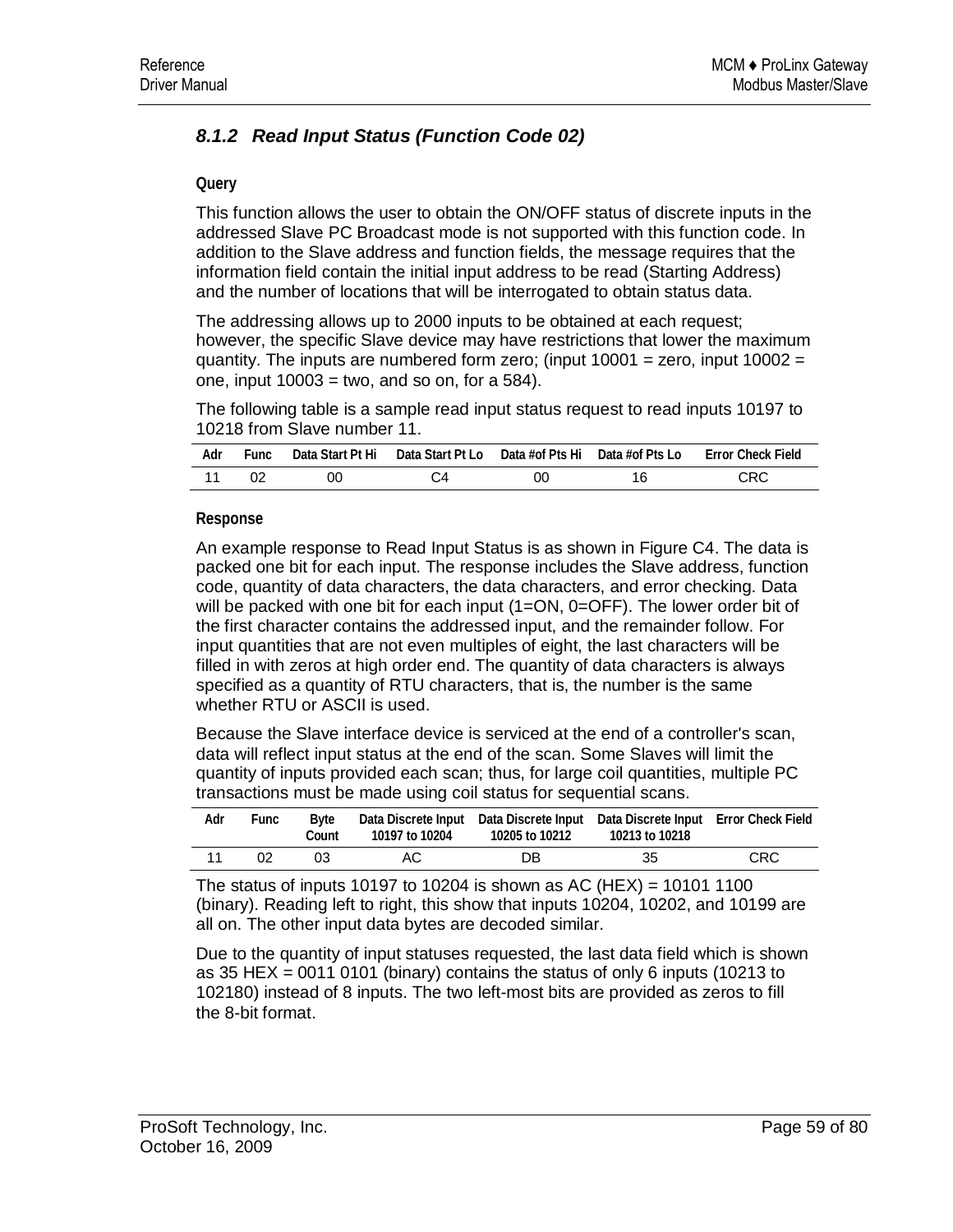# *8.1.3 Read Holding Registers (Function Code 03)*

#### **Query**

Read Holding Registers (03) allows the user to obtain the binary contents of holding registers 4xxxx in the addressed Slave. The registers can store the numerical values of associated timers and counters which can be driven to external devices. The addressing allows up to 125 registers to obtained at each request; however, the specific Slave device may have restriction that lower this maximum quantity. The registers are numbered form zero (40001 = zero, 40002 = one, and so on). The broadcast mode is not allowed.

The example below reads registers 40108 through 40110 from Slave 584 number 11.

|       |    | Adr Func Data Start Reg Hi Data Start Reg Lo Data #of Regs Hi Data #of Regs Lo Error Check Field |    |     |
|-------|----|--------------------------------------------------------------------------------------------------|----|-----|
| 11 03 | 00 | 6Β                                                                                               | 00 | CRC |

#### **Response**

The addressed Slave responds with its address and the function code, followed by the information field. The information field contains 1 byte describing the quantity of data bytes to be returned. The contents of the registers requested (DATA) are two bytes each, with the binary content right justified within each pair of characters. The first byte includes the high order bits and the second, the low order bits.

Because the Slave interface device is normally serviced at the end of the controller's scan, the data will reflect the register content at the end of the scan. Some Slaves will limit the quantity of register content provided each scan; thus for large register quantities, multiple transmissions will be made using register content from sequential scans.

In the example below, the registers 40108 to 40110 have the decimal contents 555, 0, and 100 respectively.

|    | Adr Func |    |    |    |    |    |    | ByteCnt Hi Data Lo Data Hi Data Lo Data Hi Data Lo Data Error Check Field |
|----|----------|----|----|----|----|----|----|---------------------------------------------------------------------------|
| 11 | 03       | 06 | 2B | 00 | 00 | 00 | 64 | CRC                                                                       |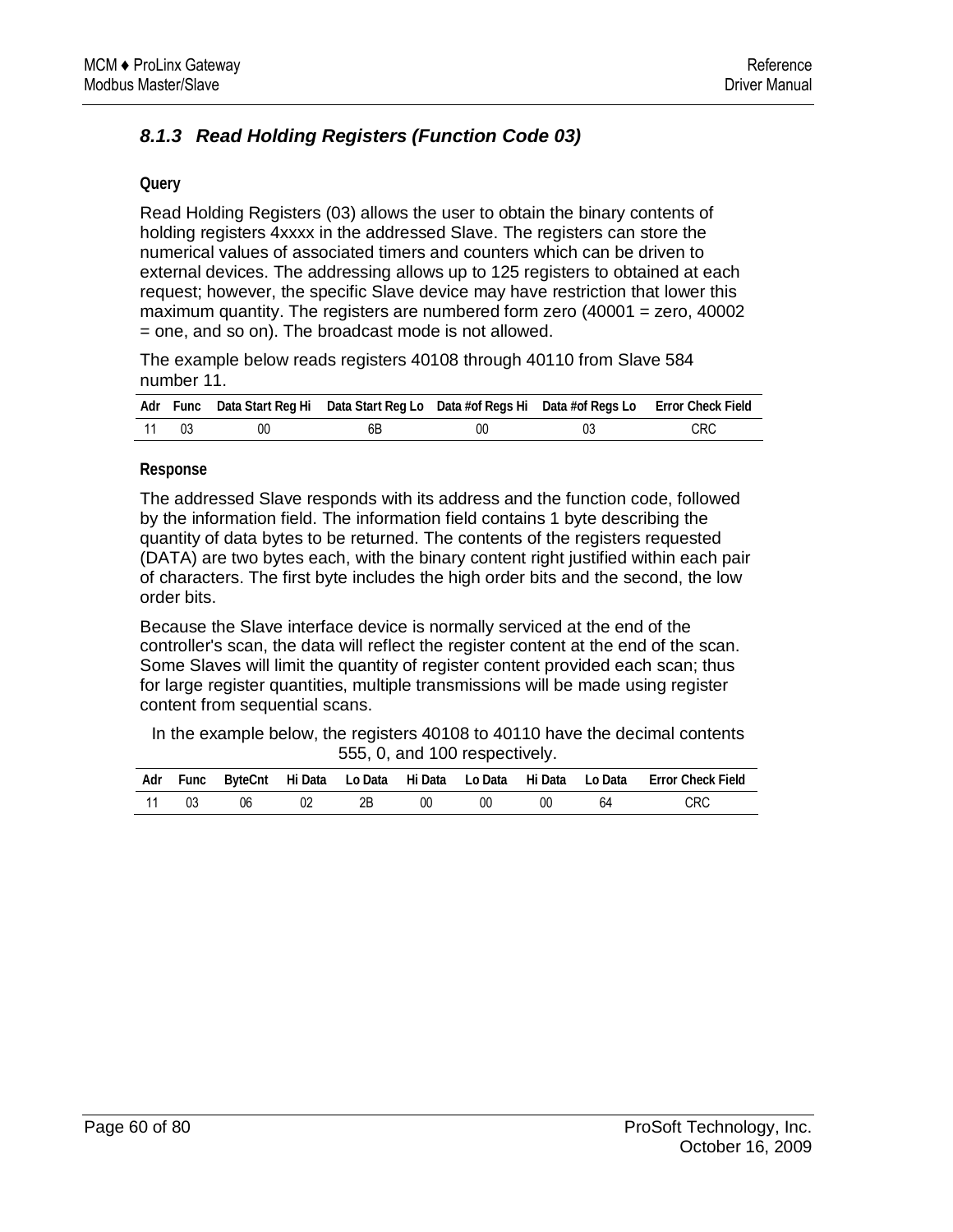# *8.1.4 Read Input Registers (Function Code 04)*

#### **Query**

Function code 04 obtains the contents of the controller's input registers at addresses 3xxxx. These locations receive their values from devices connected to the I/O structure and can only be referenced, not altered from within the controller, The addressing allows up to 125 registers to be obtained at each request; however, the specific Slave device may have restrictions that lower this maximum quantity. The registers are numbered for zero  $(30001 =$  zero,  $30002 =$ one, and so on). Broadcast mode is not allowed.

The example below requests the contents of register 3009 in Slave number 11.

|       |    | Adr Func Data Start Reg Hi Data Start Reg Lo Data #of Regs Hi Data #of Regs Lo Error Check Field |    |            |
|-------|----|--------------------------------------------------------------------------------------------------|----|------------|
| 11 04 | 00 | 08                                                                                               | 00 | <b>CRC</b> |

#### **Response**

The addressed Slave responds with its address and the function code followed by the information field. The information field contains 1 byte describing the quantity of data bytes to be returned. The contents of the registers requested (DATA) are 2 bytes each, with the binary content right justified within each pair of characters. The first byte includes the high order bits and the second, the low order bits.

Because the Slave interface is normally serviced at the end of the controller's scan, the data will reflect the register content at the end of the scan. Each PC will limit the quantity of register contents provided each scan; thus for large register quantities, multiple PC scans will be required, and the data provided will be form sequential scans.

In the example below the register 3009 contains the decimal value 0.

| Adr | Func | Byte Count | Data Input Reg Hi | Data Input Reg Lo | <b>Error Check Field</b> |
|-----|------|------------|-------------------|-------------------|--------------------------|
|     |      |            | 00                | 00                |                          |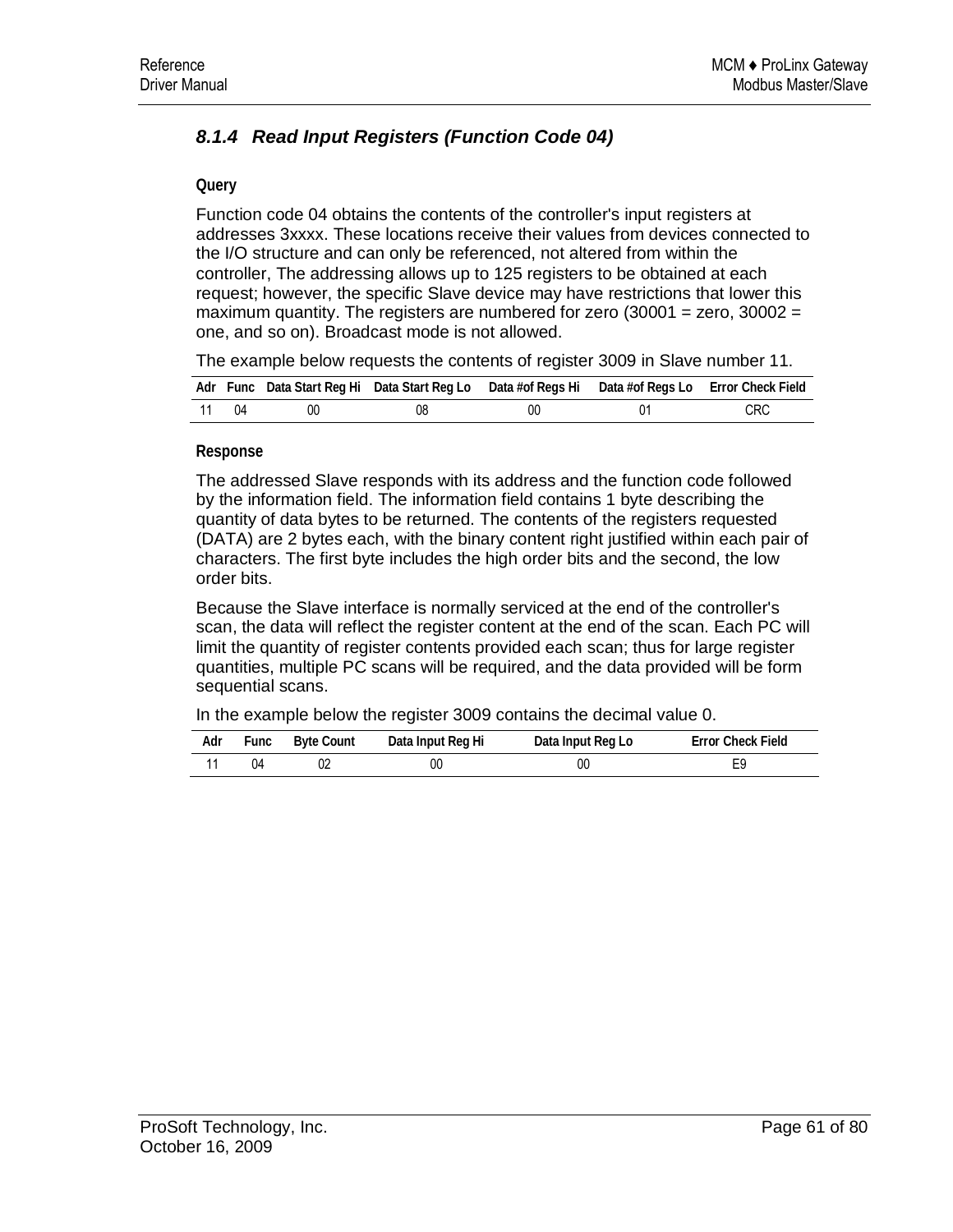# *8.1.5 Force Single Coil (Function Code 05)*

#### **Query**

This message forces a single coil either ON or OFF. Any coil that exists within the controller can be forced to either state (ON or OFF). However, because the controller is actively scanning, unless the coil is disabled, the controller can also alter the state of the coil. Coils are numbered from zero (coil 0001 = zero, coil  $0002$  = one, and so on). The data value 65,280 (FF00 HEX) will set the coil ON and the value zero will turn it OFF; all other values are illegal and will not affect that coil.

The use of Slave address 00 (Broadcast Mode) will force all attached Slaves to modify the desired coil.

**Note:** Functions 5, 6, 15, and 16 are the only messages that will be recognized as valid for broadcast.

The example below is a request to Slave number 11 to turn ON coil 0173.

| Adr | Func | Data Coil # Hi | Data Coil # Lo | Data On/off Ind | Data | <b>Error Check Field</b> |
|-----|------|----------------|----------------|-----------------|------|--------------------------|
|     | 05   | 0C             | АC             | ᄄ               | 0C   | CRC                      |

#### **Response**

The normal response to the Command Request is to re-transmit the message as received after the coil state has been altered.

| Adr | ™unc | Data Coil # Hi | Data Coil # Lo | Data On/ Off | Data | <b>Error Check Field</b> |
|-----|------|----------------|----------------|--------------|------|--------------------------|
|     | 05   | 00             | AС             | ᄄ            | OC   | CRC                      |

The forcing of a coil via MODBUS function 5 will be accomplished regardless of whether the addressed coil is disabled or not (*In ProSoft products,* the coil *is only affected if the necessary ladder logic is implemented).*

**Note:** The Modbus protocol does not include standard functions for testing or changing the DISABLE state of discrete inputs or outputs. Where applicable, this may be accomplished via device specific Program commands (*In ProSoft products, this is only accomplished through ladder logic programming).*

Coils that are reprogrammed in the controller logic program are not automatically cleared upon power up. Thus, if such a coil is set ON by function Code 5 and (even months later), an output is connected to that coil, the output will be "hot".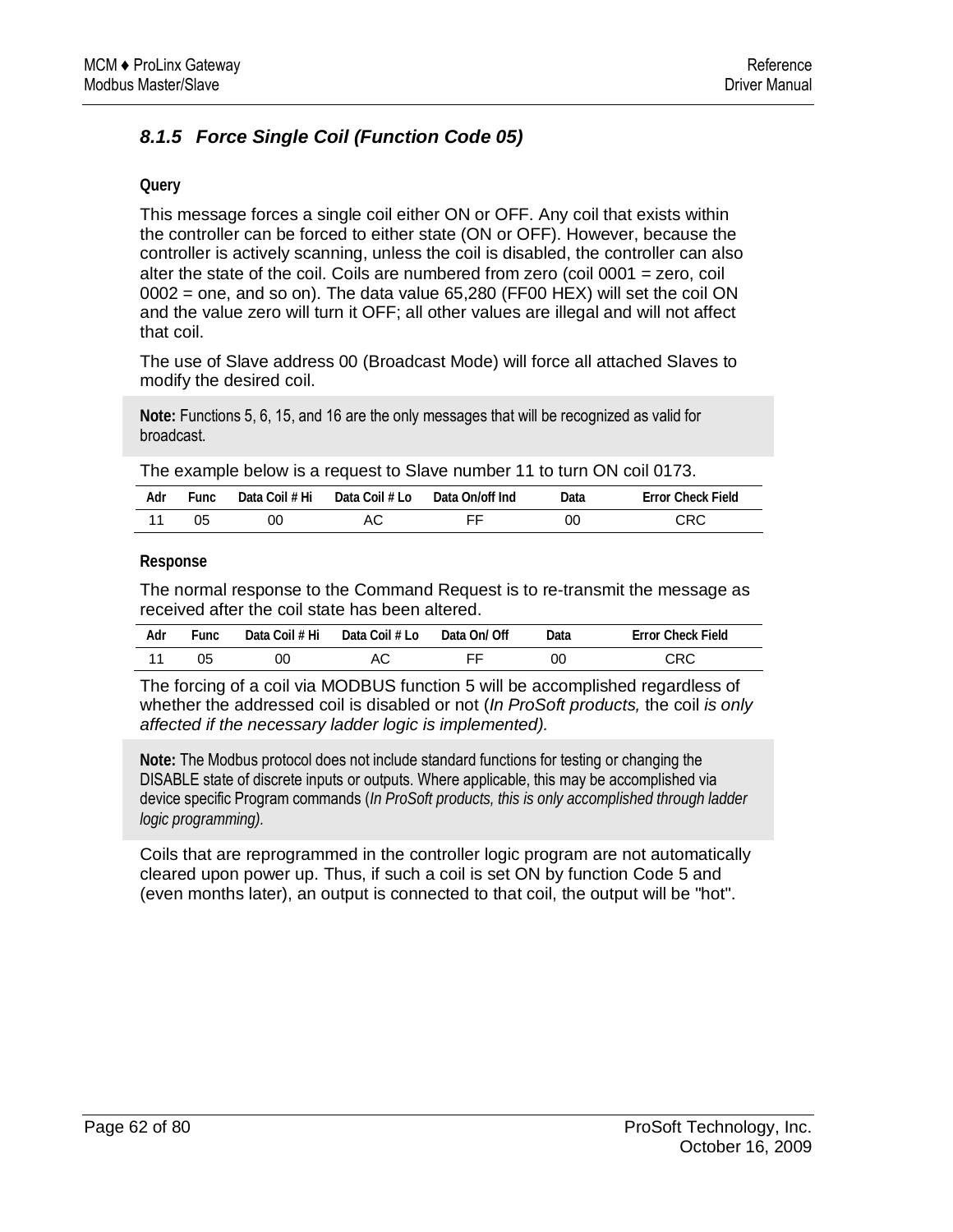# *8.1.6 Preset Single Register (Function Code 06)*

#### **Query**

Function (06) allows the user to modify the contents of a holding register. Any holding register that exists within the controller can have its contents changed by this message. However, because the controller is actively scanning, it also can alter the content of any holding register at any time. The values are provided in binary up to the maximum capacity of the controller unused high order bits must be set to zero. When used with Slave address zero (Broadcast mode) all Slave controllers will load the specified register with the contents specified.

**NOTE** Functions 5, 6, 15, and 16 are the only messages that will be recognized as valid for broadcast.

| Adr | Func |    |    | Data Start Reg Data Start Reg Data #of Regs Hi Data #of Regs Lo Error Check Field |            |
|-----|------|----|----|-----------------------------------------------------------------------------------|------------|
|     | 06   | 00 | OC | 03                                                                                | <b>CRC</b> |

#### **Response**

The response to a preset single register request is to re-transmit the query message after the register has been altered.

| Adr |    |    |    | Func Data Reg Hi Data Reg Lo Data Input Reg Hi Data Input Reg Lo Error Check Field |            |
|-----|----|----|----|------------------------------------------------------------------------------------|------------|
|     | റഭ | 00 | ОC |                                                                                    | <b>CRC</b> |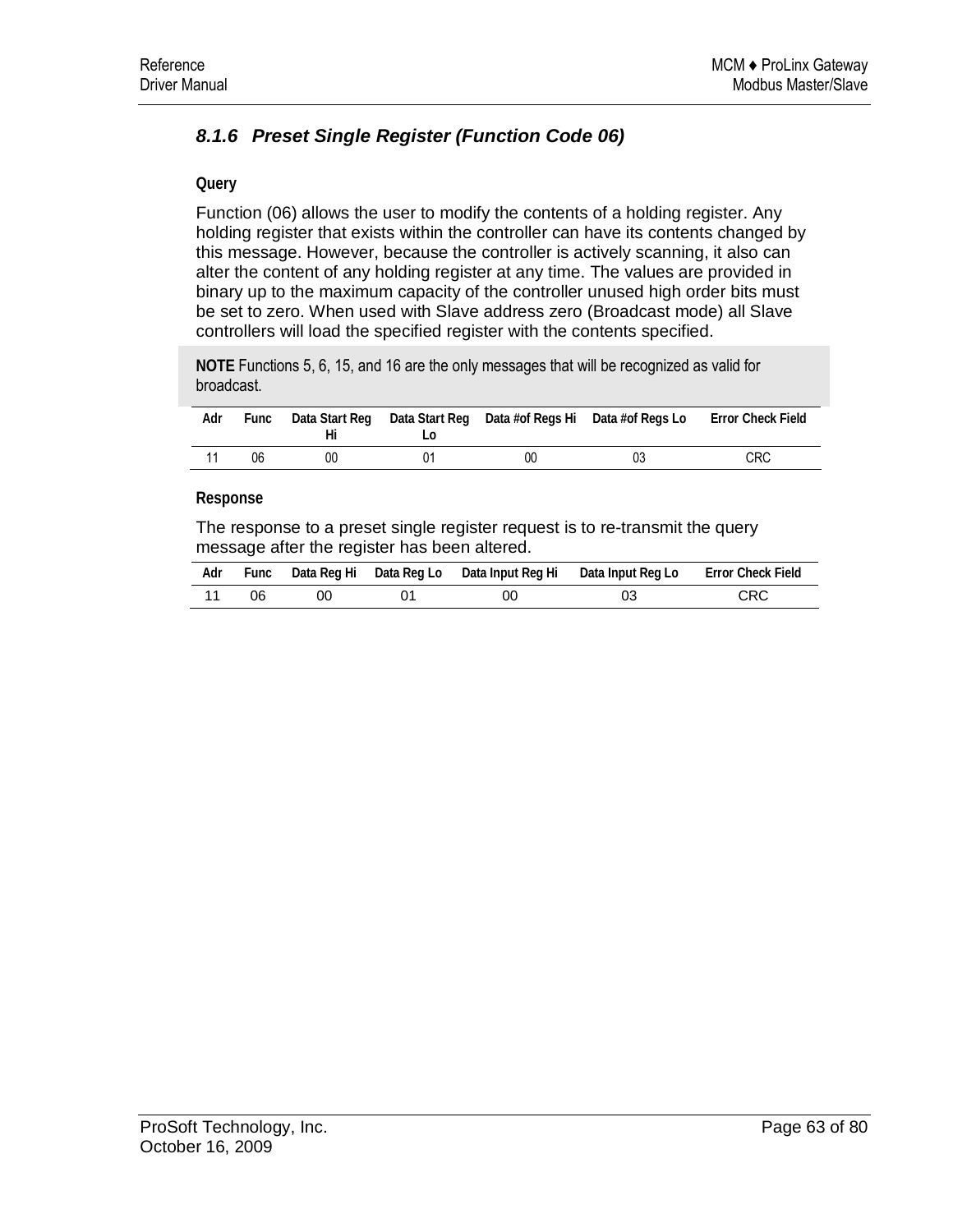## *8.1.7 Diagnostics (Function Code 08)*

MODBUS function code 08 provides a series of tests for checking the communication system between a Master device and a slave, or for checking various internal error conditions within a slave.

The function uses a two-byte sub-function code field in the query to define the type of test to be performed. The slave echoes both the function code and subfunction code in a normal response. Some of the diagnostics commands cause data to be returned from the remote device in the data field of a normal response.

In general, issuing a diagnostic function to a remote device does not affect the running of the user program in the remote device. Device memory bit and register data addresses are not accessed by the diagnostics. However, certain functions can optionally reset error counters in some remote devices.

A server device can, however, be forced into 'Listen Only Mode' in which it will monitor the messages on the communications system but not respond to them. This can affect the outcome of your application program if it depends upon any further exchange of data with the remote device. Generally, the mode is forced to remove a malfunctioning remote device from the communications system.

### *Sub-function codes supported*

Only Sub-function 00 is supported by the MCM gateway.

#### **00 Return Query Data**

The data passed in the request data field is to be returned (looped back) in the response. The entire response message should be identical to the request.

| <b>Sub-function</b> | Data Field (Request) | Data Field (Response) |
|---------------------|----------------------|-----------------------|
| 00 00               | Any                  | Echo Request Data     |

#### **Example and state diagram**

Here is an example of a request to remote device to Return Query Data. This uses a sub-function code of zero (00 00 hex in the two-byte field). The data to be returned is sent in the two-byte data field (A5 37 hex).

| <b>Request</b>    | <b>Response</b> |                   |       |  |  |  |  |
|-------------------|-----------------|-------------------|-------|--|--|--|--|
| <b>Field Name</b> | (Hex)           | <b>Field Name</b> | (Hex) |  |  |  |  |
| Function          | 08              | <b>Function</b>   | 08    |  |  |  |  |
| Sub-function Hi   | 00              | Sub-function Hi   | 00    |  |  |  |  |
| Sub-function Lo   | 00              | Sub-function Lo   | 00    |  |  |  |  |
| Data Hi           | A5              | Data Hi           | A5    |  |  |  |  |
| Data Lo           | 37              | Data Lo           | 27    |  |  |  |  |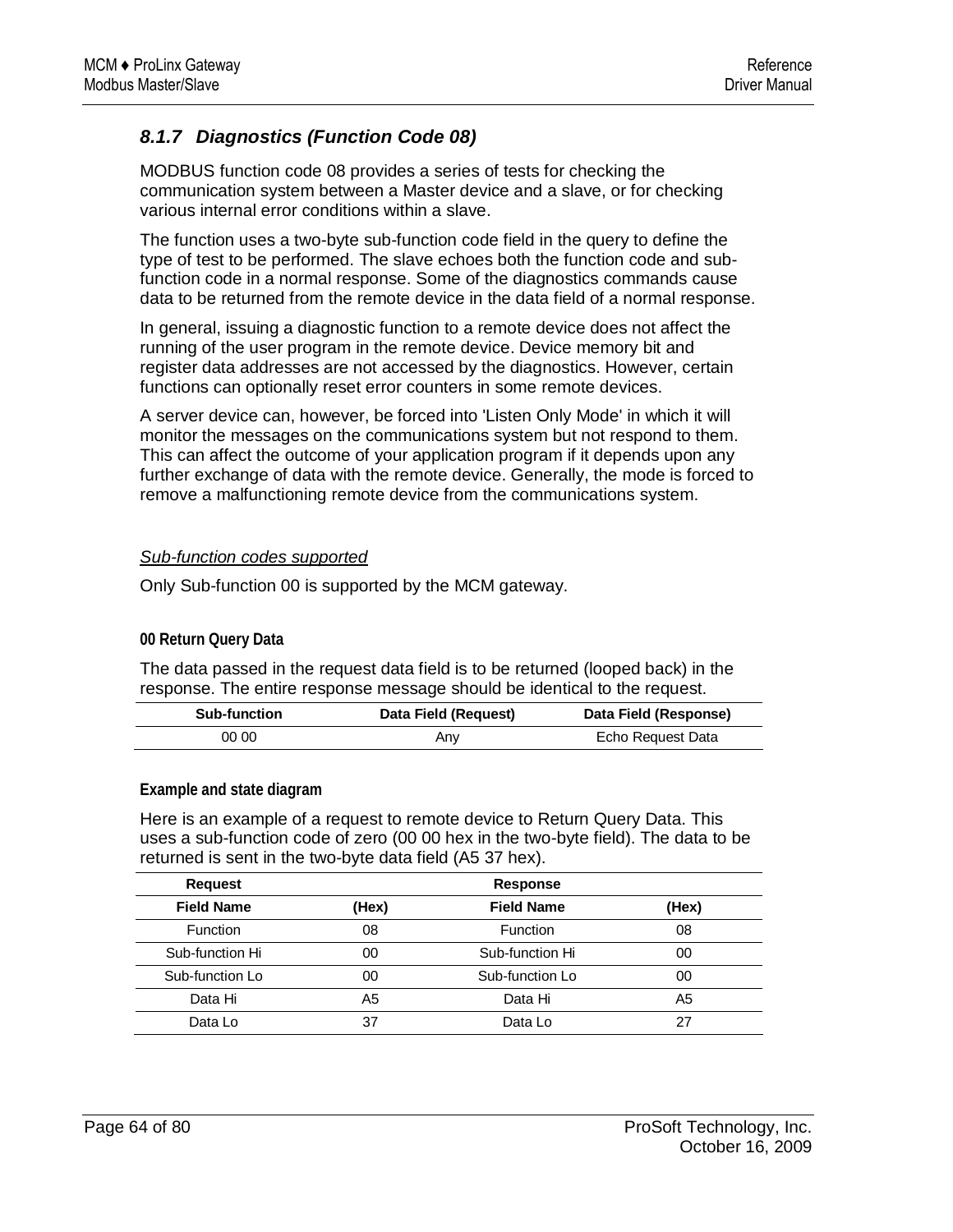The data fields in responses to other kinds of queries could contain error counts or other data requested by the sub-function code.

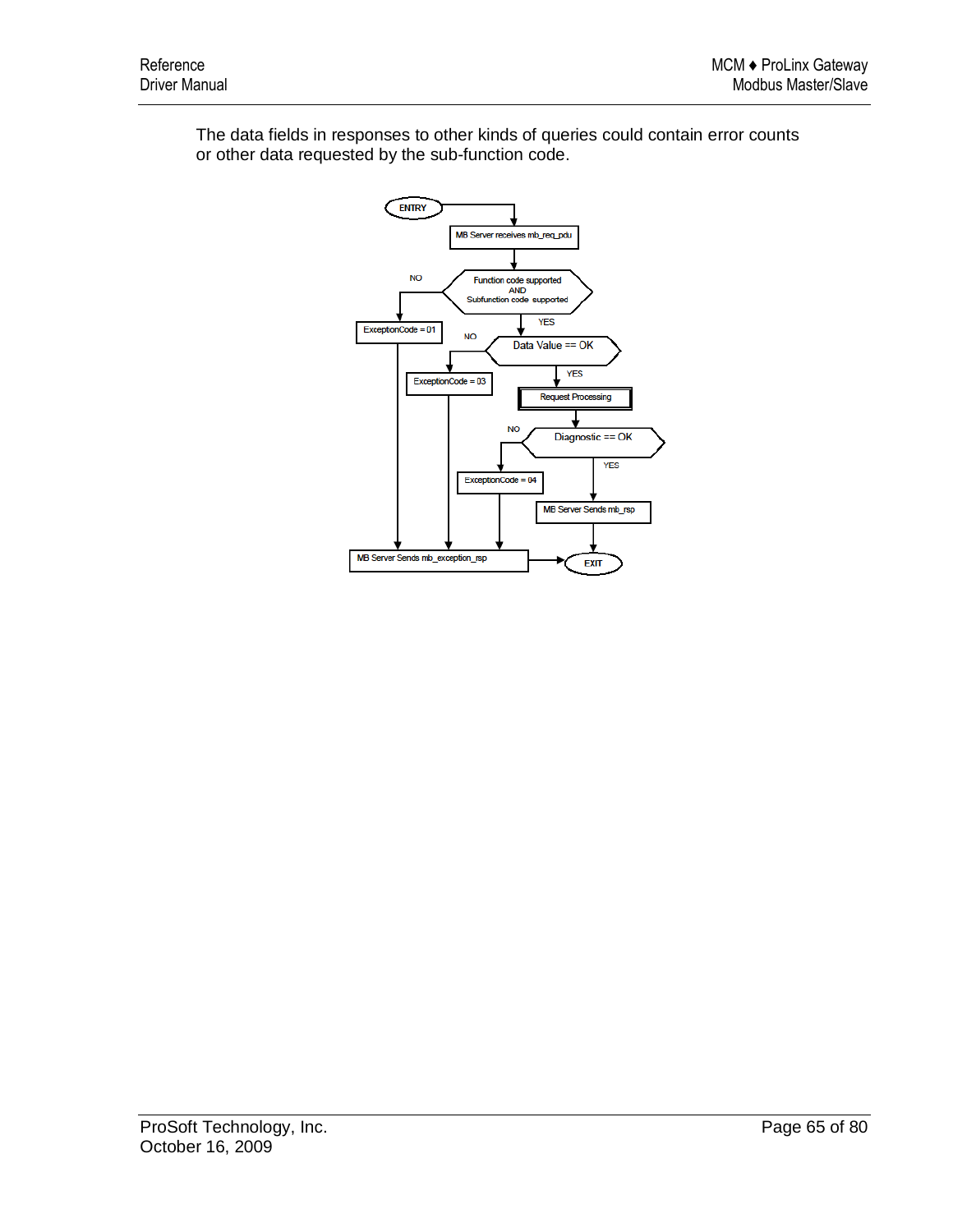# *8.1.8 Force Multiple Coils (Function Code 15)*

#### **Query**

This message forces each coil in a consecutive block of coils to a desired ON or OFF state. Any coil that exists within the controller can be forced to either state (ON or OFF). However, because the controller is actively scanning, unless the coils are disabled, the controller can also alter the state of the coil. Coils are numbered from zero (coil  $00001$  = zero, coil  $00002$  = one, and so on). The desired status of each coil is packed in the data field, one bit for each coil  $(1=$ ON, 0= OFF). The use of Slave address 0 (Broadcast Mode) will force all attached Slaves to modify the desired coils.

**Note**: Functions 5, 6, 15, and 16 are the only messages (other than Loopback Diagnostic Test) that will be recognized as valid for broadcast.

The following example forces 10 coils starting at address 20 (13 HEX). The two data fields,  $CD = 1100$  and  $00 = 0000$  000, indicate that coils 27, 26, 23, 22, and 20 are to be forced on.

| Adr | Func |    | Hi Add Lo Add | Quantity | Byte<br>Cnt | Data Coil Status Data Coil Status<br>20 to 27 | 28 to 29 |    | <b>Error Check</b><br>Field |
|-----|------|----|---------------|----------|-------------|-----------------------------------------------|----------|----|-----------------------------|
|     | 0F   | 00 |               | 00       | 0A          | 02                                            | CD       | 00 | <b>CRC</b>                  |

**Response** 

The normal response will be an echo of the Slave address, function code, starting address, and quantity of coils forced.

| Adr | unc | Addr<br>Hi | Addr | )uantity | ≟rror | <b>Check Field</b> |
|-----|-----|------------|------|----------|-------|--------------------|
|     | 0Γ  | ОС         | יי   | 00       | 0A    | CRC                |

The writing of coils via Modbus function 15 will be accomplished regardless of whether the addressed coils are disabled or not.

Coils that are unprogrammed in the controller logic program are not automatically cleared upon power up. Thus, if such a coil is set ON by function code 15 and (even months later) an output is connected to that coil, the output will be hot.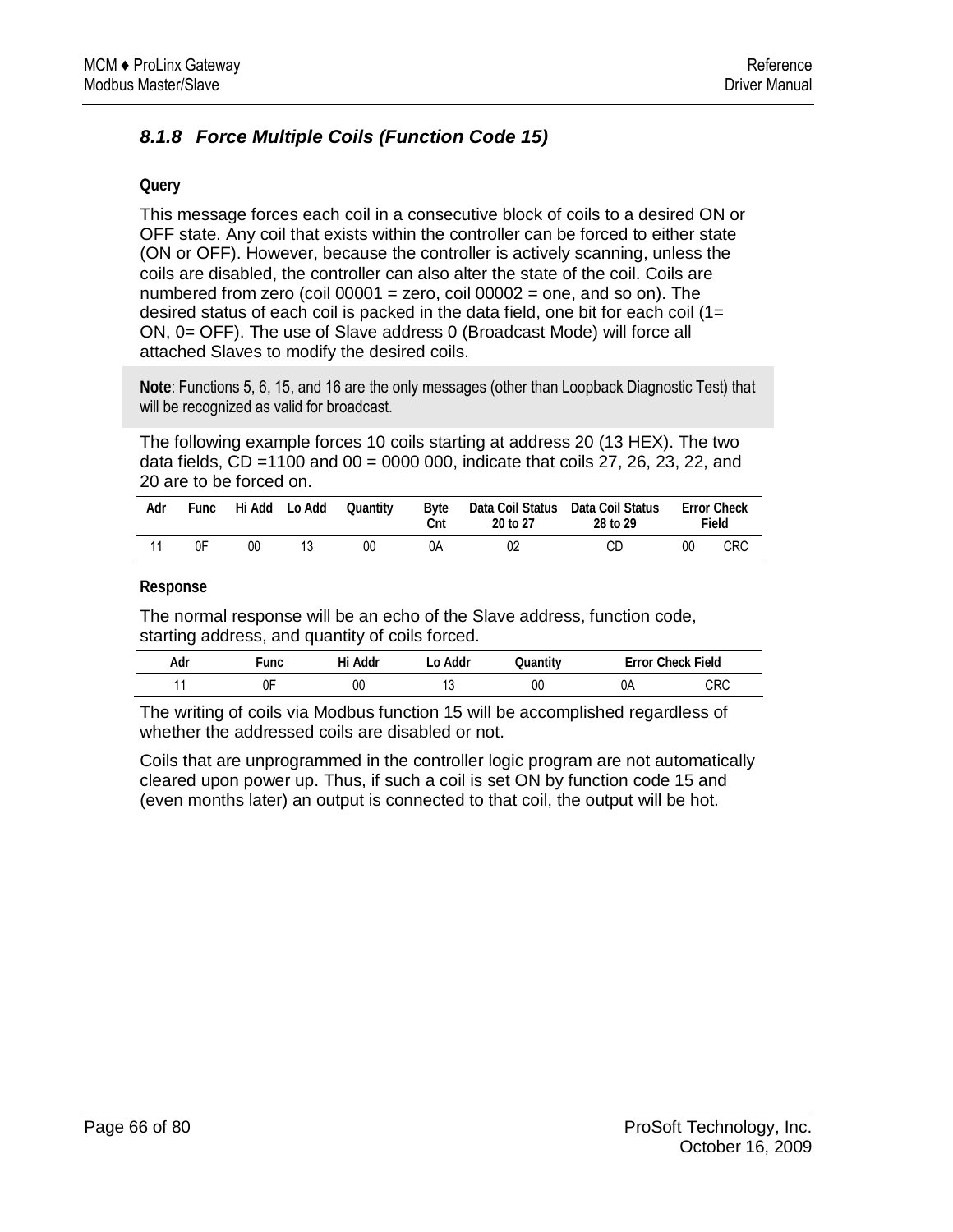# *8.1.9 Preset Multiple Registers (Function Code 16)*

#### **Query**

Holding registers existing within the controller can have their contents changed by this message (a maximum of 60 registers). However, because the controller is actively scanning, it also can alter the content of any holding register at any time. The values are provided in binary up to the maximum capacity of the controller (16-bit for the 184/384 and 584); unused high order bits must be set to zero. When specified registers with contents specified.

**Note:** Function codes 5, 6, 15, and 16 are the only messages that will be recognized as valid for broadcast.

| Adr | Func | Add | Hi LoAdd Quantity Byte Hi Lo Hi Lo |    |      | Cnt |     |    | Data Data Data | Data | <b>Error Check</b><br>Field |
|-----|------|-----|------------------------------------|----|------|-----|-----|----|----------------|------|-----------------------------|
|     | 10.  | 00  | 87                                 | 00 | - 02 | 04  | -00 | 0A | - 01           | -02  | CRC.                        |

**Response** 

The normal response to a function 16 query is to echo the address, function code, starting address and number of registers to be loaded.

| Adr | ∙̃unc | Hi Addr | .o Addr  | Quantity |    | <b>Error Check Field</b> |
|-----|-------|---------|----------|----------|----|--------------------------|
|     | u     | 00      | റ-<br>O. | OC       | ◡▵ | 56                       |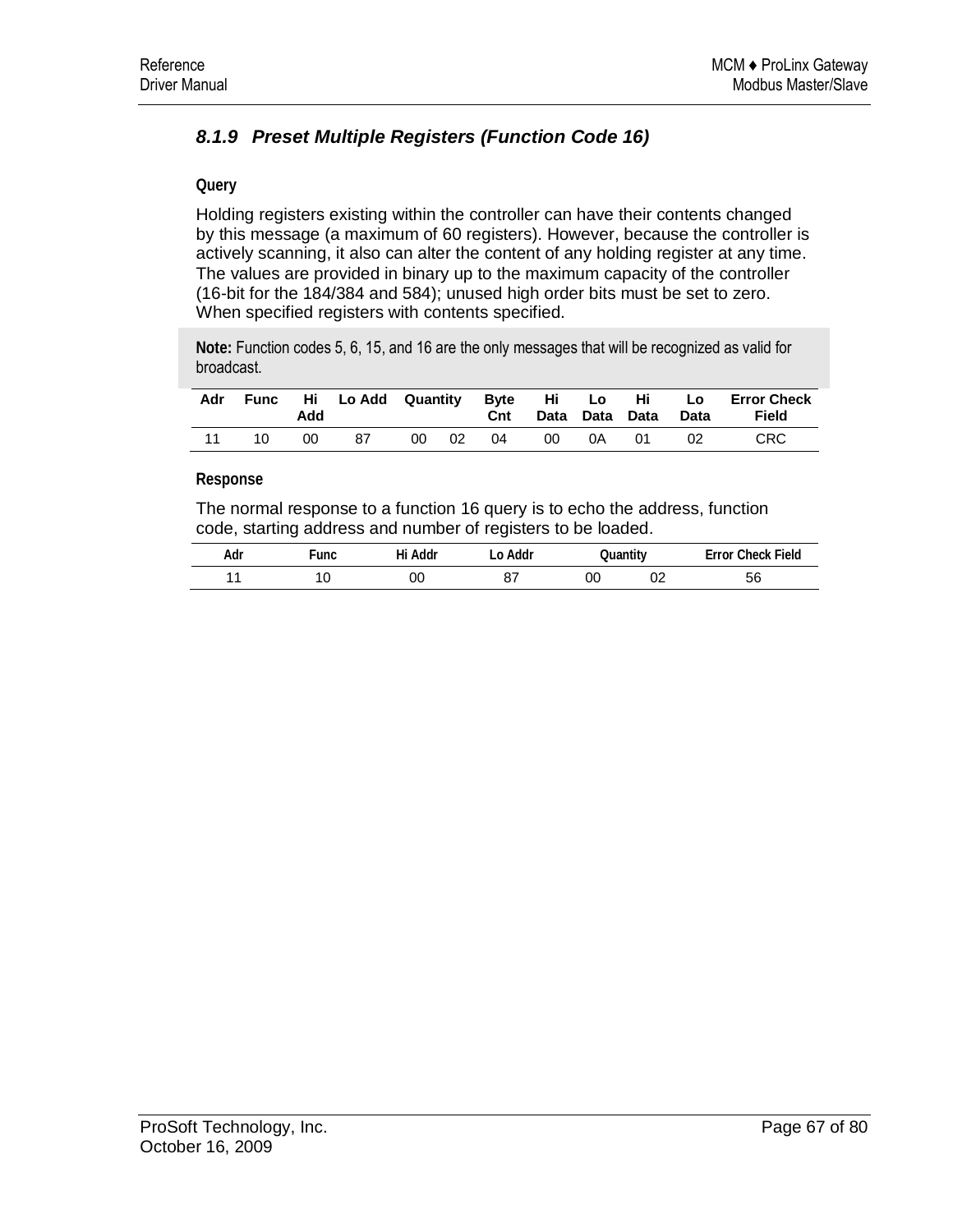## *8.1.10 Modbus Exception Responses*

When a Modbus Master sends a request to a Slave device, it expects a normal response. One of four possible events can occur from the Master's query:

- If the server device receives the request without a communication error, and can handle the query normally, it returns a normal response.
- **If the server does not receive the request due to a communication error, no** response is returned. The Master program will eventually process a timeout condition for the request.
- **If the server receives the request, but detects a communication error (parity,** LRC, CRC, ...), no response is returned. The Master program will eventually process a timeout condition for the request.
- **If the server receives the request without a communication error, but cannot** handle it (for example, if the request is to read a non-existent output or register), the server will return an exception response informing the Master of the nature of the error.

The exception response message has two fields that differentiate it from a normal response:

**Function Code Field:** In a normal response, the server echoes the function code of the original request in the function code field of the response. All function codes have a most-significant bit (MSB) of 0 (their values are all below 80 hexadecimal). In an exception response, the server sets the MSB of the function code to 1. This makes the function code value in an exception response exactly 80 hexadecimal higher than the value would be for a normal response.

With the function code's MSB set, the Master's application program can recognize the exception response and can examine the data field for the exception code.

**Data Field:** In a normal response, the server may return data or statistics in the data field (any information that was requested in the request). In an exception response, the server returns an exception code in the data field. This defines the server condition that caused the exception.

| <b>Request</b>             |       | <b>Response</b>       |       |  |  |  |  |
|----------------------------|-------|-----------------------|-------|--|--|--|--|
| <b>Field Name</b>          | (Hex) | <b>Field Name</b>     | (Hex) |  |  |  |  |
| <b>Function</b>            | 01    | Function              | 81    |  |  |  |  |
| <b>Starting Address Hi</b> | 04    | <b>Exception Code</b> | 02    |  |  |  |  |
| <b>Starting Address Lo</b> | A1    |                       |       |  |  |  |  |
| Quantity of Outputs Hi     | 00    |                       |       |  |  |  |  |
| Quantity of Outputs Lo     | 01    |                       |       |  |  |  |  |

The following table shows an example of a Master request and server exception response.

In this example, the Master addresses a request to server device. The function code (01) is for a Read Output Status operation. It requests the status of the output at address 1245 (04A1 hex). Note that only that one output is to be read, as specified by the number of outputs field (0001).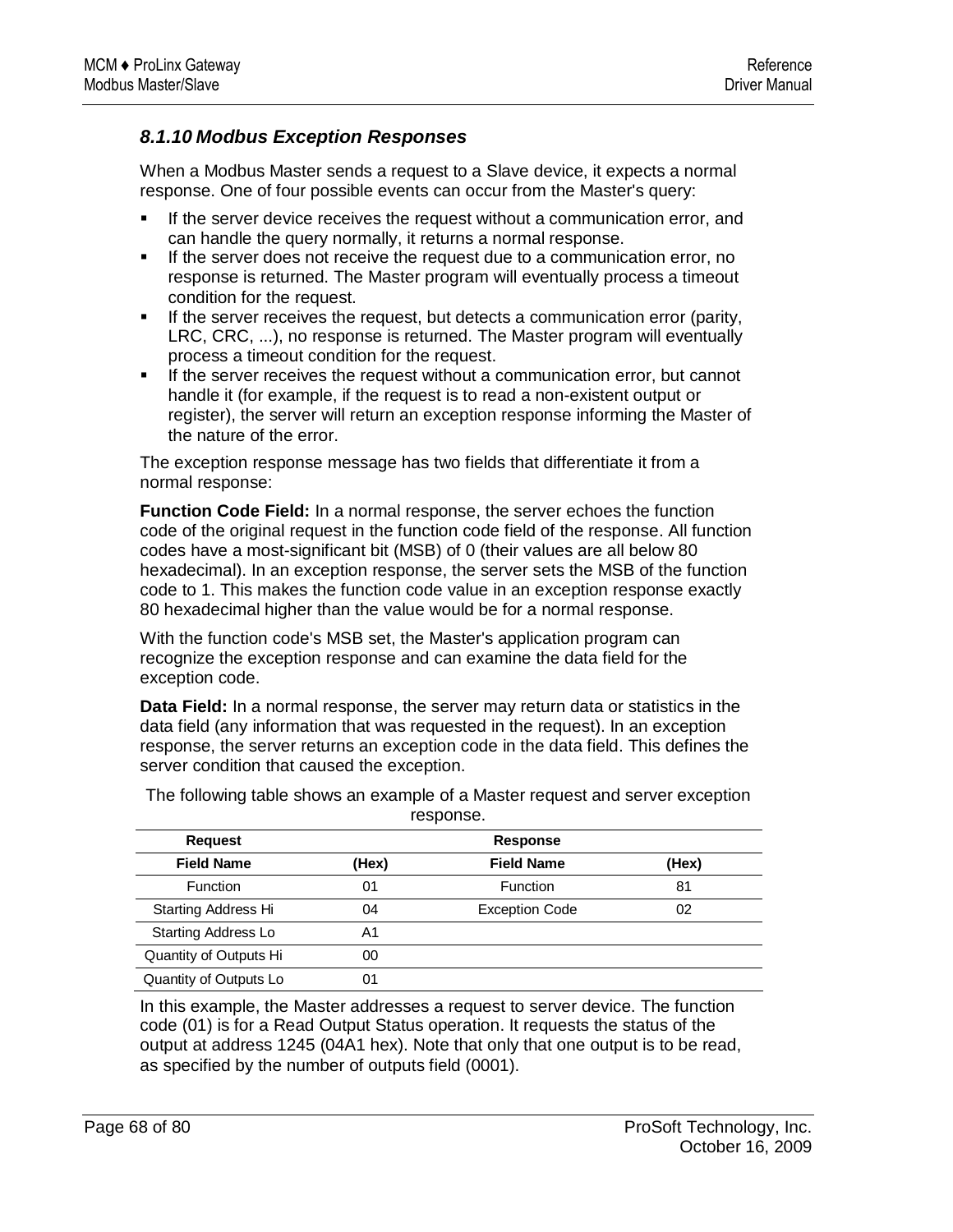If the output address is non-existent in the server device, the server will return the exception response with the exception code shown (02). This specifies an illegal data address for the Slave.

| Code | <b>Name</b>                                   | <b>Meaning</b>                                                                                                                                                                                                                                                                                                                                                                                                                                                                                     |
|------|-----------------------------------------------|----------------------------------------------------------------------------------------------------------------------------------------------------------------------------------------------------------------------------------------------------------------------------------------------------------------------------------------------------------------------------------------------------------------------------------------------------------------------------------------------------|
| 01   | <b>Illegal Function</b>                       | The function code received in the query is not an allowable<br>action for the Slave. This may be because the function code is<br>only applicable to newer devices, and was not implemented in<br>the unit selected. It could also indicate that the Slave is in the<br>wrong state to process a request of this type, for example<br>because it is unconfigured and is being asked to return register<br>values.                                                                                   |
| 02   | <b>Illegal Data Address</b>                   | The data address received in the query is not an allowable<br>address for the Slave. More specifically, the combination of<br>reference number and transfer length is invalid. For a controller<br>with 100 registers, a request with offset 96 and length 4 would<br>succeed; a request with offset 96 and length 5 will generate<br>exception 02.                                                                                                                                                |
| 03   | Illegal Data Value                            | A value contained in the query data field is not an allowable<br>value for Slave. This indicates a fault in the structure of the<br>remainder of a complex request, such as that the implied length<br>is incorrect. It specifically does not mean that a data item<br>submitted for storage in a register has a value outside the<br>expectation of the application program, because the Modbus<br>protocol is unaware of the significance of any particular value of<br>any particular register. |
| 04   | <b>Slave Device Failure</b>                   | An unrecoverable error occurred while the Slave was attempting<br>to perform the requested action.                                                                                                                                                                                                                                                                                                                                                                                                 |
| 05   | Acknowledge                                   | Specialized use in conjunction with programming commands.<br>The Slave has accepted the request and is processing it, but a<br>long duration of time will be required to do so. This response is<br>returned to prevent a timeout error from occurring in the Master.<br>The Master can next issue a poll program complete message to<br>determine if processing is completed.                                                                                                                     |
| 06   | Slave Device Busy                             | Specialized use in conjunction with programming commands.<br>The Slave is engaged in processing a long-duration program<br>command. The Master should retransmit the message later<br>when the Slave is free.                                                                                                                                                                                                                                                                                      |
| 08   | Memory Parity Error                           | Specialized use in conjunction with function codes 20 and 21<br>and reference type 6, to indicate that the extended file area<br>failed to pass a consistency check. The Slave attempted to read<br>record file, but detected a parity error in the memory. The<br>Master can retry the request, but service may be required on the<br>server Slave device.                                                                                                                                        |
| 0a   | Gateway Path<br>Unavailable                   | Specialized use in conjunction with gateways, indicates that the<br>gateway was unable to allocate an internal communication path<br>from the input port to the output port for processing the request.<br>Usually means that the gateway is misconfigured or overloaded.                                                                                                                                                                                                                          |
| 0b   | Gateway Target<br>Device Failed To<br>Respond | Specialized use in conjunction with gateways, indicates that no<br>response was obtained from the target device. Usually means<br>that the device is not present on the network.                                                                                                                                                                                                                                                                                                                   |

*Modbus Exception Codes*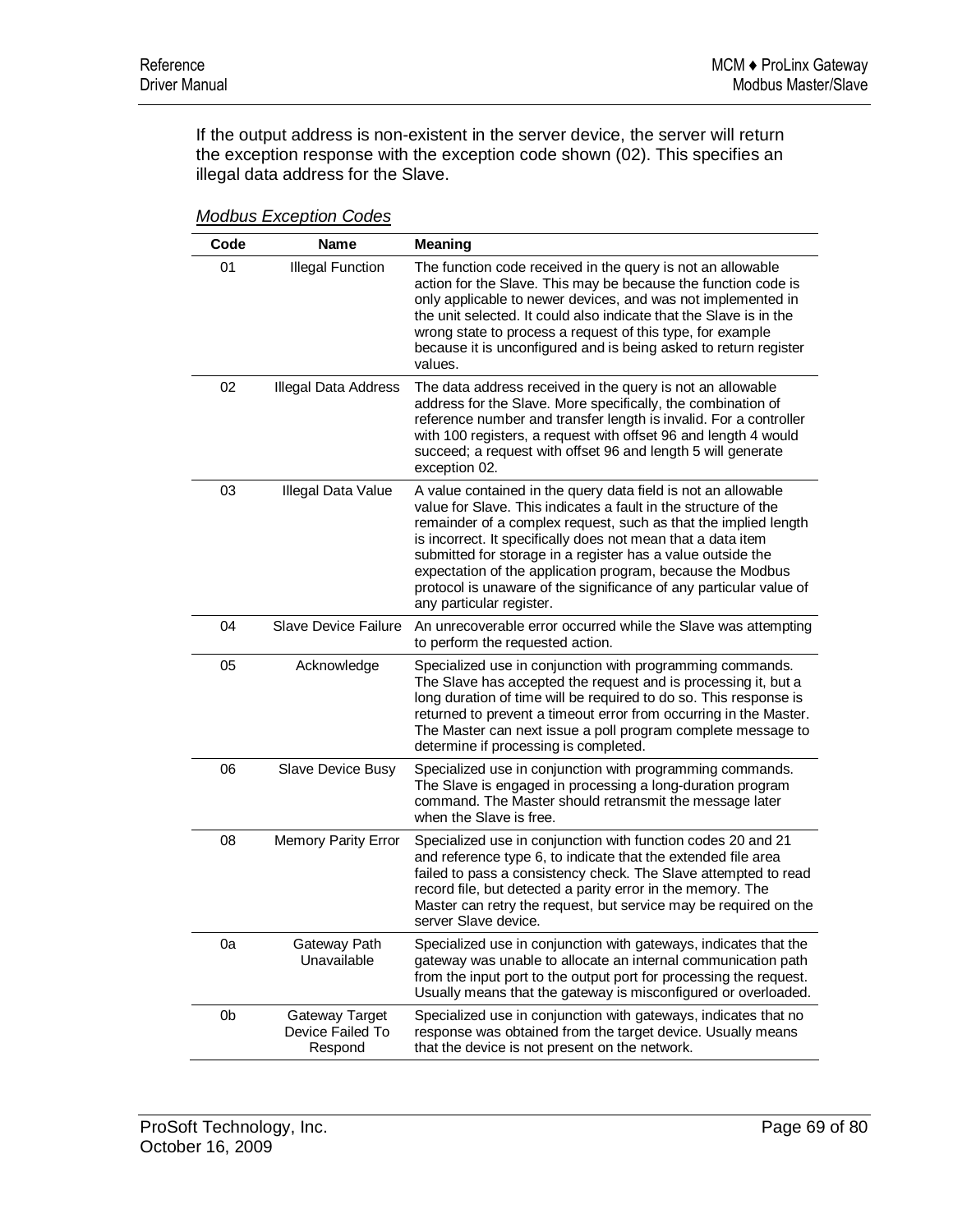## **8.2 Moving Data using the Data Map**

The following is an example of the Data Map section of the configuration file.

```
# This section moves data within the database to concentrate information 
# for simpler data requests and control. The From Address (source of data) 
specifies the start 
# database location to copy the number of registers set by Register Count to 
the 
# specified To Address (destination of data). When the data is copied, the 
order of the bytes can be altered using the Swap Code field as follows: 
# 
# SWAP CODE DEFINITION 
0 Bytes left in original order (1234 -> 1234) 
1 Words are swapped (1234 -> 3412) 
2 Words and bytes are swapped (1234 -> 4321) 
3 Bytes in each word are swapped (1234 -> 2143) 
[DATA MAP] 
# From To Register Swap Delay 
# Address Address Count Code Preset 
START 
 4000 1000 9 0 1000<br>6300 1010 20 0 1002
           6300 1010 20 0 1002 
  4400 1030 20 0 1003 
END
```
The *Delay Preset* parameter determines how often the data transfer will happen. The value entered here is in number of internal firmware scan cycles. Since the actual amount of time required for an internal firmware scan varies based on the protocols involved and application-specific configuration variations, there is no direct relationship between scan counts and time interval. Therefore, if you need to move data based on specific timing, you will have to determine this relationship experimentally by trying different *Delay Preset* values and monitoring the time between data moves, until you discover an acceptable setting for your application.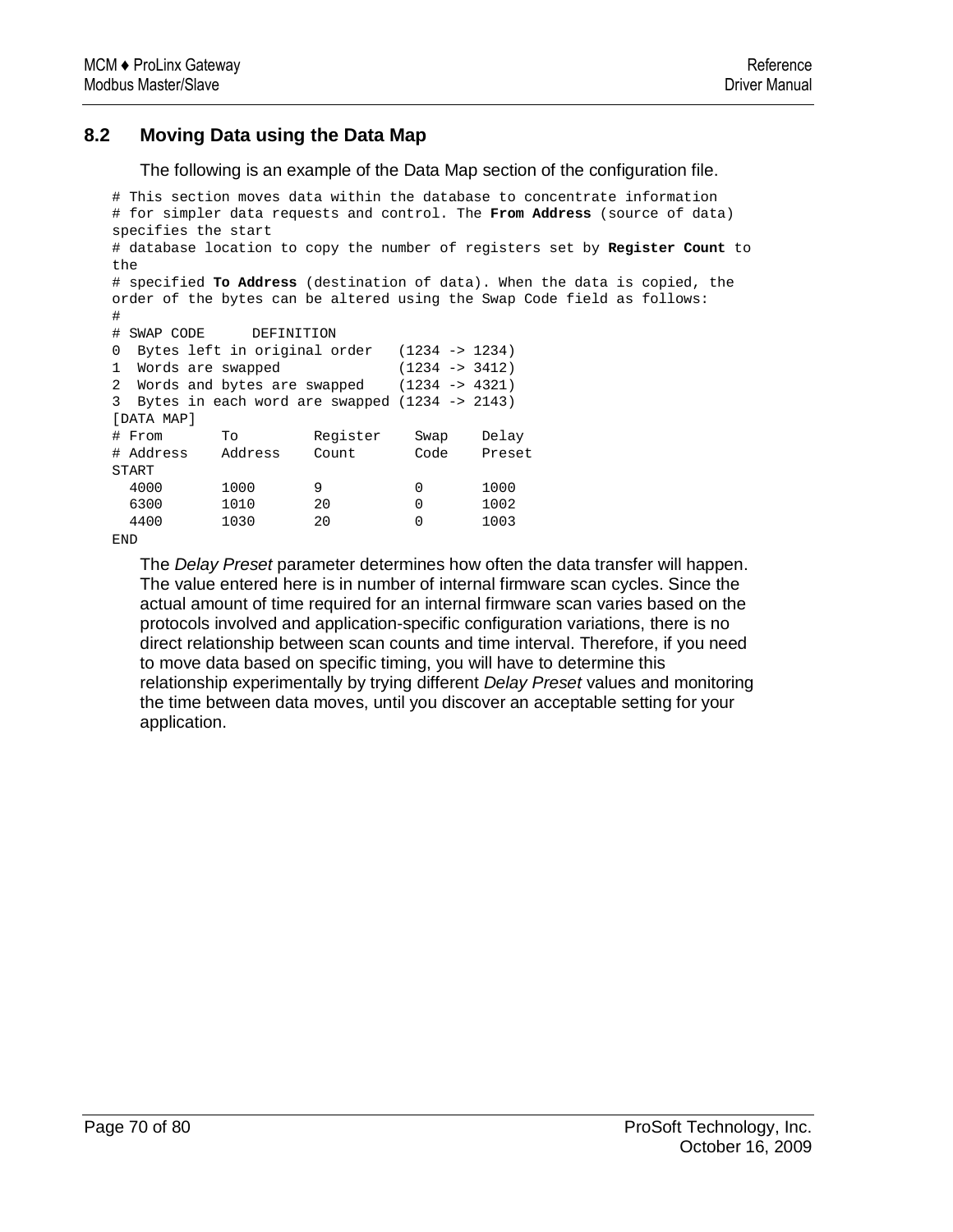# **9 Support, Service & Warranty**

### *In This Chapter*

- How to Contact Us: Technical Support ............................................... 71
- Return Material Authorization (RMA) Policies and Conditions.............. 72
- LIMITED WARRANTY ....................................................................... 73

ProSoft Technology, Inc. (ProSoft) is committed to providing the most efficient and effective support possible. Before calling, please gather the following information to assist in expediting this process:

- **1** Product Version Number
- **2** System architecture
- **3** Network details

If the issue is hardware related, we will also need information regarding:

- **1** Module configuration and contents of file
	- o Module Operation
	- o Configuration/Debug status information
	- o LED patterns
- **2** Information about the processor and user data files as viewed through and LED patterns on the processor.
- **3** Details about the serial devices interfaced, if any.

#### **9.1 How to Contact Us: Technical Support**

**Internet** Web Site: www.prosoft-technology.com/support E-mail address: support@prosoft-technology.com

#### **Asia Pacific**

+603.7724.2080, support.asia@prosoft-technology.com Languages spoken include: Chinese, English

#### **Europe (location in Toulouse, France)**

+33 (0) 5.34.36.87.20, support.EMEA@prosoft-technology.com Languages spoken include: French, English

#### **North America/Latin America (excluding Brasil) (location in California)**

+1.661.716.5100, support@prosoft-technology.com Languages spoken include: English, Spanish *For technical support calls within the United States, an after-hours answering system allows pager access to one of our qualified technical and/or application support engineers at any time to answer your questions.*

#### **Brasil (location in Sao Paulo)**

+55-11-5084-5178, eduardo@prosoft-technology.com Languages spoken include: Portuguese, English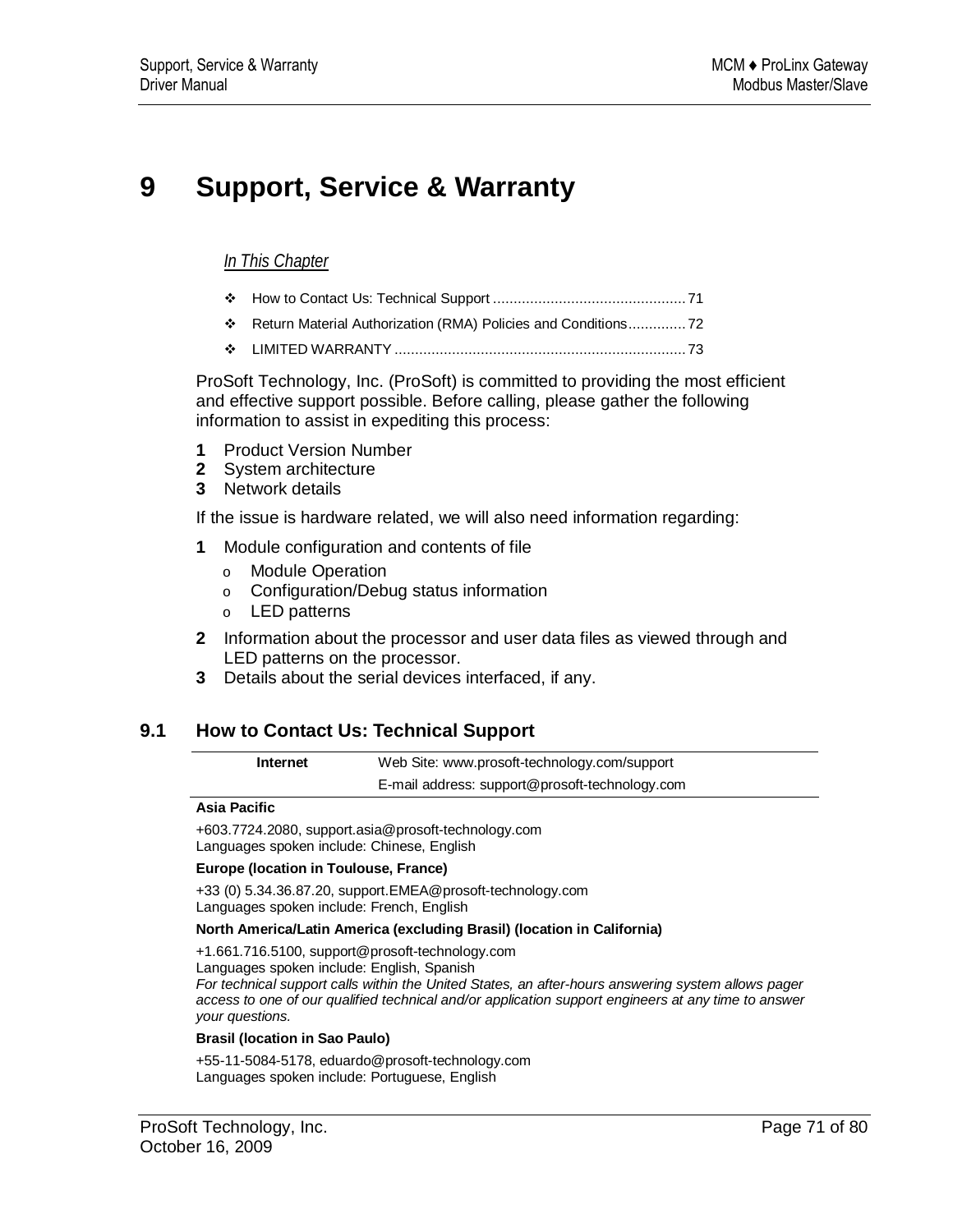## **9.2 Return Material Authorization (RMA) Policies and Conditions**

The following RMA Policies and Conditions (collectively, "RMA Policies") apply to any returned Product. These RMA Policies are subject to change by ProSoft without notice. For warranty information, see "Limited Warranty". In the event of any inconsistency between the RMA Policies and the Warranty, the Warranty shall govern.

## *9.2.1 All Product Returns:*

- a) In order to return a Product for repair, exchange or otherwise, the Customer must obtain a Returned Material Authorization (RMA) number from ProSoft and comply with ProSoft shipping instructions.
- b) In the event that the Customer experiences a problem with the Product for any reason, Customer should contact ProSoft Technical Support at one of the telephone numbers listed above (page 71). A Technical Support Engineer will request that you perform several tests in an attempt to isolate the problem. If after completing these tests, the Product is found to be the source of the problem, we will issue an RMA.
- c) All returned Products must be shipped freight prepaid, in the original shipping container or equivalent, to the location specified by ProSoft, and be accompanied by proof of purchase and receipt date. The RMA number is to be prominently marked on the outside of the shipping box. Customer agrees to insure the Product or assume the risk of loss or damage in transit. Products shipped to ProSoft using a shipment method other than that specified by ProSoft or shipped without an RMA number will be returned to the Customer, freight collect. Contact ProSoft Technical Support for further information.
- d) A 10% restocking fee applies to all warranty credit returns whereby a Customer has an application change, ordered too many, does not need, and so on.

## *9.2.2 Procedures for Return of Units Under Warranty:*

A Technical Support Engineer must approve the return of Product under ProSoft's Warranty:

- a) A replacement module will be shipped and invoiced. A purchase order will be required.
- b) Credit for a product under warranty will be issued upon receipt of authorized product by ProSoft at designated location referenced on the Return Material Authorization.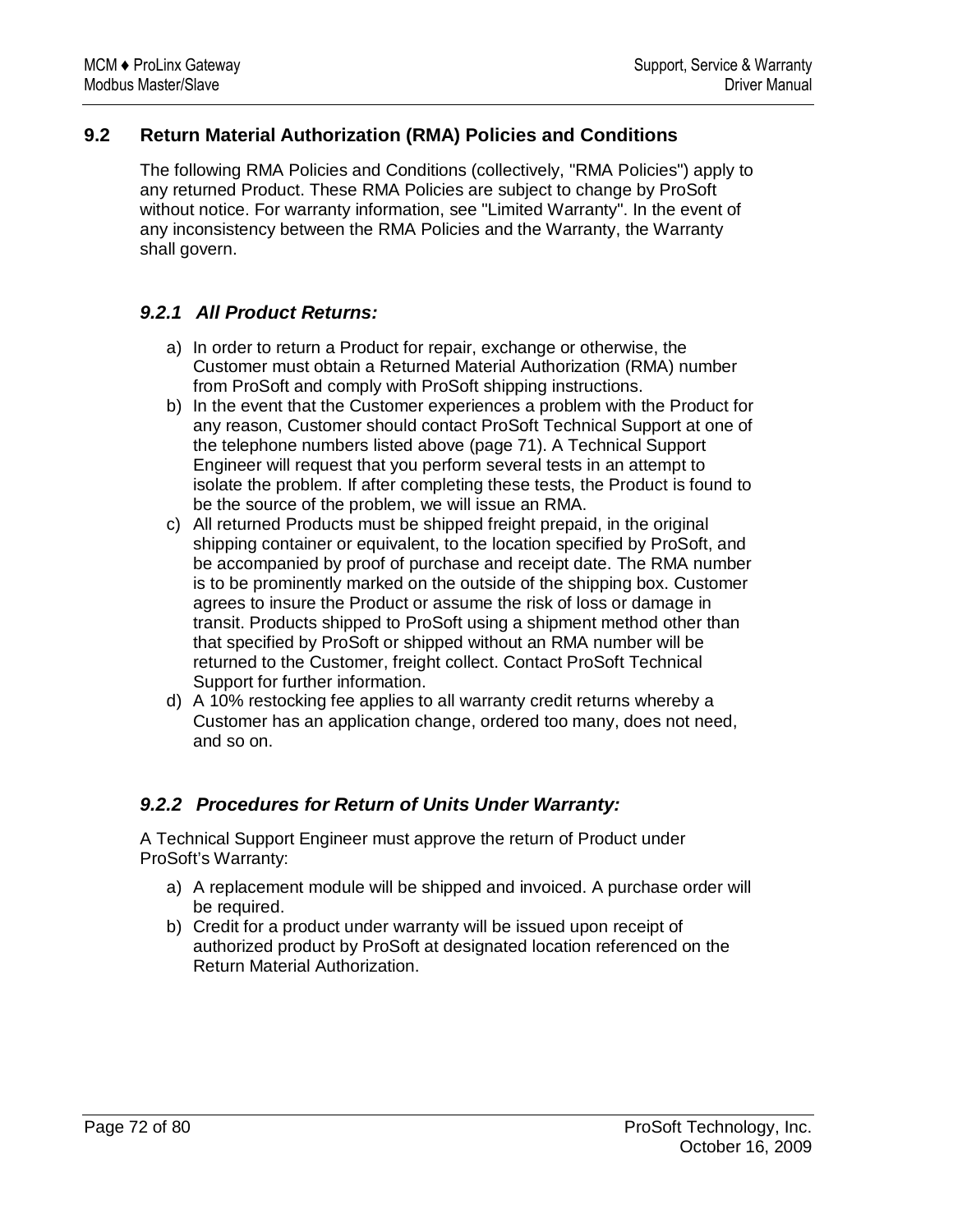# *9.2.3 Procedures for Return of Units Out of Warranty:*

- a) Customer sends unit in for evaluation
- b) If no defect is found, Customer will be charged the equivalent of \$100 USD, plus freight charges, duties and taxes as applicable. A new purchase order will be required.
- c) If unit is repaired, charge to Customer will be 30% of current list price (USD) plus freight charges, duties and taxes as applicable. A new purchase order will be required or authorization to use the purchase order submitted for evaluation fee.

The following is a list of non-repairable units:

- $o$  3150 All
- $\circ$  3750
- o 3600 All
- $\circ$  3700
- $o$  3170 All
- o 3250
- $\circ$  1560 Can be repaired, only if defect is the power supply
- $\circ$  1550 Can be repaired, only if defect is the power supply
- o 3350
- o 3300
- $o$  1500 All

## **9.3 LIMITED WARRANTY**

This Limited Warranty ("Warranty") governs all sales of hardware, software and other products (collectively, "Product") manufactured and/or offered for sale by ProSoft, and all related services provided by ProSoft, including maintenance, repair, warranty exchange, and service programs (collectively, "Services"). By purchasing or using the Product or Services, the individual or entity purchasing or using the Product or Services ("Customer") agrees to all of the terms and provisions (collectively, the "Terms") of this Limited Warranty. All sales of software or other intellectual property are, in addition, subject to any license agreement accompanying such software or other intellectual property.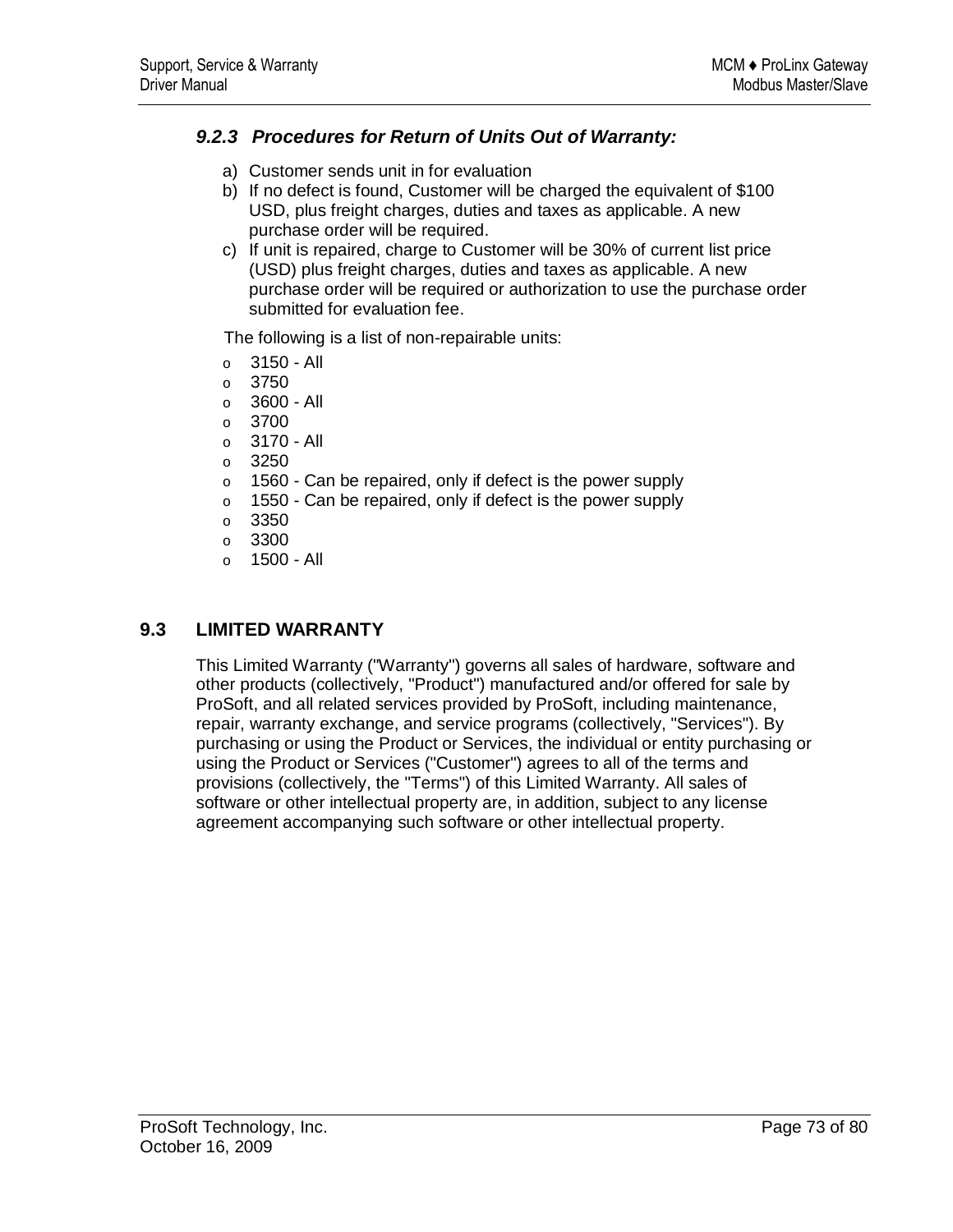# *9.3.1 What Is Covered By This Warranty*

- a) *Warranty On New Products*: ProSoft warrants, to the original purchaser, that the Product that is the subject of the sale will (1) conform to and perform in accordance with published specifications prepared, approved and issued by ProSoft, and (2) will be free from defects in material or workmanship; provided these warranties only cover Product that is sold as new. This Warranty expires three years from the date of shipment (the "Warranty Period"). If the Customer discovers within the Warranty Period a failure of the Product to conform to specifications, or a defect in material or workmanship of the Product, the Customer must promptly notify ProSoft by fax, email or telephone. In no event may that notification be received by ProSoft later than 39 months. Within a reasonable time after notification, ProSoft will correct any failure of the Product to conform to specifications or any defect in material or workmanship of the Product, with either new or used replacement parts. Such repair, including both parts and labor, will be performed at ProSoft's expense. All warranty service will be performed at service centers designated by ProSoft.
- b) *Warranty On Services*: Materials and labor performed by ProSoft to repair a verified malfunction or defect are warranteed in the terms specified above for new Product, provided said warranty will be for the period remaining on the original new equipment warranty or, if the original warranty is no longer in effect, for a period of 90 days from the date of repair.

# *9.3.2 What Is Not Covered By This Warranty*

- a) ProSoft makes no representation or warranty, expressed or implied, that the operation of software purchased from ProSoft will be uninterrupted or error free or that the functions contained in the software will meet or satisfy the purchaser's intended use or requirements; the Customer assumes complete responsibility for decisions made or actions taken based on information obtained using ProSoft software.
- b) This Warranty does not cover the failure of the Product to perform specified functions, or any other non-conformance, defects, losses or damages caused by or attributable to any of the following: (i) shipping; (ii) improper installation or other failure of Customer to adhere to ProSoft's specifications or instructions; (iii) unauthorized repair or maintenance; (iv) attachments, equipment, options, parts, software, or user-created programming (including, but not limited to, programs developed with any IEC 61131-3, "C" or any variant of "C" programming languages) not furnished by ProSoft; (v) use of the Product for purposes other than those for which it was designed; (vi) any other abuse, misapplication, neglect or misuse by the Customer; (vii) accident, improper testing or causes external to the Product such as, but not limited to, exposure to extremes of temperature or humidity, power failure or power surges; or (viii) disasters such as fire, flood, earthquake, wind and lightning.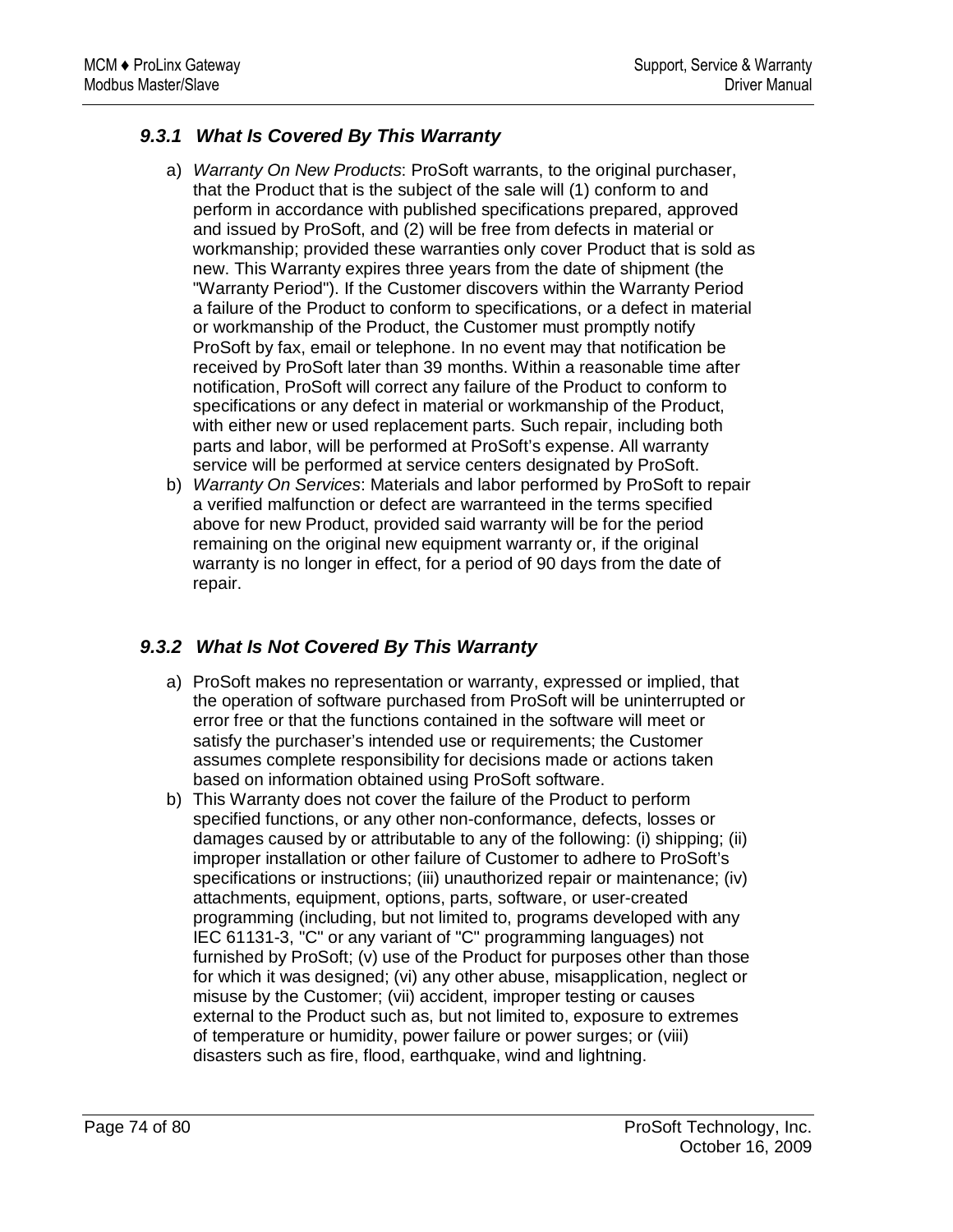c) The information in this Agreement is subject to change without notice. ProSoft shall not be liable for technical or editorial errors or omissions made herein; nor for incidental or consequential damages resulting from the furnishing, performance or use of this material. The user guide included with your original product purchase from ProSoft contains information protected by copyright. No part of the guide may be duplicated or reproduced in any form without prior written consent from ProSoft.

# *9.3.3 Disclaimer Regarding High Risk Activities*

Product manufactured or supplied by ProSoft is not fault tolerant and is not designed, manufactured or intended for use in hazardous environments requiring fail-safe performance including and without limitation: the operation of nuclear facilities, aircraft navigation of communication systems, air traffic control, direct life support machines or weapons systems in which the failure of the product could lead directly or indirectly to death, personal injury or severe physical or environmental damage (collectively, "high risk activities"). ProSoft specifically disclaims any express or implied warranty of fitness for high risk activities.

# *9.3.4 Intellectual Property Indemnity*

Buyer shall indemnify and hold harmless ProSoft and its employees from and against all liabilities, losses, claims, costs and expenses (including attorney's fees and expenses) related to any claim, investigation, litigation or proceeding (whether or not ProSoft is a party) which arises or is alleged to arise from Buyer's acts or omissions under these Terms or in any way with respect to the Products. Without limiting the foregoing, Buyer (at its own expense) shall indemnify and hold harmless ProSoft and defend or settle any action brought against such Companies to the extent based on a claim that any Product made to Buyer specifications infringed intellectual property rights of another party. ProSoft makes no warranty that the product is or will be delivered free of any person's claiming of patent, trademark, or similar infringement. The Buyer assumes all risks (including the risk of suit) that the product or any use of the product will infringe existing or subsequently issued patents, trademarks, or copyrights.

- a) Any documentation included with Product purchased from ProSoft is protected by copyright and may not be duplicated or reproduced in any form without prior written consent from ProSoft.
- b) ProSoft's technical specifications and documentation that are included with the Product are subject to editing and modification without notice.
- c) Transfer of title shall not operate to convey to Customer any right to make, or have made, any Product supplied by ProSoft.
- d) Customer is granted no right or license to use any software or other intellectual property in any manner or for any purpose not expressly permitted by any license agreement accompanying such software or other intellectual property.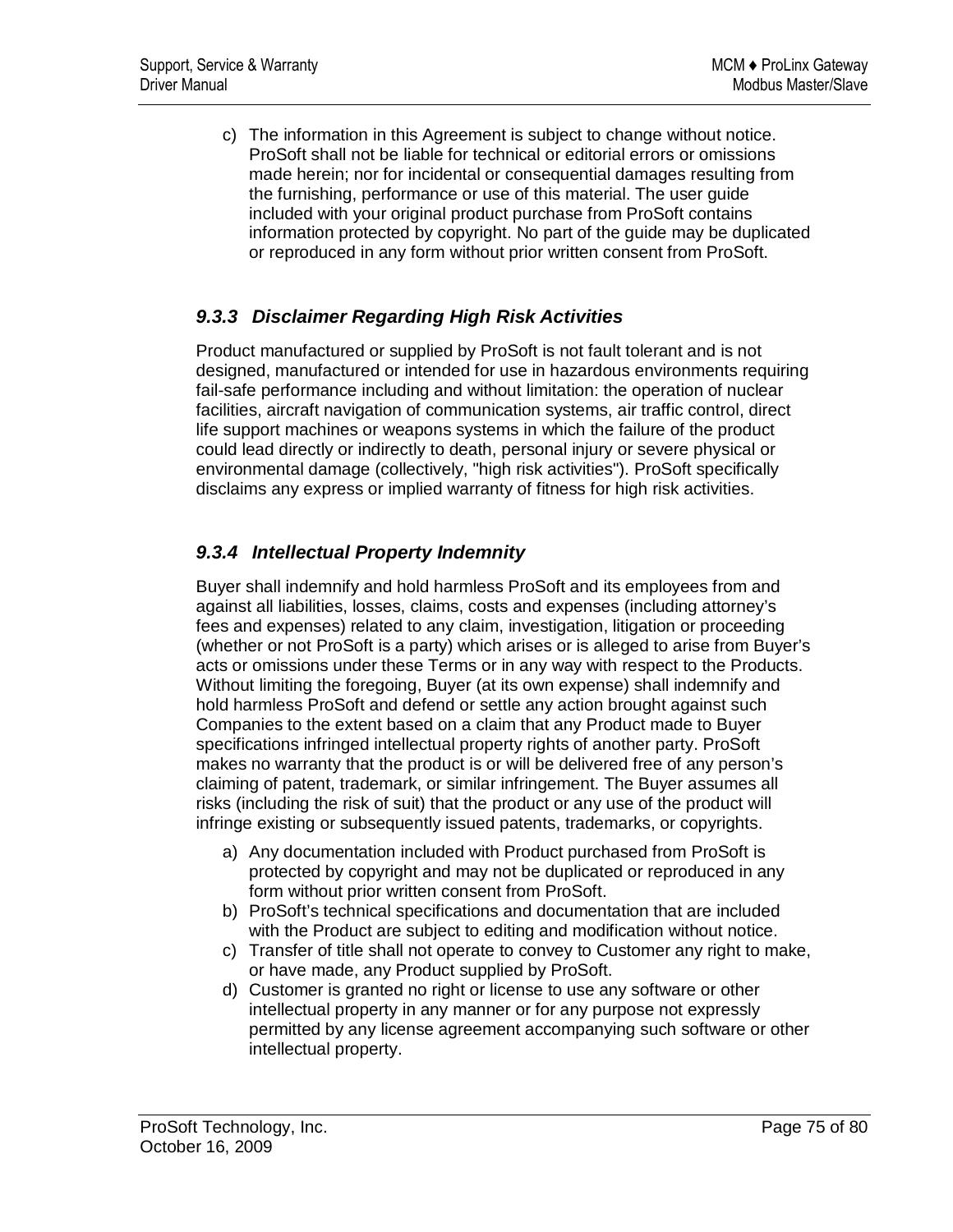- e) Customer agrees that it shall not, and shall not authorize others to, copy software provided by ProSoft (except as expressly permitted in any license agreement accompanying such software); transfer software to a third party separately from the Product; modify, alter, translate, decode, decompile, disassemble, reverse-engineer or otherwise attempt to derive the source code of the software or create derivative works based on the software; export the software or underlying technology in contravention of applicable US and international export laws and regulations; or use the software other than as authorized in connection with use of Product.
- f) **Additional Restrictions Relating To Software And Other Intellectual Property**

In addition to compliance with the Terms of this Warranty, Customers purchasing software or other intellectual property shall comply with any license agreement accompanying such software or other intellectual property. Failure to do so may void this Warranty with respect to such software and/or other intellectual property.

# *9.3.5 Disclaimer of all Other Warranties*

The Warranty set forth in What Is Covered By This Warranty (page 74) are in lieu of all other warranties, express or implied, including but not limited to the implied warranties of merchantability and fitness for a particular purpose.

# *9.3.6 Limitation of Remedies \*\**

In no event will ProSoft or its Dealer be liable for any special, incidental or consequential damages based on breach of warranty, breach of contract, negligence, strict tort or any other legal theory. Damages that ProSoft or its Dealer will not be responsible for included, but are not limited to: Loss of profits; loss of savings or revenue; loss of use of the product or any associated equipment; loss of data; cost of capital; cost of any substitute equipment, facilities, or services; downtime; the claims of third parties including, customers of the Purchaser; and, injury to property.

\*\* Some areas do not allow time limitations on an implied warranty, or allow the exclusion or limitation of incidental or consequential damages. In such areas, the above limitations may not apply. This Warranty gives you specific legal rights, and you may also have other rights which vary from place to place.

# *9.3.7 Time Limit for Bringing Suit*

Any action for breach of warranty must be commenced within 39 months following shipment of the Product.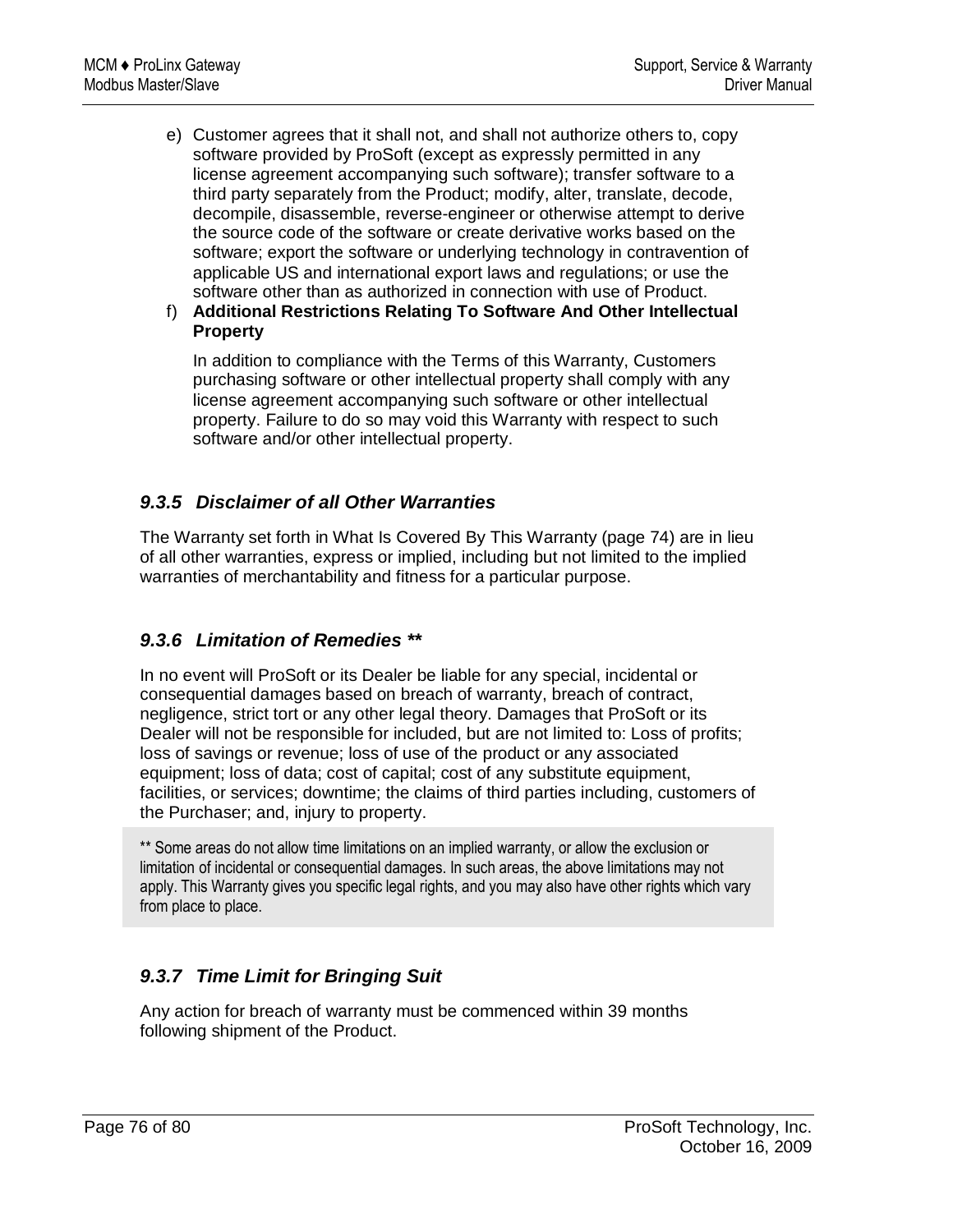# *9.3.8 No Other Warranties*

Unless modified in writing and signed by both parties, this Warranty is understood to be the complete and exclusive agreement between the parties, suspending all oral or written prior agreements and all other communications between the parties relating to the subject matter of this Warranty, including statements made by salesperson. No employee of ProSoft or any other party is authorized to make any warranty in addition to those made in this Warranty. The Customer is warned, therefore, to check this Warranty carefully to see that it correctly reflects those terms that are important to the Customer.

# *9.3.9 Allocation of Risks*

This Warranty allocates the risk of product failure between ProSoft and the Customer. This allocation is recognized by both parties and is reflected in the price of the goods. The Customer acknowledges that it has read this Warranty, understands it, and is bound by its Terms.

# *9.3.10 Controlling Law and Severability*

This Warranty shall be governed by and construed in accordance with the laws of the United States and the domestic laws of the State of California, without reference to its conflicts of law provisions. If for any reason a court of competent jurisdiction finds any provisions of this Warranty, or a portion thereof, to be unenforceable, that provision shall be enforced to the maximum extent permissible and the remainder of this Warranty shall remain in full force and effect. Any cause of action with respect to the Product or Services must be instituted in a court of competent jurisdiction in the State of California.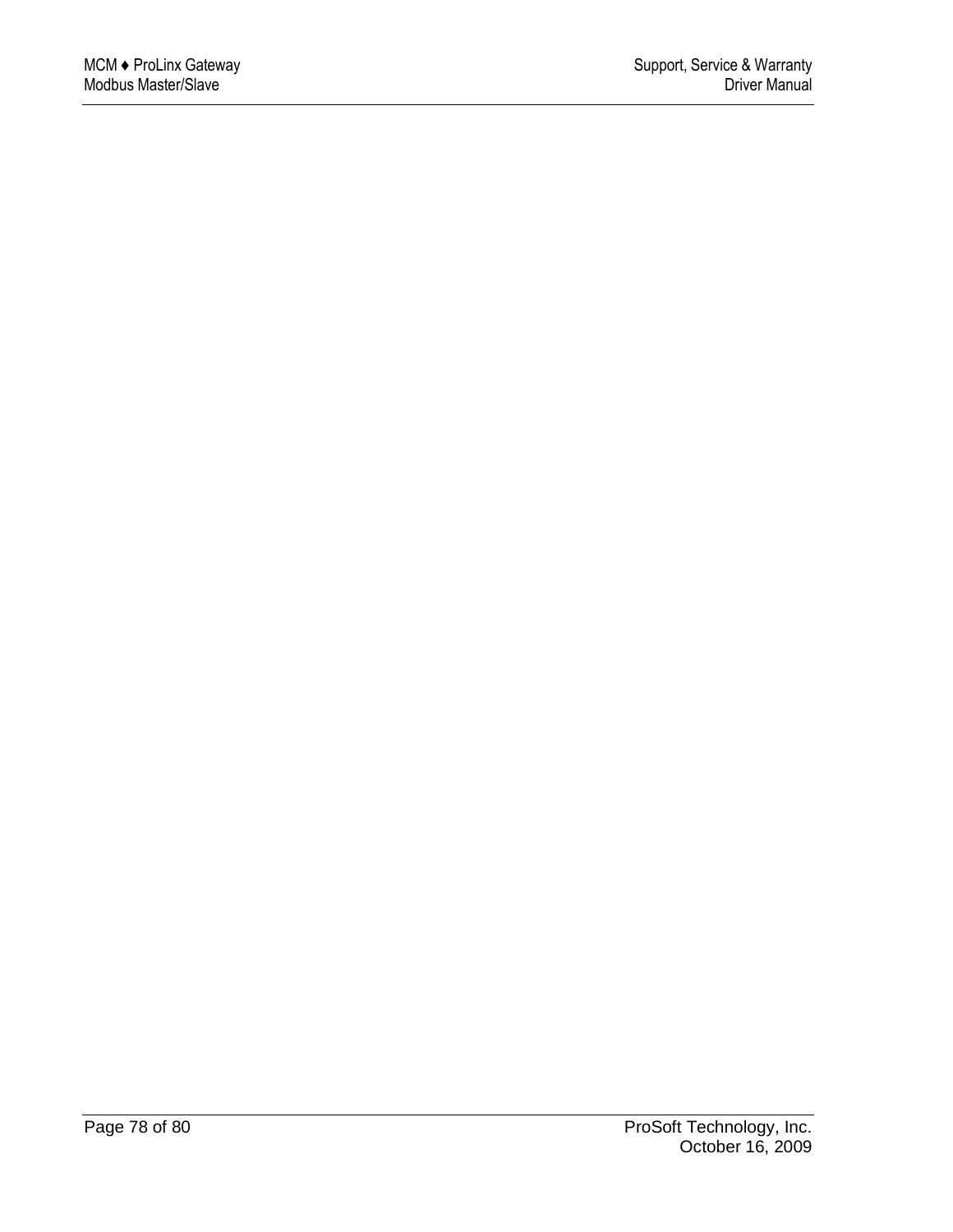# **Index**

## **[**

[Modbus Master Port] • 47 [Modbus Port X Commands] • 26, 27 [Modbus Port x] • 18 [Modbus Slave Port x] • 51

#### **0**

00 Return Query Data • 64

#### **A**

All Product Returns: • 72 All ProLinx® Products • 2 Allocation of Risks • 77

#### **B**

Baud Rate • 20, 48, 52 Bit Input Offset • 23 Busy Timeout • 55, 56

#### **C**

Command Control Reg • 26 Command List Error Codes • 39 Common gateway LEDs • 45 Communication Port Cables • 41 Connecting Power to the Unit • 9 Controlling Law and Severability • 77

#### **D**

Data Bits • 21, 49, 53 Diagnostics (Function Code 08) • 64 Disclaimer of all Other Warranties • 76 Disclaimer Regarding High Risk Activities • 75

#### **E**

Enable • 26, 28 Enabled • 18, 51 Error Codes • 34, 36, 37, 39 Error Delay Counter • 26, 38 Example and state diagram • 64

#### **F**

Float Flag • 15, 19 Float Offset • 15, 20 Float Start • 15, 19 Force Multiple Coils (Function Code 15) • 66 Force Single Coil (Function Code 05) • 62 Functional Overview • 11

#### **G**

gateway Communication Error Codes • 39 Guard Band Timeout • 25, 55

#### **H**

Holding Register Offset • 24 How to Contact Us Technical Support • 71, 72

## **I**

Important Installation Instructions • 2 Install ProSoft Configuration Builder Software • 10 Intellectual Property Indemnity • 75 Internal Address • 28 Internal Slave ID • 22, 48

#### **L**

LED Indicators • 45 LEDs for Serial Ports • 46 Limitation of Remedies \*\* • 76 LIMITED WARRANTY • 73

#### **M**

Master Port Command List Errors • 36, 37 Modbus Slave List Status • 37, 38 MB Address in Device • 31 MCM Protocol Configuration • 17 Minimum Command Delay • 25 Minimum Response Delay • 22, 50, 53 Modbus Configuration Error Word • 40 Modbus Error and Status Data Area Addresses • 34 Modbus Error Codes • 39 Modbus Exception Codes • 69 Modbus Exception Responses • 39, 68 Modbus Function • 30 Modbus Master/Slave Port Specifications • 13 Modbus Master/Slave Port(s) • 11 Modbus Port Access to Database • 15 Modbus Port Expander (4102/5102-MBS3-MBM) • 47 Modbus Ports Error and Status • 34, 37 Modbus Protocol Specification • 57 Module Internal Database • 14 Mounting the gateway on the DIN-rail • 9 Moving Data using the Data Map • 34, 70

#### **N**

No Other Warranties • 77

#### **O**

Output Offset • 23

#### **P**

Package Contents • 8 Parity • 21, 49, 52